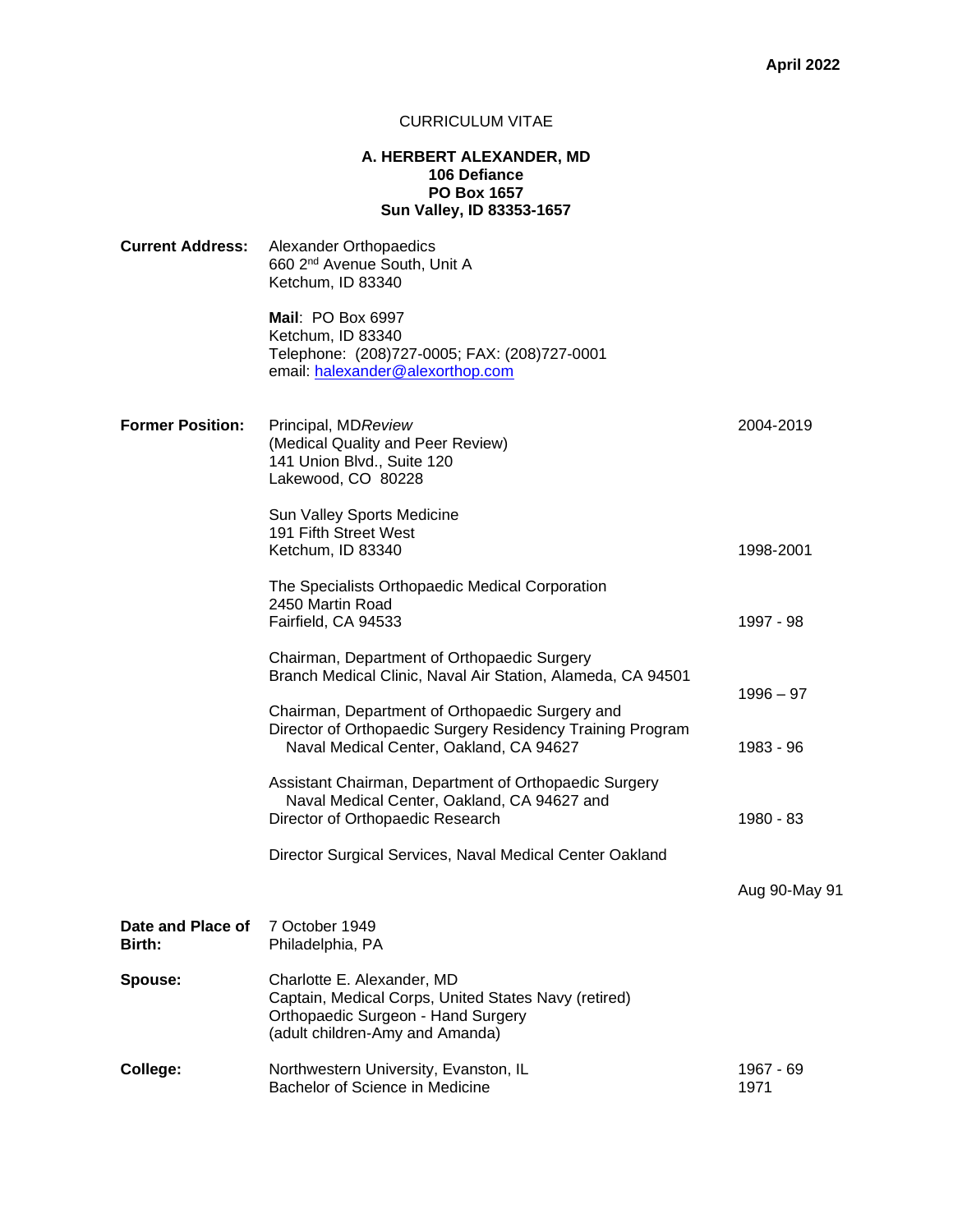| A. Herbert Alexander, MD                                                                                                     |                                                                                                                                                                                                                                                                                                                                                                                                                                | Page 2<br>April 2022                                                                    |
|------------------------------------------------------------------------------------------------------------------------------|--------------------------------------------------------------------------------------------------------------------------------------------------------------------------------------------------------------------------------------------------------------------------------------------------------------------------------------------------------------------------------------------------------------------------------|-----------------------------------------------------------------------------------------|
| <b>Medical School:</b>                                                                                                       | Northwestern University Medical School, Chicago, IL<br>Doctor of Medicine                                                                                                                                                                                                                                                                                                                                                      | 1969 - 73<br>1973                                                                       |
| Internship:                                                                                                                  | Naval Regional Medical Center, Oakland<br><b>Straight Surgery</b>                                                                                                                                                                                                                                                                                                                                                              | 1973 - 74                                                                               |
| <b>Residency:</b>                                                                                                            | Naval Regional Medical Center, Oakland<br><b>Orthopaedic Surgery</b>                                                                                                                                                                                                                                                                                                                                                           | 1974 - 78                                                                               |
| <b>Academic</b><br>appointment:                                                                                              | Professor of Orthopedic Surgery, Idaho College of Osteopathic<br>Medicine<br>Professor<br>Department of Surgery, Uniformed Services University                                                                                                                                                                                                                                                                                 | 2018 - Present<br>1994 - Present                                                        |
|                                                                                                                              | of the Health Sciences, Bethesda, MD<br>Director, Orthopaedic Surgery Residency Training Program<br><b>Naval Medical Center Oakland</b>                                                                                                                                                                                                                                                                                        | 1983 - 95                                                                               |
|                                                                                                                              | <b>Clinical Professor</b><br>Department of Surgery, Uniformed Services University<br>of the Health Sciences, Bethesda, MD<br><b>Clinical Associate Professor</b><br>Department of Surgery, Uniformed Services University<br>of the Health Sciences, Bethesda, MD                                                                                                                                                               | 1988 - 94<br>1984 - 88                                                                  |
| <b>Military:</b>                                                                                                             | Captain, Medical Corps, United States Navy                                                                                                                                                                                                                                                                                                                                                                                     | 1970 - 97                                                                               |
|                                                                                                                              | Navy Medical Scholarship Program<br>Ensign, 1970; Lieutenant Junior Grade, 1972; Lieutenant, 1973                                                                                                                                                                                                                                                                                                                              | 1970 - 73                                                                               |
|                                                                                                                              | Internship, Naval Hospital Oakland                                                                                                                                                                                                                                                                                                                                                                                             | 1973 - 74                                                                               |
|                                                                                                                              | Orthopaedic Surgery Residency, Naval Regional Medical Center<br>Oakland<br>Lieutenant Commander, 1976                                                                                                                                                                                                                                                                                                                          | 1974 - 78                                                                               |
|                                                                                                                              | Staff Orthopaedic Surgeon, Naval Hospital Okinawa, Japan                                                                                                                                                                                                                                                                                                                                                                       | Oct 79 - Dec 79                                                                         |
|                                                                                                                              | Staff Orthopaedic Surgeon, Naval Medical Center Oakland<br>Commander, 1980                                                                                                                                                                                                                                                                                                                                                     | 1978 - 1996                                                                             |
| <b>Hospitals:</b>                                                                                                            | Staff, St Luke's Wood River Medical Center, Ketchum, ID<br>Provisional Staff, NorthBay Medical Center, Fairfield, CA<br>Provisional Staff, VacaValley Hospital, Vacaville, CA<br>Courtesy Staff, Alta Bates Medical Center, Berkeley, CA<br>Provisional Courtesy Staff, John Muir Medical Center, Walnut<br>Creek, CA<br>Attending Staff, Naval Medical Center Oakland<br>Consulting Staff, Highland General Hospital, Oakland | 1998 -<br>1997 - 98<br>1997 - 98<br>1996 - 98<br>$1996 - 98$<br>1978 - 96<br>1980 - 84  |
| <b>Hospital</b><br>Appointments,<br><b>Committee</b><br><b>Membership - St</b><br><b>Luke's Wood</b><br><b>River Medical</b> | Chief of Staff<br>Vice-Chief of Staff<br>Chief of Surgery<br>Chairman, Operating Room Committee<br><b>Medical Executive Committee</b><br>Chairman, Performance Improvement Council<br>Chairman, Utilization Review Committee                                                                                                                                                                                                   | $2002 - 04$<br>$2000 - 02$<br>2000<br>2000<br>$2000 - 04$<br>$2000 - 01$<br>$2000 - 01$ |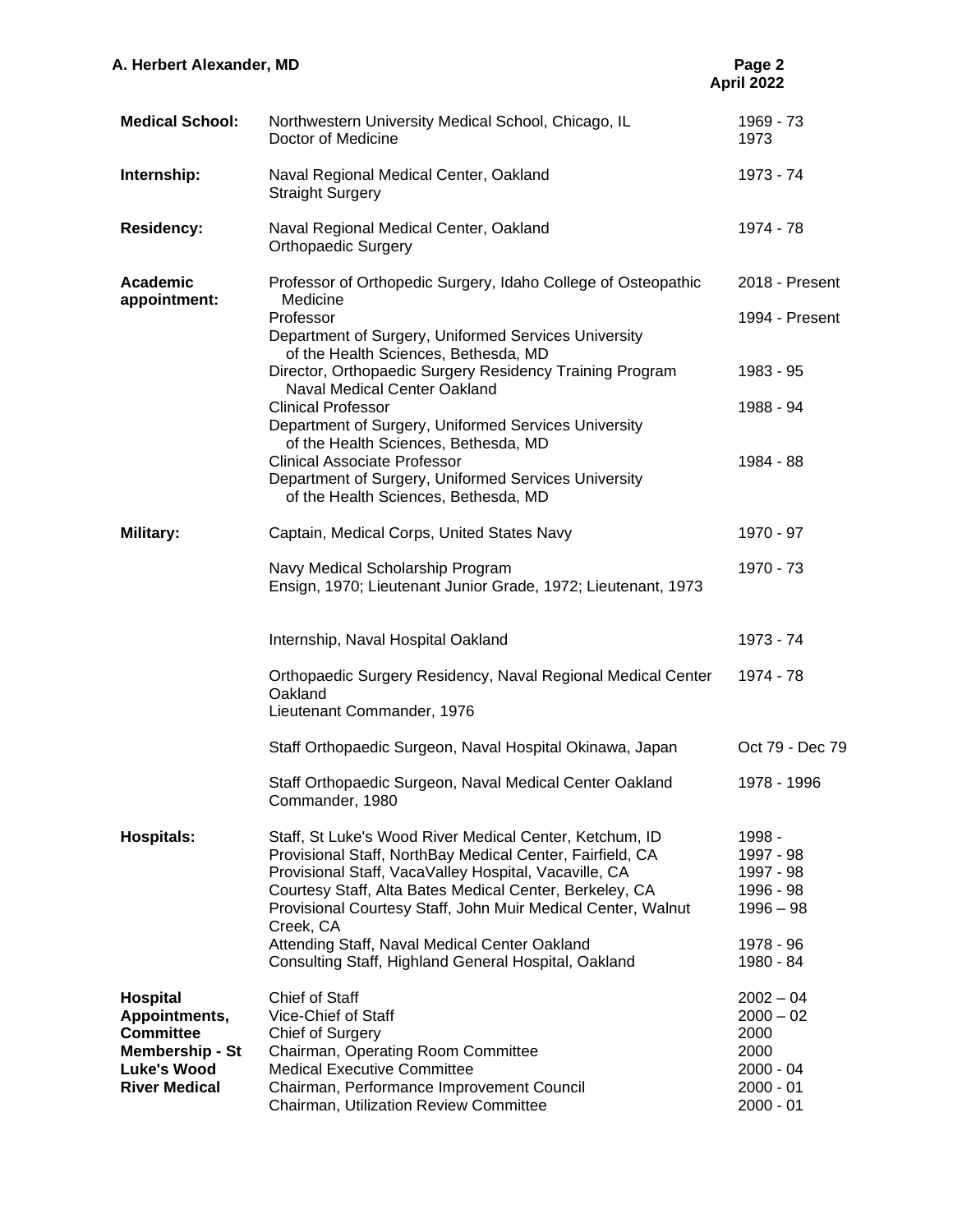# **April 2022**

| <b>Center</b><br>(SLWRMC):                                                                                             | St. Luke's Wood River Medical Center Board of Directors<br>Finance Committee, SLWRMC Board of Directors<br>Medical Director, SLWRMC Rehabilitation Services<br>Vice-chairman, Performance Improvement, Quality Assurance,<br>Human Resource Committee of SLWRMC Board of Directors | $2000 - 2016$<br>2003 - 2015<br>2003 - 2016<br>$2000 - 2002$       |
|------------------------------------------------------------------------------------------------------------------------|------------------------------------------------------------------------------------------------------------------------------------------------------------------------------------------------------------------------------------------------------------------------------------|--------------------------------------------------------------------|
| <b>Hospital</b><br>Appointments,<br><b>Committee</b><br>Membership -<br><b>Naval Medical</b><br><b>Center Oakland:</b> | Executive Committee of the Medical Staff<br><b>Graduate Training Committee</b><br><b>Disaster Control Committee</b><br><b>Scientific Review Committee</b><br>Institutional Review Board<br>(formerly Scientific Review Committee)                                                  | 1983-85, 89-96<br>1983 - 95<br>1980 - 86<br>1980 - 89<br>1989 - 95 |
|                                                                                                                        | <b>Utilization Review Committee</b>                                                                                                                                                                                                                                                | 1981 - 85                                                          |

## **Honors/Appointments:**

| Honors Program in Medical Education, Northwestern University Medical School                                                                                                                              | 1967 - 73      |
|----------------------------------------------------------------------------------------------------------------------------------------------------------------------------------------------------------|----------------|
| Young El Pasoan of the Year                                                                                                                                                                              | 1967           |
| Young Texan Award                                                                                                                                                                                        | 1967           |
| Alpha Omega Alpha Honor Medical Society (Life Member)                                                                                                                                                    | 1972           |
| Navy Medical Scholarship Program                                                                                                                                                                         | 1970 - 73      |
| Chairman, Department of Orthopaedic Surgery, Naval Medical Center Oakland                                                                                                                                | 1983 - 96      |
| President, Society of Military Orthopaedic Surgeons                                                                                                                                                      | 1983 - 84      |
| <b>AO/ASIF North American Faculty</b>                                                                                                                                                                    | 1985 - Present |
| Consultant, Archives of Internal Medicine                                                                                                                                                                | 1983 - 1997    |
| "Outstanding Professor" Awarded by Chief Residents                                                                                                                                                       | 1985           |
| Oral Examiner for the American Board of Orthopaedic Surgery                                                                                                                                              | 1986 - Present |
| <b>AO/ASIF Fellowship</b>                                                                                                                                                                                | $12/86 - 2/87$ |
| Winner of the Best Resident Research Presentation Western Orthopaedic Association,<br>No. Calif. with Mitchell JB: Chemonucleolysis in the military population                                           | Apr 87         |
| Winner, Best Presentation Naval Hospital Oakland Resident Research Day with<br>Bruckner JD: Improved results with the inverted "T" modification of the Bristow<br>procedure                              | Jul 87         |
| Orthopaedic Specialty Advisor to the Surgeon General of the Navy                                                                                                                                         | 1988 - 93      |
| Winner of the Best Resident Research Presentation, Western Orthopaedic Association,<br>No. Calif. with Buckley SL: Natural history of conservatively treated partial anterior<br>cruciate ligament tears | Apr 88         |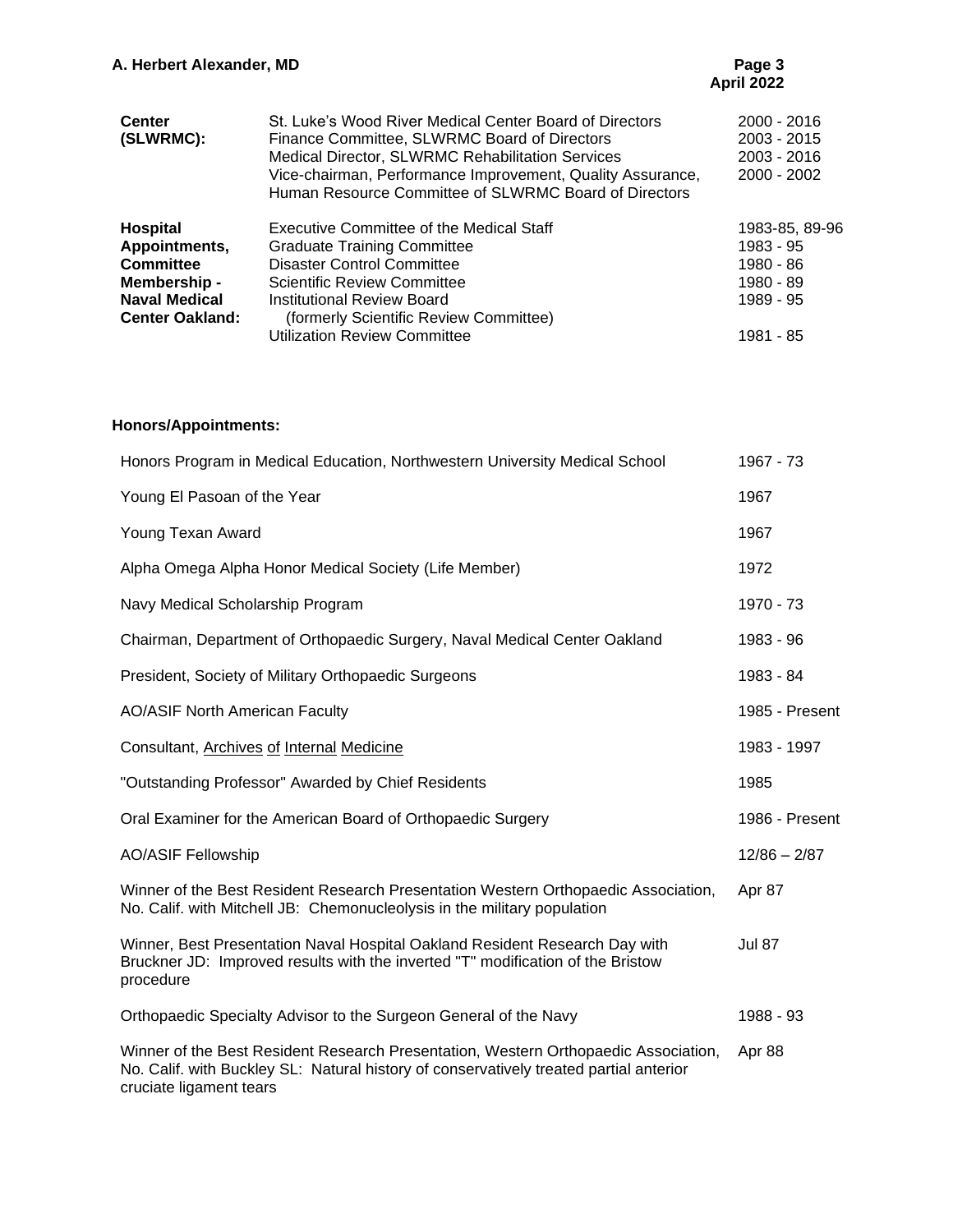| Award Winning Video, American Academy of Orthopaedic Surgeons. Blasier RB,<br>Janda D, Bruckner JD.; and Alexander AH: The Bankart repair revisited: Some<br>anatomic considerations                                                       | Feb 89         |
|--------------------------------------------------------------------------------------------------------------------------------------------------------------------------------------------------------------------------------------------|----------------|
| Winner of the Best Resident Research Presentation, Western Orthopaedic Association,<br>No. Calif. with Bruckner JD: The outcome of non-operatively treated complete tears of<br>the anterior cruciate ligament in active young adults      | Apr 89         |
| Winner of the Best Resident Research Presentation, Fourth Annual Naval Academic<br>Research Competition with Bruckner JD: The outcome of nonoperatively treated<br>complete tears of the anterior cruciate ligament in active young adults | <b>May 89</b>  |
| Winner, Best Presentation Naval Hospital Oakland Resident Research Day with<br>Timoney JM: Arthroscopy in the osteoarthritic knee, long-term follow-up                                                                                     | <b>Jul 89</b>  |
| Orthopaedic Review Resident Writer's Award, Runner-up with Bruckner JD: Improved<br>results with the inverted "T" modification of the Bristow procedure                                                                                    | Feb 90         |
| Winner, Naval Hospital Oakland Annual Academic Research Competition                                                                                                                                                                        | Mar 90         |
| Treasurer, International Intradiscal Therapy Society                                                                                                                                                                                       | 1990 - 92      |
| Winner, Best Attending Staff Presentation, Fifth Annual Naval Academic Research<br>Competition                                                                                                                                             | <b>May 90</b>  |
| Winner, Best Presentation Naval Hospital Oakland Resident Research Day with<br>Khalfayan EE: Treatment of type II radial head fractures--a retrospective review                                                                            | <b>Jul 90</b>  |
| Navy Commendation Medal (For meritorious service as Orthopaedic Specialty Advisor<br>to the Surgeon General of the Navy and Head, Department of Orthopaedic Surgery,<br>Naval Medical Center Oakland)                                      | 1990           |
| Manuscript Reviewer, <b>THE AMERICAN JOURNAL OF SPORTS MEDICINE</b>                                                                                                                                                                        | 1990 - Present |
| Associate Editor-in-Chief THE AMERICAN JOURNAL OF ORTHOPEDICS                                                                                                                                                                              | 1991 - Present |
| Third Place, Henry Meyerding Essay Contest. with Khalfayan EE: Treatment of type II<br>radial head fractures--a retrospective review                                                                                                       | May 91         |
| Winner, Naval Hospital Oakland Annual Academic Research Competition (resident<br>division) with Lebar RD: Multidirectional shoulder instability --clinical results of inferior<br>capsular shift in an active duty population              | Apr 91         |
| Winner, Best Presentation Naval Hospital Oakland Resident Research Day with Kase<br>CJ: The incidence of delayed pulmonary embolism after total joint arthroplasty                                                                         | <b>Jul 91</b>  |
| The American Orthopaedic Association                                                                                                                                                                                                       | 1991           |
| Winner of the Best Resident Research Presentation, Western Orthopaedic Association,<br>No. Calif. with Khalfayan EE: Treatment of type II radial head fractures--a<br>retrospective review                                                 | Jan 92         |
| Winner of Region I, American College of Surgeons annual Residents" Trauma<br>Research Paper Competition with Khalfayan EE: Treatment of type II radial head<br>fractures a retrospective review                                            | Jan 92         |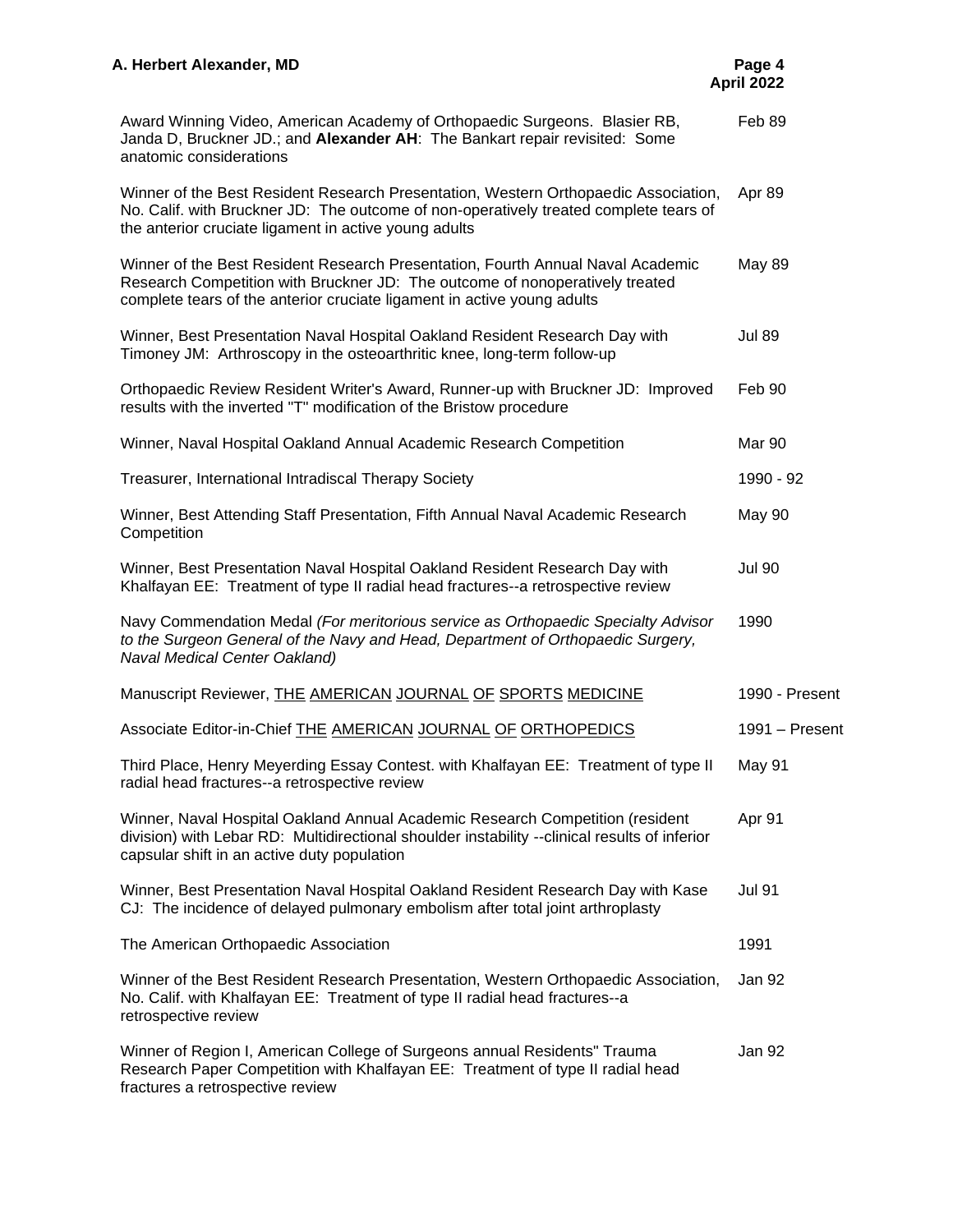| A. Herbert Alexander, MD                                                                                                                                                                                                                                                                                        | Page 5<br>April 2022 |
|-----------------------------------------------------------------------------------------------------------------------------------------------------------------------------------------------------------------------------------------------------------------------------------------------------------------|----------------------|
| Editorial Board of ORTHOPAEDIC PERSPECTIVES                                                                                                                                                                                                                                                                     | 1992 - 96            |
| Winner, Naval Hospital Oakland Annual Academic Research Competition (resident<br>division) with Evans JK: Analgesia in pediatric orthopaedics: a comparison of nitrous<br>oxide and intramuscular sedation                                                                                                      | <b>Mar 92</b>        |
| Winner, Best Presentation Naval Hospital Oakland Resident Research Day with<br>Bynum EB: Accelerated rehabilitation after anterior cruciate ligament reconstruction--a<br>prospective, randomized study comparing open and closed kinetic chain exercises                                                       | <b>Jul 92</b>        |
| Vernon P. Thompson Award winner, Western Orthopaedic Association with Khalfayan<br>EE: Mason type II radial head fractures: operative vs. nonoperative treatment                                                                                                                                                | Oct 92               |
| Orthopaedic Review Resident Writer's Award, Second place with Edeen J: Results of<br>conservative treatment of recalcitrant anterior knee pain in active young adults                                                                                                                                           | Feb 93               |
| President, International Intradiscal Therapy Society                                                                                                                                                                                                                                                            | 1993 - 94            |
| Baron Dominique Larrey Award for Excellence in Military Surgery (An annual award<br>presented by the Uniformed Services University of the Health Sciences in recognition<br>of outstanding achievement by a military surgeon)                                                                                   | 1995                 |
| The Russell A. Hibbs Society                                                                                                                                                                                                                                                                                    | 1995 - 99            |
| Navy Meritorious Service Medal (In recognition for leadership, personal initiative,<br>professional ability, research, clinical acumen, and dedication to duty).                                                                                                                                                | 1995                 |
| Site visitor, American Board of Orthopaedic Surgery                                                                                                                                                                                                                                                             | 1998, 1999           |
| Chief of Surgery, St Luke's Wood River Medical Center, Ketchum, ID                                                                                                                                                                                                                                              | 2000                 |
| President, Wood River Independent Physicians, LLC                                                                                                                                                                                                                                                               | $2000 - 02$          |
| Vice-Chief of Staff, St Luke's Wood River Medical Center, Ketchum, ID                                                                                                                                                                                                                                           | $2000 - 02$          |
| Board of Directors, St. Luke's Wood River Medical Center                                                                                                                                                                                                                                                        | $2000 - 2016$        |
| Chairman, Performance Improvement Council, St Luke's Wood River Medical Center                                                                                                                                                                                                                                  | $2000 - 01$          |
| Chief of Staff, St Luke's Wood River Medical Center, Ketchum, ID                                                                                                                                                                                                                                                | $2002 - 04$          |
| Blue and Gold Officer, United States Naval Academy                                                                                                                                                                                                                                                              | 2006 - Present       |
| America's Top Orthopedists (Consumers' Research Council of America)                                                                                                                                                                                                                                             | 2008 - Present       |
| John R. Seal, MD Award (An annual award presented by the Society of Medical<br>Consultants to the Armed Forces in recognition of outstanding contributions to military<br>medicine through research, patient care, service to the Surgeons General, and active<br>participation if the affairs of the Society.) | 2008                 |
| President-elect, Society of Medical Consultants to the Armed Forces                                                                                                                                                                                                                                             | $2009 - 11$          |
| President, Society of Medical Consultants to the Armed Forces                                                                                                                                                                                                                                                   | $2011 - 14$          |
| American Academy of Orthopaedic Surgeons Achievement Award                                                                                                                                                                                                                                                      | $2010 - 21$          |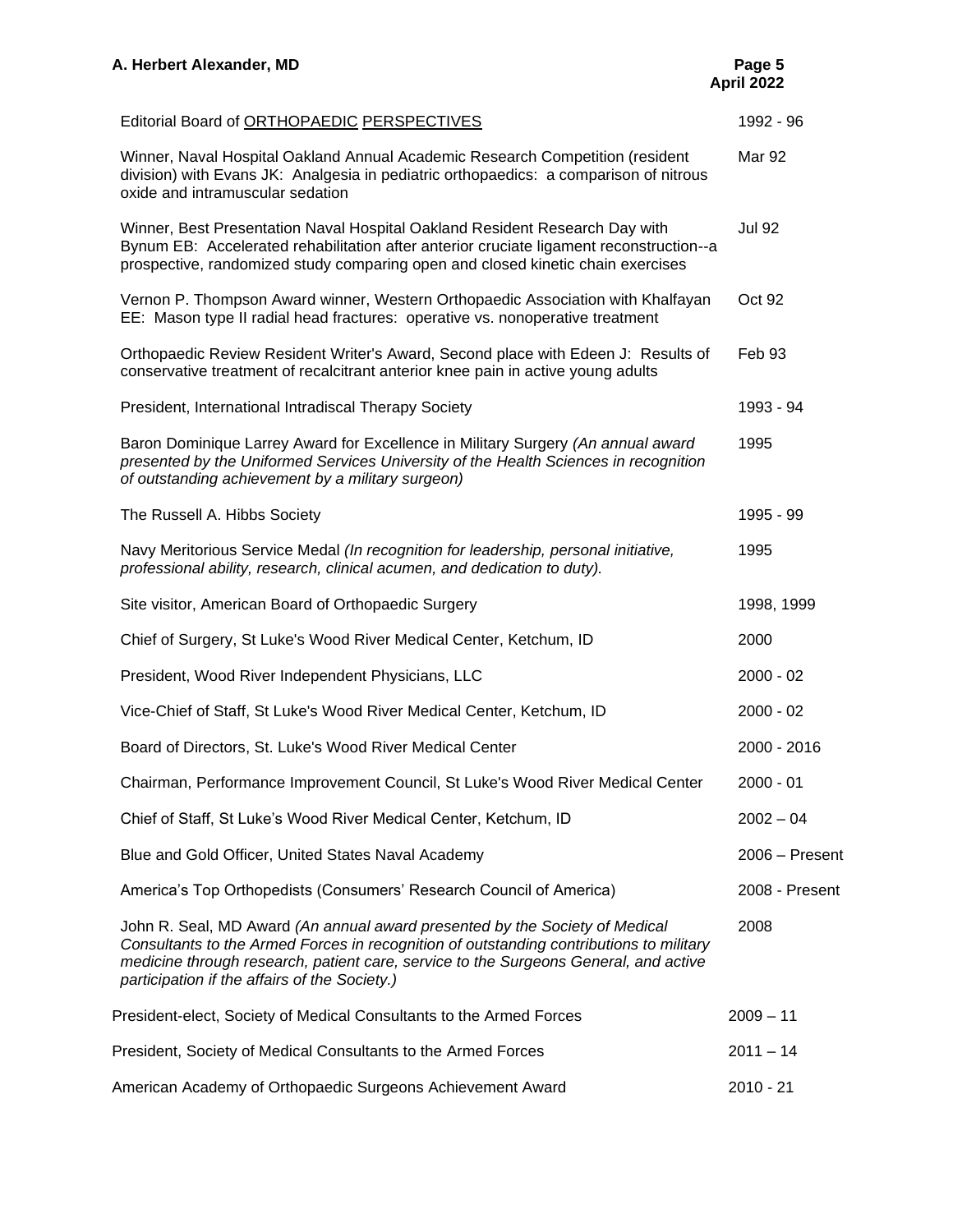| A. Herbert Alexander, MD    |                                                                                         | Page 6<br><b>April 2022</b>                  |  |
|-----------------------------|-----------------------------------------------------------------------------------------|----------------------------------------------|--|
| <b>Board Certification:</b> | American Board of Orthopaedic Surgery (no expiration)<br><b>Voluntarily Recertified</b> | 1979<br>1996, 2006,<br>2016                  |  |
|                             | Diplomate National Board of Medical Examiners                                           | 1974                                         |  |
| Licensure:                  | Idaho M7491<br>California G28124<br><b>ATLS Certified Instructor</b>                    | 1998 - Present<br>1974 - 2000<br>$1982 - 90$ |  |

#### **Professional Organizations:**

| American Academy of Orthopaedic Surgeons                                    | 1982           |
|-----------------------------------------------------------------------------|----------------|
| Liaison Committee on Military Affairs                                       | 1985 - 91      |
| Secretary                                                                   | 1985 - 90      |
| Chairman                                                                    | 1990 - 91      |
| <b>Board of Councilors</b>                                                  | 1989 - 95      |
| Nominating Committee                                                        | 1990           |
| <b>Committee on Communications</b>                                          | 1990 - 95      |
| Subcommittee on Trauma Evaluation                                           | 1991 - 97      |
| Editorial Board of ORTHOPAEDIC                                              | $1992 - 96$    |
| PERSPECTIVES                                                                |                |
| <b>Internet Communications Committee</b>                                    | $2000 - 06$    |
| Chairman                                                                    | $2000 - 06$    |
| <b>Council on Communications</b>                                            | $2000 - 06$    |
| <b>Practice Management Instructional Course</b>                             | 2010 - 14      |
| Subcommittee                                                                |                |
| Chairman                                                                    | $2010 - 14$    |
| <b>Judiciary Committee</b>                                                  | 2015 - Present |
| <b>Society of Military Orthopaedic Surgeons</b>                             | 1978           |
| <b>Board of Directors</b>                                                   | 1982 - 86      |
| Program Chairman, 26th Annual Meeting                                       | 1984           |
| President                                                                   | 1983 - 84      |
| <b>Board of Directors</b>                                                   | 1991 - 95      |
| Executive Secretary Search Cte.                                             | $1991 - 92$    |
| Association of Military Surgeons of the United States<br><b>Life Member</b> | 1983           |
| <b>Association of Orthopaedic Chairman</b>                                  | $1983 - 90$    |
| <b>Academic Orthopaedic Society</b>                                         | 1990 – 98      |
| (formerly Association of Orthopaedic Chairman)                              |                |
| <b>Candidate Group, American College of Surgeons</b>                        | $1974 - 81$    |
| <b>American College of Surgeons</b>                                         | $1981 - 92$    |
| No. Calif. Chapter of American College of Surgeons                          | $1981 - 92$    |
| <b>Western Orthopaedic Association</b>                                      | 1984           |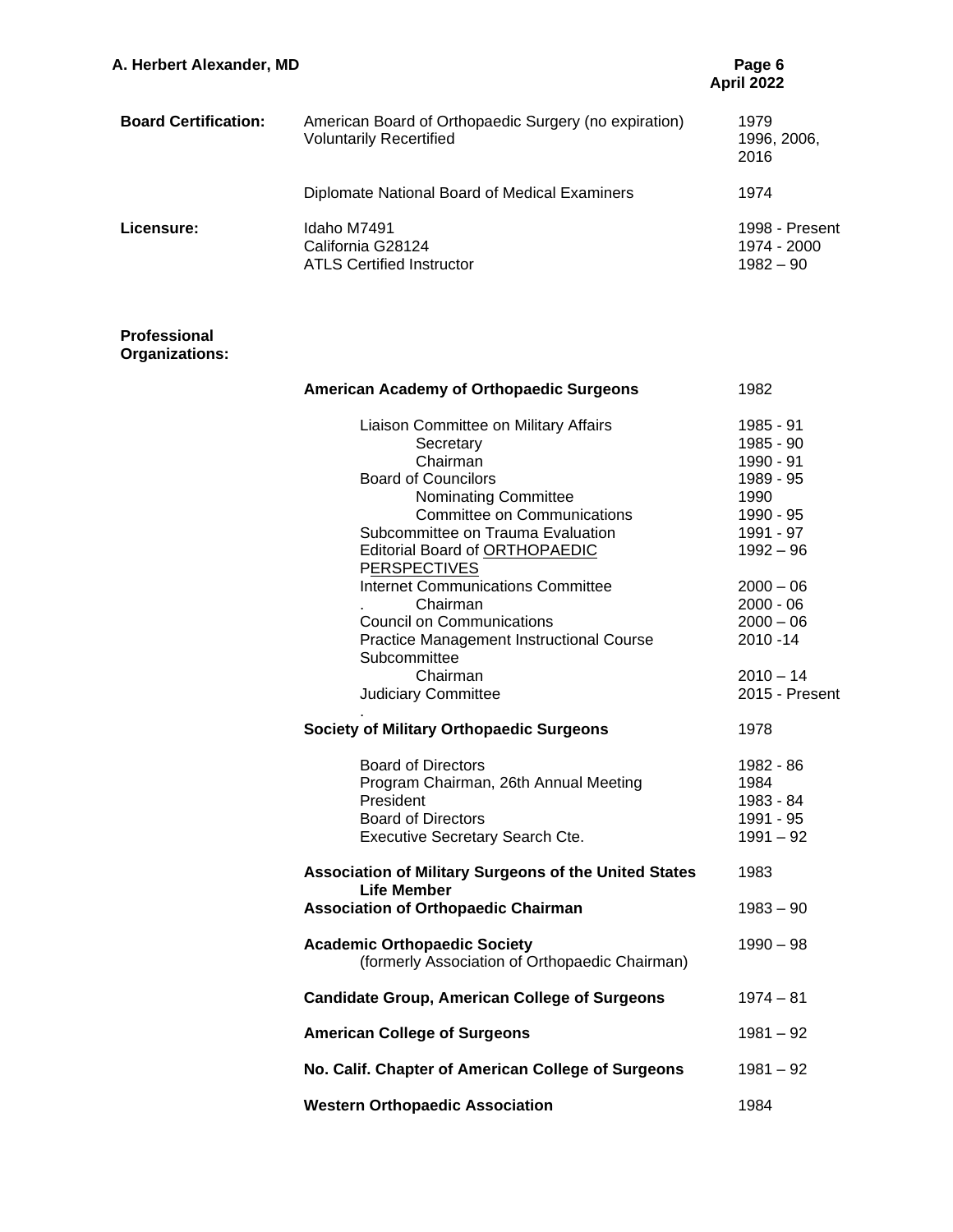| No. Calif. Chapter of Western Orthopaedic Association                                                                                                             | 1984 - 98                                                                          |
|-------------------------------------------------------------------------------------------------------------------------------------------------------------------|------------------------------------------------------------------------------------|
| <b>Resident Paper Selection Committee</b>                                                                                                                         | 1984 - 86, 88,<br>90, 91                                                           |
| <b>Bay Area Knee Society</b>                                                                                                                                      | $1985 - 98$                                                                        |
| American Orthopaedic Society for Sports Medicine                                                                                                                  | 1986                                                                               |
| Idaho representative to Council of Delegates                                                                                                                      | $2005 - 11$                                                                        |
| <b>International Intradiscal Therapy Society</b>                                                                                                                  | 1987                                                                               |
| U.S. Military & Government Liaison<br><b>Program Committee</b><br>Treasurer<br><b>Board of Directors</b><br>President-Elect<br>President<br>Chairman of the Board | 1987 - 90<br>1988<br>1990 - 92<br>1987 - 95<br>1992 - 93<br>1993 - 94<br>1994 - 95 |
| <b>Orthopaedic Trauma Association</b>                                                                                                                             | 1987                                                                               |
| <b>AONA Alumni Association</b>                                                                                                                                    | 1988                                                                               |
| The Society of Medical Consultants to the Armed<br><b>Forces</b>                                                                                                  | 1991                                                                               |
| Chair, Electronic Media and Communications<br>Committee and member of Executive Council<br>President-elect<br>President                                           | $2004 - 14$<br>$2009 - 11$<br>$2011 - 14$                                          |
| <b>American Orthopaedic Association</b>                                                                                                                           | 1991                                                                               |
| AOA-Zimmer Annual Travel Awards Competition<br>Cte                                                                                                                | 1993 - 96                                                                          |
| <b>California Orthopaedic Association</b>                                                                                                                         | 1993 - 98                                                                          |
| The Russell A. Hibbs Society                                                                                                                                      | 1995 - 99                                                                          |
| <b>Idaho Orthopaedic Society</b>                                                                                                                                  | 1998 - 12                                                                          |
| <b>Idaho Medical Association</b>                                                                                                                                  | 2000                                                                               |
| Delegate to Annual Meeting<br><b>Reference Committee</b>                                                                                                          | 2000<br>2000                                                                       |
| <b>American Medical Association</b>                                                                                                                               | 2004                                                                               |
| <b>North Pacific Orthopaedic Society</b>                                                                                                                          | 2006                                                                               |
| <b>Arthroscopy Association of North America</b>                                                                                                                   | $2018 -$                                                                           |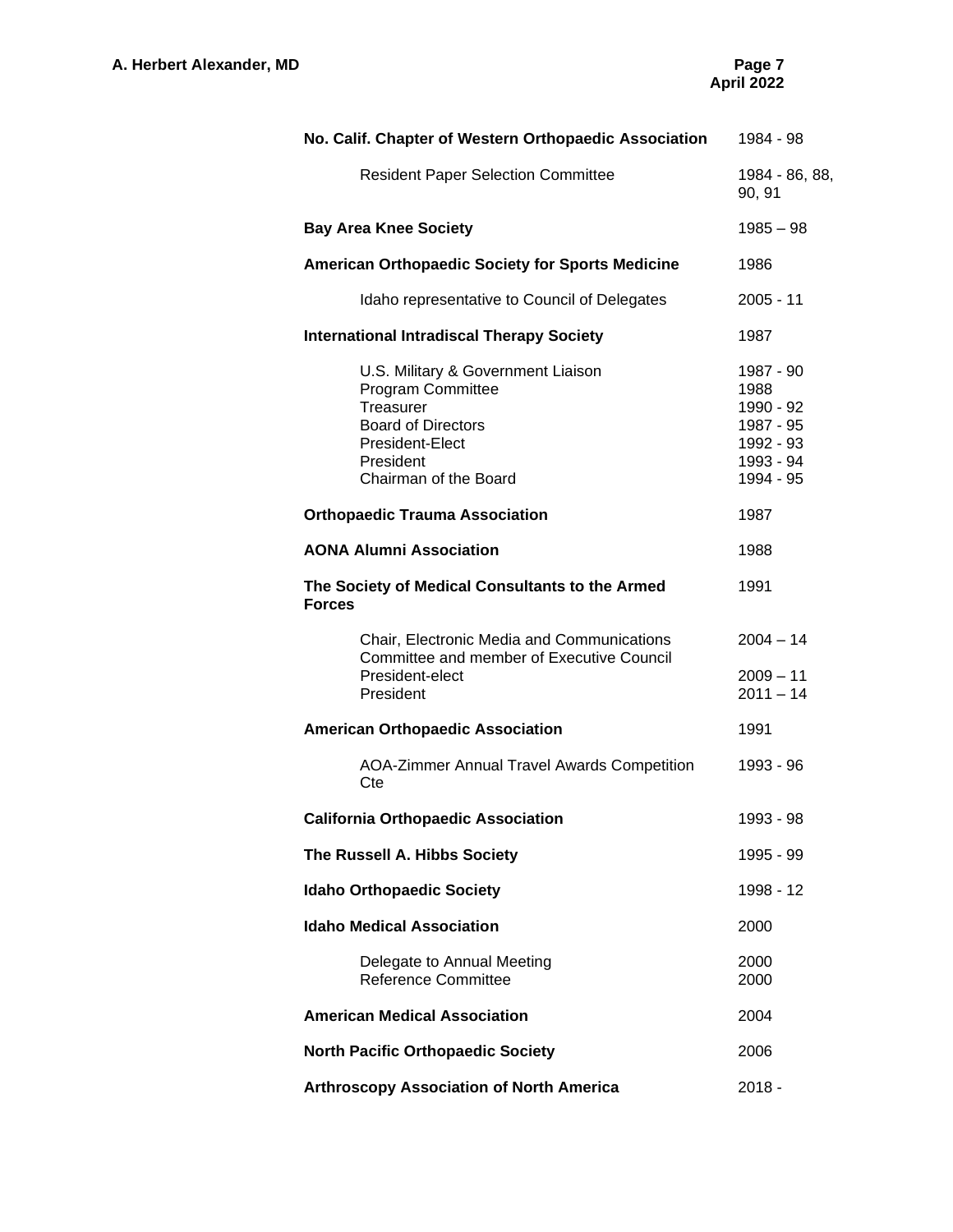| <b>Non-professional</b> | Private Pilot (Multi-engine IFR certified)     |
|-------------------------|------------------------------------------------|
| Interests:              | Tennis, Golf, Skiing, Piano, Physical fitness, |
|                         | Personal computers                             |

#### **Publications:**

- 1. **Alexander AH**: Bilateral dislocation of the distal radioulnar joint, ulna dorsal. Clin. Orthop. 129:238- 244, 1977.
- 2. **Alexander AH**, Lichtman DM: Surgical treatment of transchondral talar dome fractures (osteochondritis dissecans) J Bone Joint Surg. 62A:646-652, 1980.
- 3. Ahbel DE, **Alexander AH**, Kleine ML, Lichtman DM: Protothecal olecranon bursitis J Bone Joint Surg. 62A:835-836, 1980.
- 4. **Alexander AH**, Lichtman DM: Irreducible distal radioulnar joint occurring in a Galeazzi fracture. J. Hand Surg. 6:258-261, 1981.
- 5. Malstrom RH, **Alexander AH**, Lichtman DM: Arthroscopic meniscectomy in a military population. U.S. Navy Medicine. 73:20-22, 1982.
- 6. Lichtman DM, **Alexander AH**, Mack GR, Gunther SF: Kienböck's disease--update on silicone replacement arthroplasty. J. Hand Surg. 7:343-347, 1982.
- 7. Kopp JR, Turocy RH, Levrini MG, **Alexander AH**, Lichtman DM: Predictive value of the physical examination for patients with acute discogenic low back pain. ACS Surgical Forum. 33:352-354, 1982.
- 8. **Alexander AH**, Alexander CE, Woodruff RE, Lichtman DM: Nitrous oxide analgesia for minor orthopaedic procedures. Orthopedics. 6:309-314, 1983.
- 9. **Alexander AH**, Cabaud HE, Johnston JO, Lichtman DM: Compression plate position- extraperiosteal or subperiosteal? Clin. Orthop. 175:280-285, 1983.
- 10. Johnston JO, Harries TJ, Alexander CE, **Alexander AH**: Limb salvage procedure for neoplasms about the knee using spherocentric total knee replacement and autogenous autoclaved bone graft. Clin. Orthop. 181:137-145, 1983.
- 11. Brown DE, **Alexander AH**, Lichtman DM: The Elmslie Trillat procedure--evaluation in patellar dislocation and subluxation. Amer J Sports Med. 12:104-109, 1984.
- 12. Esposito PW, **Alexander AH**, Lichtman DM: Overdistraction of a surgically treated unstable thoracolumbar fracture. Spine. 10:393-396, 1985.
- 13. **Alexander AH**: Chymopapain debate (Affirmative). Orthopaedic Audio-Synopsis Foundation. South Pasadena. Vol. 17, No. 5, 1985.
- 14. Kopp JR, **Alexander AH**, Turocy RH, Levrini MG, Lichtman DM: The use of lumbar extension in the evaluation of patients with acute herniated nucleus pulposus: a preliminary report. Clin. Orthop. 202:211-218, 1986.
- 15. Bonatus TJ, and **Alexander AH**: Dercum's disease (adiposis dolorosa). Clin. Orthop. 205:251-253, 1986.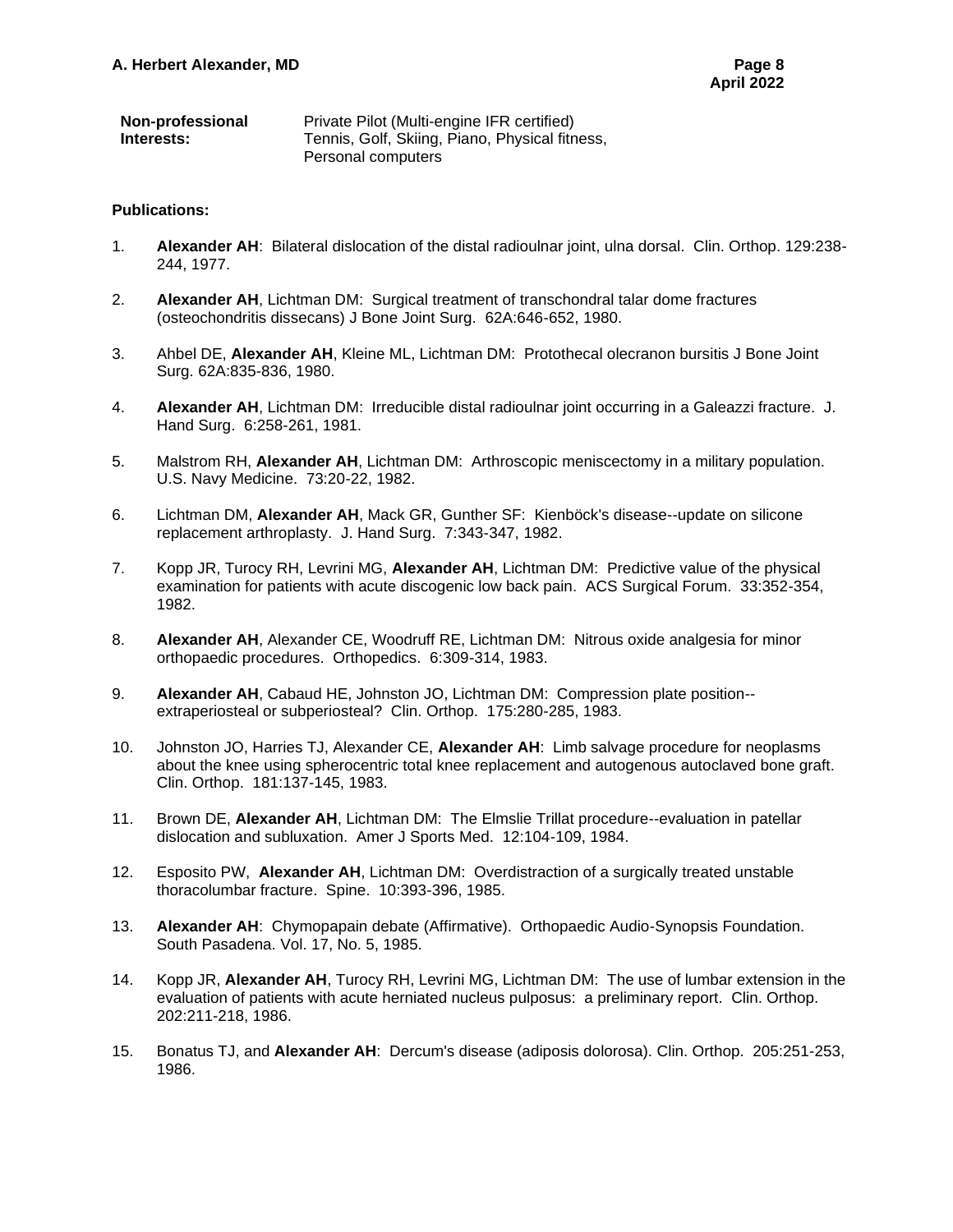- 16. Kottal RA, Vogler JB; Matamoros A, **Alexander AH**, Cookson JL: Pigmented villonodular synovitis: a report of MR imaging in two cases. Radiology. 163:551-553, 1987.
- 17. Hieb LD, **Alexander AH**: Bilateral anterior and lateral compartment syndromes in a patient with sickle trait. Clin. Orthop. 228:100-103, 1988.
- 18. Ertl JP, Barrack RL, **Alexander AH**, VanBuecken KP: Triplane fracture of the distal tibial epiphysis. J. Bone Joint Surg. 70A:967-976, 1988.
- 19. **Alexander AH**: Thoracolumbar needle biopsy. Orthopedics. 11:1473-1477, 1988.
- 20. Burkus JK, **Alexander AH**, Mitchell JB: Evaluation and treatment of chemonucleolysis failures. Orthopedics. 11:1677-1682, 1988.
- 21. Dainer RD, Barrack RL, Buckley SL, **Alexander AH**: Arthroscopic treatment of acute patellar dislocations. J. Arthroscop. and Rel. Research. 4:267-271, 1988.
- 22. Buckley SL, **Alexander AH**, Barrack RL: Scapular osteomyelitis--an unusual complication following subacromial corticosteroid injection. Orthopaedic Review. 18:321-324, 1989.
- 23. Buckley SL, Barrack RL, **Alexander AH**: The natural history of conservatively treated partial anterior cruciate ligament tears. Amer J Sports Medicine. 17:221-225, 1989.
- 24. **Alexander AH**, Burkus JK, Mitchell JB, Ayers WV: Chymopapain chemonucleolysis versus surgical discectomy in a military population. Clin. Orthop. 244:158-165, 1989.
- 25. VanBuecken KP, Barrack RL, **Alexander AH**, Ertl JP: Arthroscopic treatment of transchondral talar dome fractures. Amer J Sports Med. 17:350-356, 1989.
- 26. Bruckner JD, **Alexander AH**, Blasier RB: Improved results with the inverted "T" modification of the Bristow procedure. Orthopaedic Review. 18:1081-1088, 1989. *Orthopaedic Review Resident Writer's Award, Runner-up.*
- 27. Blasier RB, Janda D, Bruckner, JB, **Alexander AH**: The Bankart repair illustrated in cross-section: some anatomic considerations. Amer J Sports Medicine. 17:630-637, 1989.
- 28. Osgood JC, Kneisl JS, Barrack RL, **Alexander AH**: Arthroscopy in patients with recalcitrant retropatellar pain syndrome. Orthopaedic Review. 18:1177-1183, 1989.
- 29. **Alexander AH**, Barrack RL: Arthroscopic technique in talar dome fractures. Surgical Rounds for Orthop. 4:27-35, 1990.
- 30. Timoney JM, Kneisl JS, Barrack RL, **Alexander AH**: Arthroscopy in the osteoarthritic knee--long term followup. Orthopaedic Review. 4:371-379, 1990.
- 31. **Alexander AH**, Turner MA, Alexander CE, Lichtman DM: Lunate silicone replacement arthroplasty in Kienböck's disease--a long term follow-up. J. Hand Surg. 15A:401-407, 1990.
- 32. Barrack RL, ; Buckley SL, Bruckner JD, Kneisl JK, **Alexander AH**: Partial versus complete acute anterior cruciate ligament tears. J. Bone Joint Surg. 72B:622-624, 1990.
- 33. Barrack RL, Bruckner JD, Kneisl JK, Inman WS, **Alexander AH**: The outcome of nonoperatively treated complete tears of the anterior cruciate ligament in active young adults. Clin. Orthop. 259:192-199, 1990.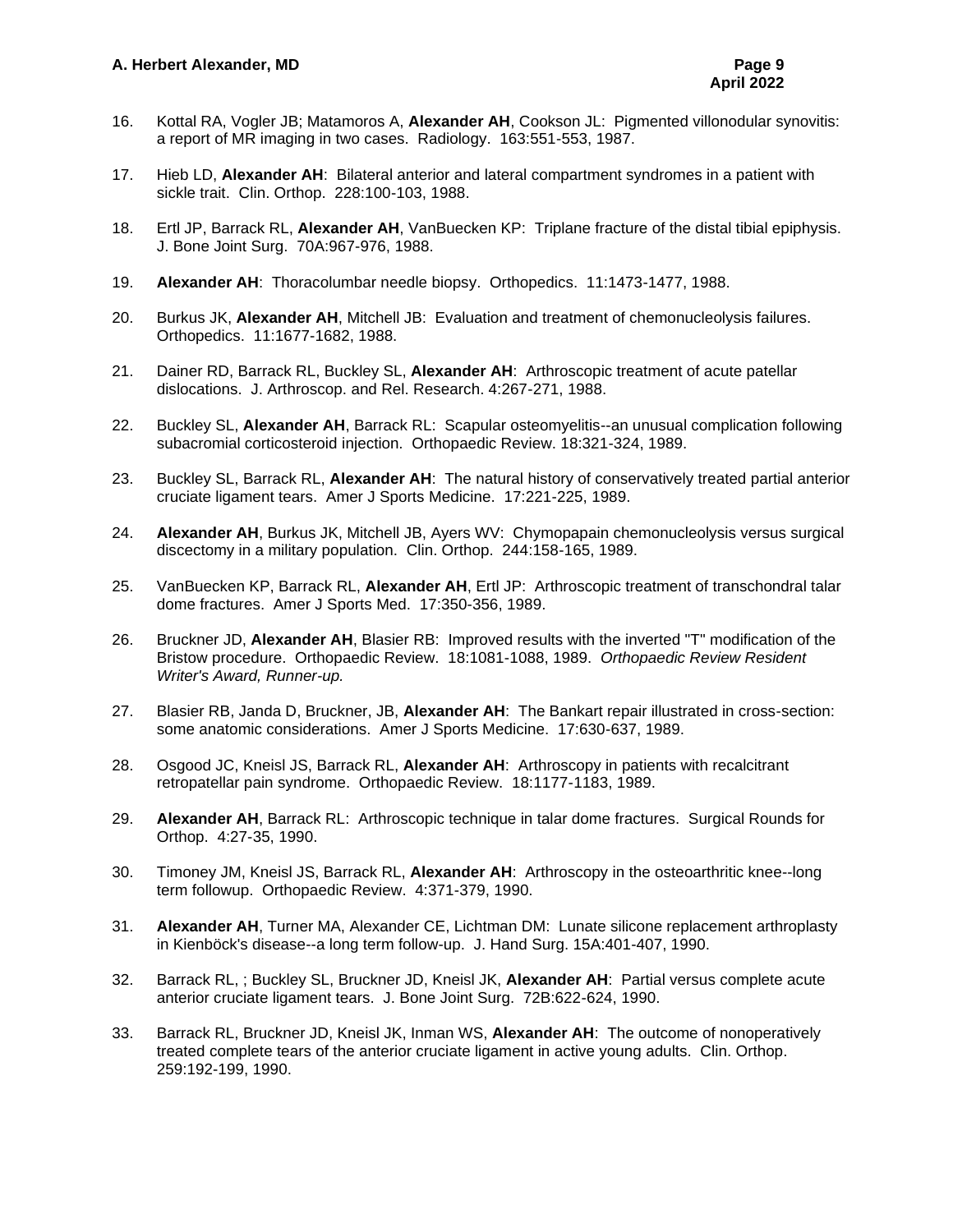- 34. Bonatus TJ, **Alexander AH**: Post-traumatic Aeromonas hydrophila osteomyelitis. Orthopedics. 13:1158-1163, 1990.
- 35. Dorchak JD, Kneisl JS, Barrack RL, **Alexander AH**: Arthroscopic treatment of symptomatic synovial plicae of the knee--long term follow-up. Amer J Sports Medicine. 19:503-507, 1991.
- 36. Bonatus TJ, **Alexander AH**: Patellar fracture and avulsion of the patellar ligament complicating arthroscopic anterior cruciate ligament reconstruction. Orthopaedic Review. 20:770-774, 1991.
- 37. Bruckner JD, Lichtman DM, **Alexander AH**: Complex dislocations of the distal radioulnar joint- diagnosis and management. Clin. Orthop. 275:90-103, 1992.
- 38. **Alexander AH**, Jones AM, Rosenbaum DH: Non-operative management of herniated nucleus pulposus: patient selection by the extension sign -- long-term followup. Orthopaedic Review. 21:181-188, 1992.
- 39. Lebar RD, **Alexander AH**: Multidirectional shoulder instability--clinical results of inferior capsular shift in an active duty population. Amer J Sports Medicine. 20:193-198, 1992.
- 40. Edeen J, Dainer RD, Barrack RL, **Alexander AH**: Results of conservative treatment of recalcitrant anterior knee pain in active young adults. Orthopaedic Review. 21:593-599, 1992. *Orthopaedic Review Resident Writer's Award, Second place.*
- 41. Khalfayan EE, Culp RW, **Alexander AH**: Treatment of Mason type II radial head fractures--a retrospective review. J. Orthop. Trauma. 6:283-289, 1992.
- 42. Ternes JP, Blasier RB, and **Alexander AH**: Fracture of the femur after anterior cruciate ligament reconstruction with a Goretex prosthetic graft. Amer J Sports Medicine. 21:147-149, 1993.
- 43. Khalfayan EE, Sharkey PF, **Alexander AH**: High tibial osteotomy--fixation with cannulated screws. Orthopaedic Review. 22:259-262, 1993.
- 44. Timoney JM, Inman WS, Quesada PM, Sharkey PF, Barrack RL, Skinner HB, **Alexander AH**: Return of normal gait patterns after anterior cruciate ligament reconstruction. Amer J Sports Medicine. 21:887-889, 1993.
- 45. Dorchak JD, Barrack RL, **Alexander AH**, Dye SF, Dresser TP: Radionuclide imaging of the knee with chronic anterior cruciate ligament tear. Orthop. Rev. 22:1233-1241, 1993.
- 46. Evans JK, Buckley SL, **Alexander AH**, Gilpin AT: Analgesia for the reduction of fractures in children: a comparison of nitrous oxide with intramuscular sedation. J. Ped. Orthop. 15:73-77, 1995.
- 47. **Alexander AH**: Chemonucleolysis for acute disc herniation. J. Musculoskeletal Medicine. 12:13- 24, 1995.
- 48. Inman WS, Timoney JM, Quesada PM, Sharkey PF, Skinner HB, Barrack RL, **Alexander AH**: The effect of anterior cruciate ligament reconstruction on gait. Contemp. Orthop. 30:209-212, 1995.
- 49. **Alexander AH**: In search of the perfect ACL brace. Amer J Orthop. 24:328-336, 1995.
- 50. Edeen J, Sharkey PF, **Alexander AH**: Clinical significance of leg-length inequality after total hip arthroplasty. Amer J Orthop. 24:347-351, 1995.
- 51. Bruckner JD, **Alexander AH**, Lichtman DM: Acute dislocations of the distal radioulnar joint. J. Bone Joint Surg. 77A:958-968, 1995*.*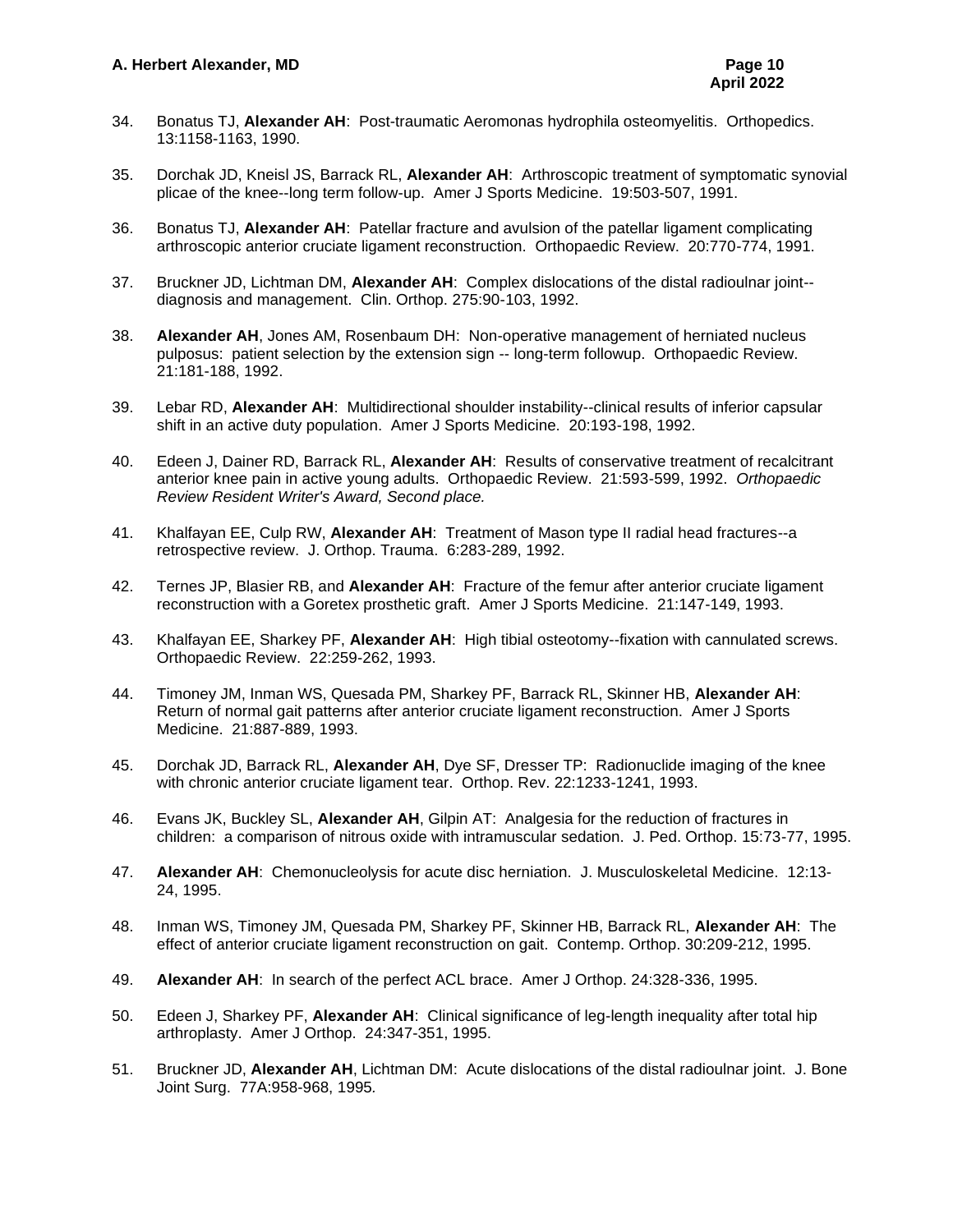- 52. Bynum EB, Barrack RL, **Alexander AH**: Open versus closed chain kinetic exercises after anterior cruciate ligament reconstruction--a prospective randomized study. Amer J Sports Medicine. 23:401- 406, 1995.
- 53. Khalfayan EE, Sharkey PF, **Alexander AH**, Bruckner JD, Bynum EB: The relationship of tunnel placement and clinical result following anterior cruciate ligament reconstruction. Amer J Sports Medicine. 24:335-341, 1996.
- 54. **Alexander AH**: Do not leave the operating room without it. Amer J Orthop. 29:250, 2000.
- 55. **Alexander AH**: Benefits of a totally electronic office. AAOS Bulletin. 51(6):28,30, Dec 2003.
- 56. **Alexander AH**: Primer on filmless radiology. AAOS Bulletin. 52(1), 27-28; Feb 2004.
- 57. Purvis JM, **Alexander AH**, Einhorn TA, Griffin LY: Evaluating the flood of orthopaedic media and marketing information. J Bone Joint Surg. 87A:1392-1398, 2005.
- 58. **Alexander AH**: Are your electronic files protected? Tricks and hints for maintaining the totally electronic office. AAOS Bulletin. 54(1), 29; Feb 2006.
- 59. Biermann JS, Golladay GJ, Clough JFM, Schelkun SR, **Alexander AH**: Orthopaedic information: how to find it fast on the Internet. J Bone Joint Surg. 88A:1134-1140, May 2006.
- 60. **Alexander AH**: HITECH—the carrot and the stick: what every orthopedic surgeon needs to know. Am J Orthop. 39(1):12; Jan 2010.

#### **Chapters**:

- 1. **Alexander AH**, Lichtman DM: Kienböck's disease. *In* Melone, C. P. (ed.): Controversies in Hand Surgery. Orthopedic Clinics of NA. W. B. Saunders, Philadelphia. 17:461-472, 1986.
- 2. **Alexander AH**, Lichtman DM: Kienböck's disease. *In* Lichtman DM (ed.): The Wrist and Its Disorders. W. B. Saunders, Philadelphia, pp. 329-343, 1988.
- 3. **Alexander AH**: Chymopapain Chemonucleolysis, Discography, and Needle Biopsy Technique. *In* Chapman MW (ed.): Operative Orthopaedics. J. B. Lippincott, Philadelphia, pp. 2125-2135, 1988.
- 4. **Alexander AH**, Lichtman DM: The Kienböck's dilemma: how to cope. *In* Nakamura R, Linscheid T, Miura T (eds.): Wrist Disorders, Current Concepts and Challenges. Springer-Verlag, Tokyo, 1992.
- 5. **Alexander AH**: Chymopapain Chemonucleolysis. *In* Chapman MW (ed.): Operative Orthopaedics. J. B. Lippincott, Philadelphia, 1993.
- 6. **Alexander AH**, Bruckner JD: Percutaneous Needle Biopsy of the Spine. *In* Chapman MW (ed.): Operative Orthopaedics. J. B. Lippincott, Philadelphia, 1993.
- 7. Alexander CE, **Alexander AH**, Lichtman DM: Radial Shortening for Kienböck's disease. *In* Thompson, R. C. (ed.): Master Techniques in Orthopaedic Surgery. Raven Press, New York, 1994.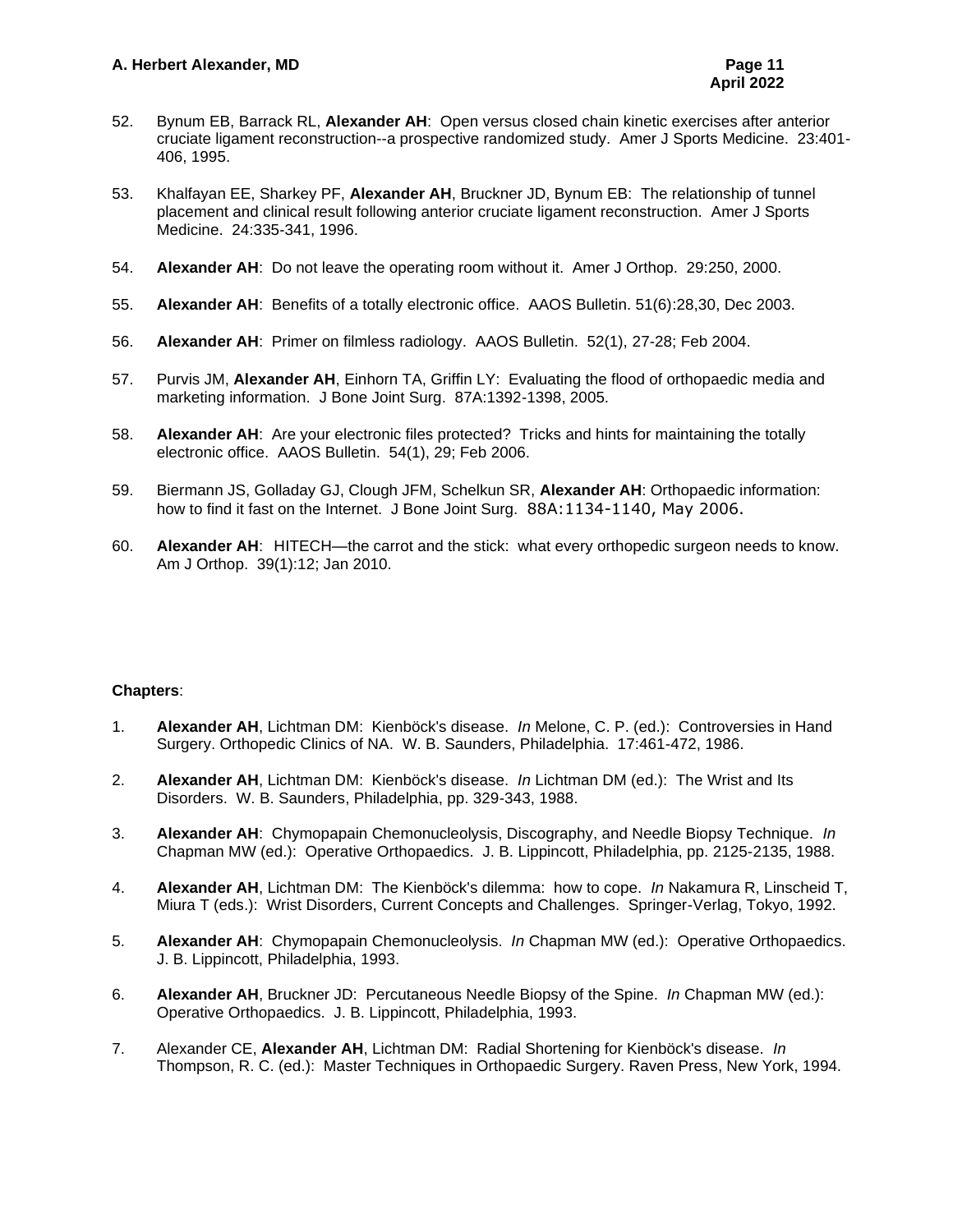- 8. Inman WS, **Alexander AH**: Tibial fractures. *In* Brown DE, Neumann RD (eds.): Orthopaedic Secrets. Hanley & Belfus, Philadelphia, 1995.
- 9. Bruckner JD, **Alexander AH**, Lichtman DM: Chapter 3: Acute dislocations of the distal radioulnar joint. Instructional Course Lectures, American Academy of Orthopaedic Surgeons. Rosemont, IL. 45:27-36, 1996.
- 10. **Alexander AH**, Lichtman DM: Acute injuries of the distal radioulnar joint. *In* Lichtman DM, **Alexander AH** (eds.): The Wrist and Its Disorders (second edition). W. B. Saunders, Philadelphia. 1997.
- 11. Alexander CE, **Alexander AH**, Lichtman DM: Kienböck's disease. *In* Lichtman DM, **Alexander AH** (eds.): The Wrist and Its Disorders (second edition). W. B. Saunders, Philadelphia. 1997.
- 12. Lichtman DM, Alexander CE, **Alexander AH**,: Radius Shortening in Kienböck's disease. *In* Gelberman, R. H. (ed.): Master Techniques in Orthopaedic Surgery: The Wrist. Lippincott Williams & Wilkins, Philadelphia, 2002.
- 13. Biermann JS, Golladay GJ, Schelkun SR, Clough JFM, **Alexander AH**: Orthopaedic information: how to find it fast on the Internet. Instructional Course Lectures, American Academy of Orthopaedic Surgeons. Rosemont, IL 56:483-489, 2007.
- 14. Kirschenbaum IH, Mabrey JD, Wood GW, **Alexander AH**, Rhoades CE, Alexander IJ, Golladay GJ, , Wheeless C,: The electronic medical office: optimizing solutions. Instructional Course Lectures, American Academy of Orthopaedic Surgeons. Rosemont, IL 57:737-745, 2008.

## **Editorial responsibilities:**

- 1. Associate Editor-in-Chief. THE AMERICAN JOURNAL OF ORTHOPEDICS *(formerly ORTHOPAEDIC REVIEW)*
- 2. Manuscript reviewer THE AMERICAN JOURNAL OF SPORTS MEDICINE
- 3. Consultant reviewer ARCHIVES OF INTERNAL MEDICINE (1983-1997)
- 4. Editorial Board ORTHOPAEDIC PERSPECTIVES (1992-1996)

#### **Books:**

THE WRIST AND ITS DISORDERS, second edition. W. B. Saunders, David M. Lichtman and **A. Herbert Alexander** (editors). 1997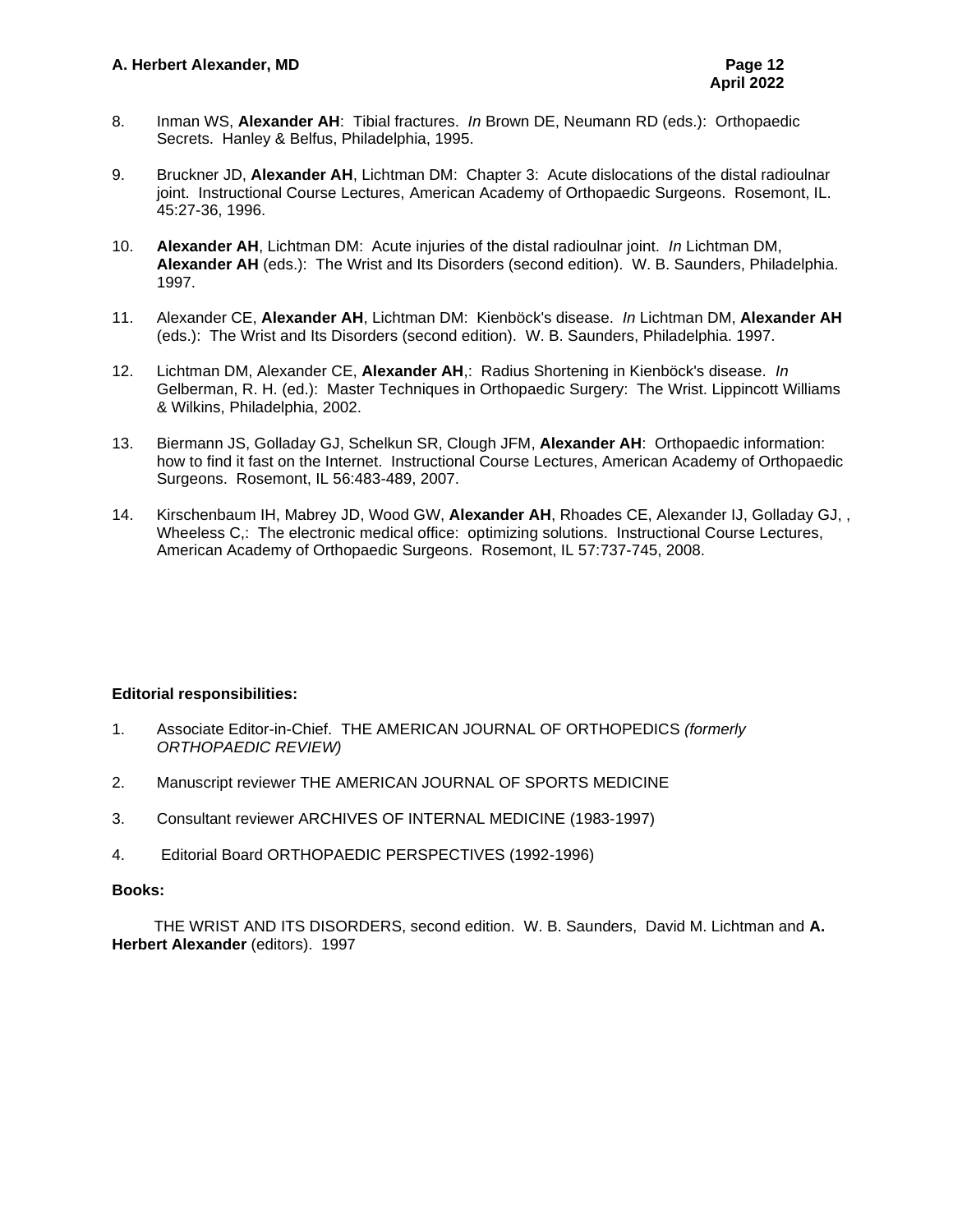## **Abstracts/Limited Distribution:**

- 1. **Alexander AH**, Grant JM: Provocative program for recurrent shoulder dislocation. Orthopedics Today. Mar 1985:8.
- 2. Ritchie JE, Malstrom RH, Batten GB, and **Alexander AH**: Lateral retinacular release study shows patient selection vital. Orthopedics Today. Mar 1985:9.
- 3. **Alexander AH**, Alexander CE, Brown SA, and Merritt K: Healing of fresh and autoclaved autografts and frozen allografts in dogs. Transactions of the 31st annual meeting Orthopaedic Research Society. 10:78, Jan 1985.
- 4. **Alexander AH**: The use of lumbar extension in the evaluation and treatment of patients with a herniated nucleus pulposus. What's New and What's True--Orthopaedic Surgery. Univ. Calif. Davis. pp. 44-51. Mar 1985.
- 5. **Alexander AH**: Debate: Resolved--chemonucleolysis is the best treatment of the recalcitrant acute herniated nucleus pulposus. What's New and What's True--Orthopaedic Surgery. Univ. Calif. Davis. pp. 55-81. Mar 1985.
- 6. **Alexander AH**, Alexander CE, Dresser TP Brown SA, and Merritt K: Healing of fresh and autoclaved autografts and frozen allografts in dogs. Orthopaedic Transactions (JBJS). 9:247-248, Summer 1985.
- 7. **Alexander AH**: Letters to the editor, Reply to Stabholz. Clin. Orthop. 232:306-307, Jul 1988.
- 8. **Alexander AH**: Letters to the editor, Reply to Stabholz. Clin. Orthop. 232:308-309, Jul 1988.
- 9. VanBuecken KP, Barrack RL, **Alexander AH**, Ertl JP: Arthroscopic treatment of transchondral talar dome fractures. Orthopedics today. 8:26-27, Jul 1988.
- 10. VanBuecken KP, Barrack RL, **Alexander AH**, Ertl JP: Arthroscopic treatment of transchondral talar dome fractures. Orthopaedic Transactions (JBJS). 12:664, Fall 1988.
- 11. **Alexander AH**, Burkus JK, Mitchell JB, Ayers WV: Chymopapain chemonucleolysis versus surgical discectomy in a military population. Orthopaedic Transactions (JBJS). 12:666, Fall 1988.
- 12. Ternes JP, Burkus JK, **Alexander AH**: Treatment of spondylolisthesis with posterolateral spinal fusion. Orthopaedic Transactions (JBJS). 13:166, Spring 1989.
- 13. Turner MA, Burkus JK, and **Alexander AH**: Surgical discectomy in an active duty military population--a report of sixty-six consecutive cases. Orthopaedic Transactions (JBJS). 13:168, Spring 1989.
- 14. Dorchak JD, Kneisl JS, Barrack RL, **Alexander AH**: Symptomatic synovial plicae of the knee treated arthroscopically. Orthopaedic Transactions (JBJS). 13:175, Spring 1989.
- 15. Newland CC, Jany RS, Barrack RL, Kneisl JS, **Alexander AH**: Results of surgical treatment of acute and chronic ACL tears. Orthopaedic Transactions (JBJS). 13:175, Spring 1989.
- 16. Barrack RL, Bruckner JD, **Alexander AH**, Newland CC, Jany RS: The outcome of nonoperatively treated acute tears of the anterior cruciate ligament in active young adults. Orthopaedic Transactions (JBJS). 13:545, Fall 1989.
- 17. **Alexander AH**, Burkus JK, and Mitchell JB: Chymopapain chemonucleolysis versus surgical discectomy in a military population. Orthopaedic Transactions (JBJS). 13:650, Fall 1989.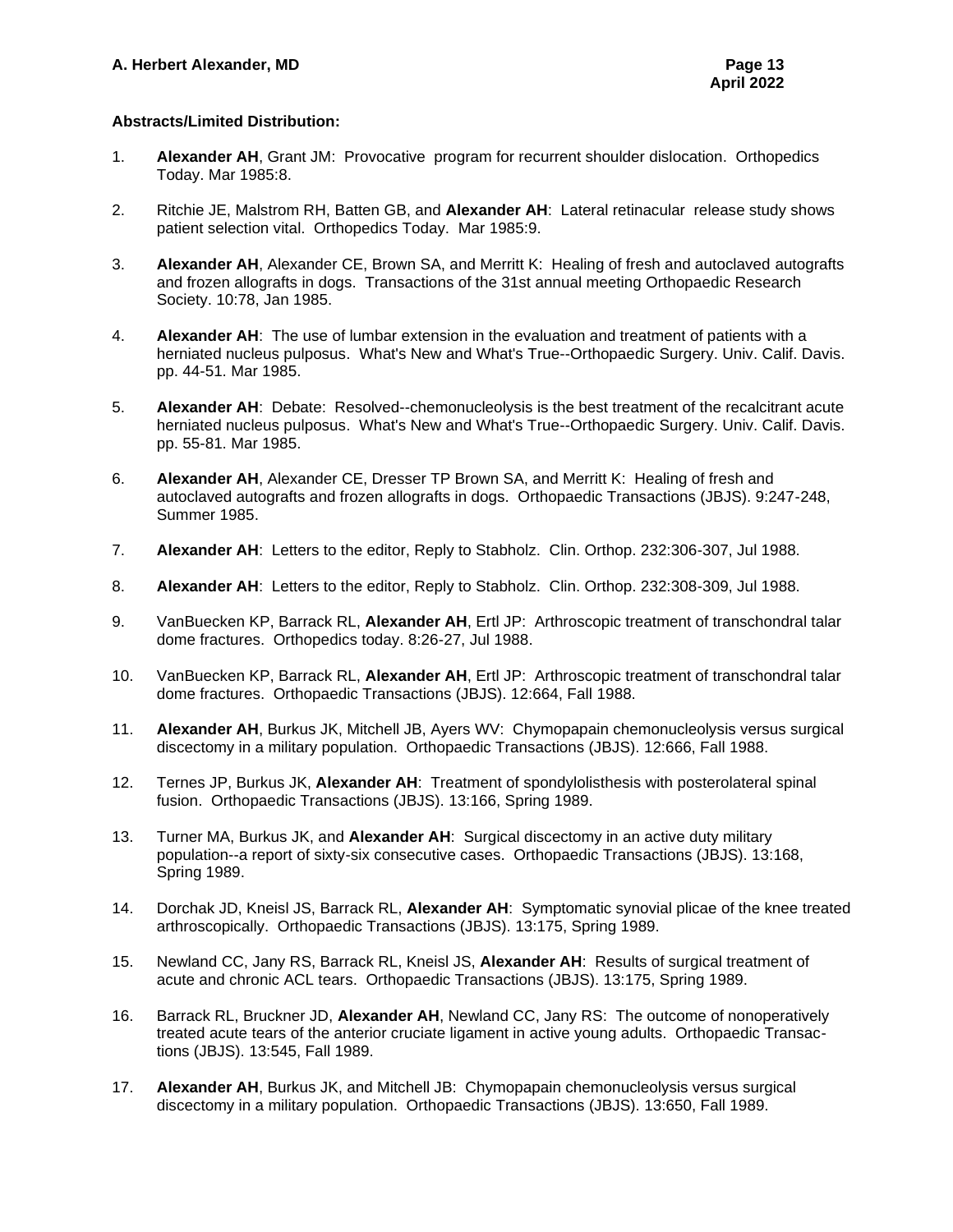- 18. **Alexander AH**, Jones AM, Rosenbaum DH: Non-operative management of herniated nucleus pulposus: patient selection by the extension sign -- long-term followup. Orthopaedic Transactions (JBJS). 14:118-119, Spring 1990.
- 19. Lebar RD, **Alexander AH**, Kneisl JS: Multidirectional shoulder instability: clinical results of inferior capsular shift in an active duty population. Orthopaedic Transactions (JBJS). 14:122, Spring 1990.
- 20. Timoney JM, Kneisl JS, Barrack RL, **Alexander AH**: Arthroscopic debridement of the osteoarthritic knee: long term follow-up. Orthopaedic Transactions (JBJS). 14:124, Spring 1990.
- 21. Kase CJ, Jones AM, **Alexander AH**: Outcome of low back syndrome in active duty military. Orthopaedic Transactions (JBJS). 14:128, Spring 1990.
- 22. Khalfayan EE, Culp RW, **Alexander AH**: Treatment of type II radial head fractures--a retrospective review. Orthopaedic Transactions (JBJS). 14:130, Spring 1990.
- 23. Blasier RB, Bruckner JD, Jonsson K, Pennes DR, **Alexander AH**: Pathologic anatomy found at open surgery for shoulder instability. Orthopaedic Transactions (JBJS). 14:673, Fall 1990.
- 24. Khalfayan EE, Culp RW, **Alexander AH**: Mason type II radial head fractures--a retrospective review. J. Orthop. Trauma. 5:219, 1991.
- 25. Lichtman DM, **Alexander AH**, Bruckner JD: Complex dislocations of the distal radioulnar joint- recognition and management. J. Orthop. Trauma. 5:220, 1991.
- 26. Osgood JC, Kneisl JS, Barrack RL, **Alexander AH**: Arthroscopy in patients with recalcitrant retropatellar pain syndrome. Orthopaedic Transactions (JBJS). 15:1, Spring 1991.
- 27. **Alexander AH**, Jones AM, Rosenbaum DH: Non-operative management of herniated nucleus pulposus: patient selection by the extension sign -- long-term followup. Orthopaedic Transactions (JBJS). 15:225, Spring 1991.
- 28. Kase CJ, Jones AM, **Alexander AH**: Low back syndrome in an active duty population. Orthopaedic Transactions (JBJS). 15:250, Spring 1991.
- 29. Edeen J, Dainer RD, Barrack RL, **Alexander AH**: Results of conservative treatment of recalcitrant anterior knee pain in active young adults. Orthopaedic Transactions (JBJS). 15:345, Summer 1991.
- 30. **Alexander AH**, Jones AM, Rosenbaum DH: Non-operative management of herniated nucleus pulposus: patient selection by the extension sign -- long-term followup. Orthopaedic Transactions (JBJS). 15:674, Fall 1991.
- 31. **Alexander AH**: Praised be the general orthopaedic surgeon. Orthopaedic Review. 21:288-89, 1992.
- 32. **Alexander AH**, Sharkey PF: Ten qualities of the successful resident. PGY Postgraduate Year. 2:5- 7,12, 1992.
- 33. Timoney JM, Inman WS, Sharkey PF, **Alexander AH**, Quesada PM, Skinner HB: Gait analysis after anterior cruciate ligament reconstruction. Orthopaedic Transactions (JBJS). 16:466, Summer 1992.
- 34. Evans JK, Buckley SL, **Alexander AH**: Analgesia in pediatric orthopaedics: a comparison of nitrous oxide and intramuscular sedation. Orthopaedic Transactions (JBJS). 16:818, Winter 1992-93.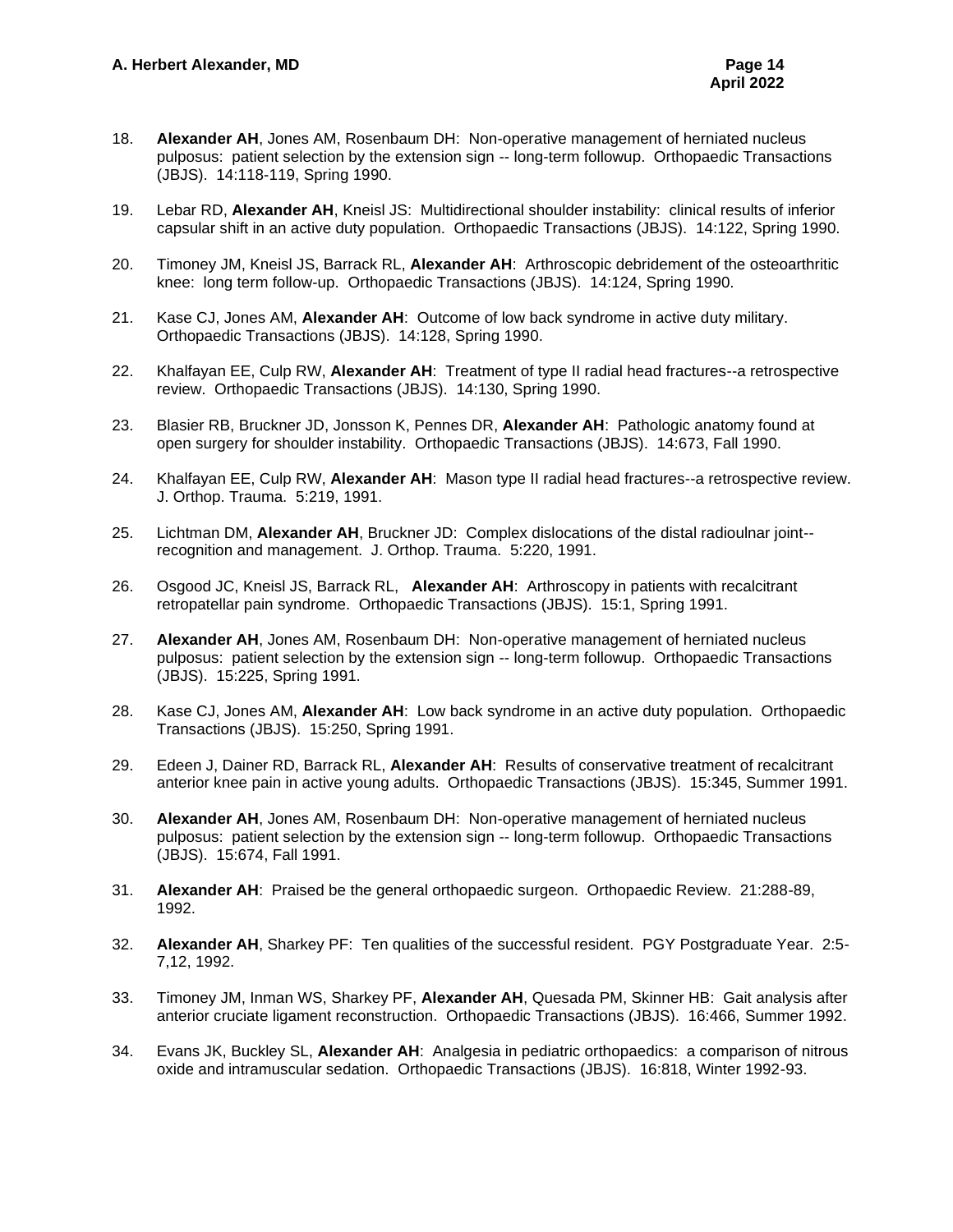- 35. **Alexander AH**, Koskella KR, Sharkey PF: Anterior cruciate ligament reconstruction in the older patient. Orthopaedic Transactions (JBJS). 16:820, Winter 1992-93.
- 36. Timoney JM, Inman WS, Sharkey PF, **Alexander AH**, Quesada PM, Skinner HB: Gait analysis following anterior cruciate ligament reconstruction. Orthopaedic Transactions (JBJS). 16:821, Winter 1992-93.
- 37. Dorchak JD, Barrack RL, Dresser TP, **Alexander AH**: Radionuclide imaging in the chronic anterior cruciate ligament deficient knee. Orthopaedic Transactions (JBJS). 16:829, Winter 1992-93.
- 38. **Alexander AH**, Alexander CE, Evans JK, Inman WS, Dresser TP: Early determination of femoral head vascularity using technetium 99m sulfur colloid and quantitative technique. Orthopaedic Transactions (JBJS). 16:830, Winter 1992-93.
- 39. Edeen J, Sharkey PF, **Alexander AH**: Clinical significance of leg length inequality after total hip arthroplasty. Orthopaedic Transactions (JBJS). 16:834, Winter 1992-93.
- 40. Kase CJ, Sharkey PF, **Alexander AH**: The incidence of delayed pulmonary embolism after total joint arthroplasty. Orthopaedic Transactions (JBJS). 16:835, Winter 1992-93.
- 41. Khalfayan EE, Culp RW, **Alexander AH**: Mason type II radial head fractures, operative vs. nonoperative treatment. Orthopaedic Transactions (JBJS). 17:191, 1993.
- 42. Khalfayan EE, Sharkey PF, Bynum EB, Bruckner JD, **Alexander AH**: Relationship of tunnel placement and functional outcome after anterior cruciate ligament reconstruction. Orthopaedic Transactions (JBJS). 17:447, 1993.
- 43. Khalfayan EE, Bruckner JD, **Alexander AH**: The incidence of biopsy analyzed primary bone tumors at a major military medical center. Orthopaedic Transactions (JBJS). 17:485, 1993.
- 44. **Alexander AH**: In search of the perfect anterior cruciate ligament brace. Orthopaedic Transactions (JBJS). 17:494, 1993.
- 45. Main JD, Dorchak JD, Barrack RL, Dresser TP **Alexander AH**, Dye SF: Radionuclide imaging of the chronic anterior cruciate ligament deficient knee. Orthopaedic Transactions (JBJS). 17:495, 1993.
- 46. Bynum EB, Barrack RL, Seeley PW, Ridgeway RK, **Alexander AH**: Accelerated rehabilitation after anterior cruciate ligament reconstruction--a prospective randomized study comparing open and closed kinetic chain exercises. Orthopaedic Transactions (JBJS). 17:497, 1993.
- 47. Kase CJ, Sharkey PF, **Alexander AH**: Incidence of delayed pulmonary embolism after lower extremity total joint arthroplasty. Orthopaedic Transactions (JBJS). 17:506, 1993.
- 48. Kase CJ, Jones AM, **Alexander AH**: Low back syndrome in an active duty population. Orthopaedic Transactions (JBJS). 17:538, 1993.
- 49. Main JD, **Alexander AH**, Barrack RL, Dye SF: Radionuclide imaging in the ACL reconstructed knee. Orthopaedic Transactions (JBJS). 17:572, 1993.
- 50. Main JD, **Alexander AH**, Barrack RL, Dye SF: Radionuclide imaging of the ACL reconstructed knee. Orthopaedic Transactions (JBJS). 18:933, 1994.
- 51. **Alexander AH**: In search of the perfect ACL brace. Orthopaedic Transactions (JBJS). 18:1012, 1994-95.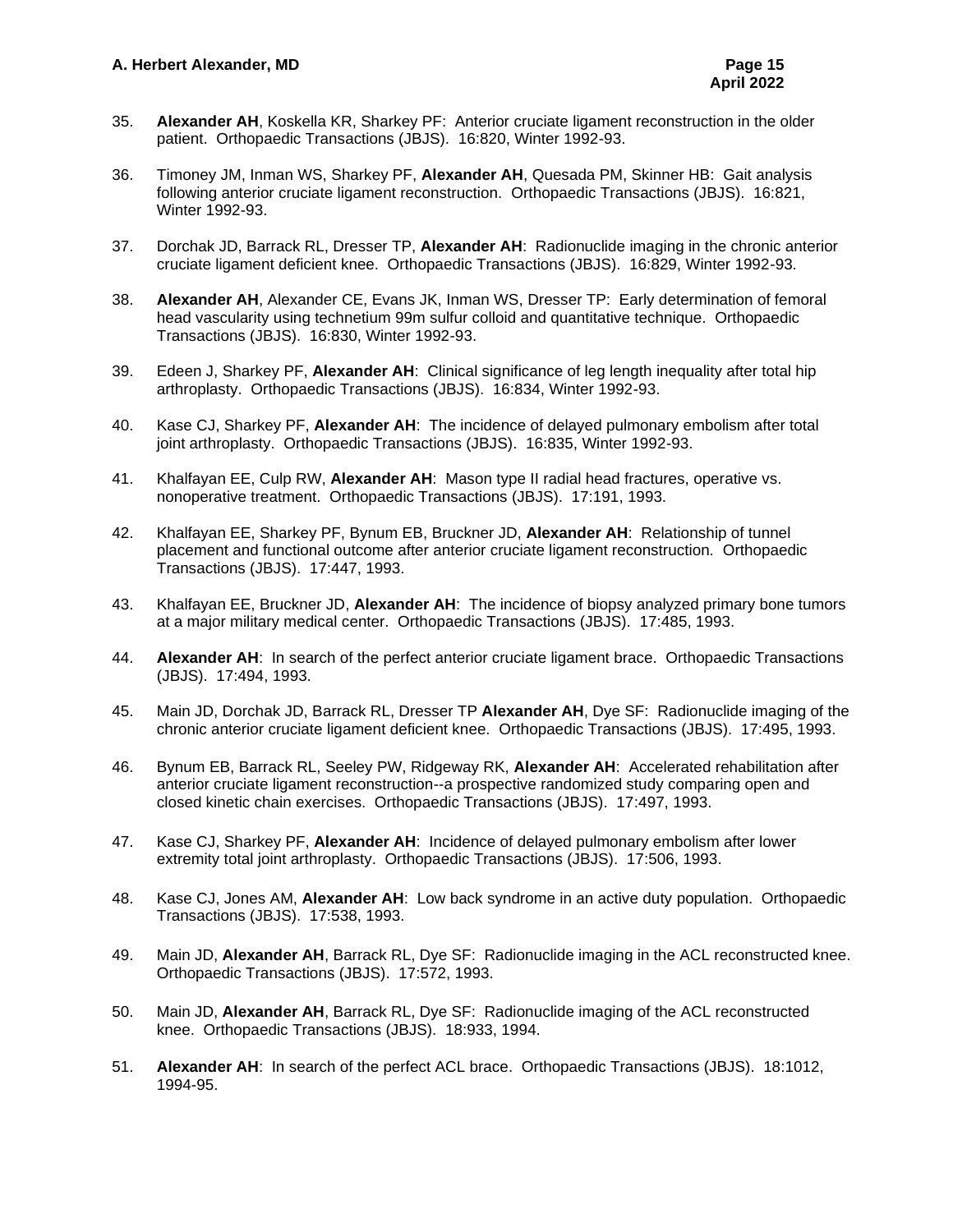- 52. Main JD; **Alexander AH**, Barrack RL, Dye SF: Radionuclide imaging of the ACL reconstructed knee. Orthopaedic Transactions (JBJS). 18:1014, 1994-95.
- 53. Khalfayan EE, Bruckner JD, Sharkey PF, Bynum EB, and **Alexander AH**: The relationship of tunnel placement and functional outcome after anterior cruciate ligament reconstruction. Orthopaedic Transactions (JBJS). 18:1015, 1994-95.
- 54. Bynum EB, Barrack RL, **Alexander AH**, Seely PW, and Ridgeway, R. K.: Open versus closed chain exercises in rehabilitation after ACL reconstruction--a prospective randomized study. Orthopaedic Transactions (JBJS). 18:1079, 1994-95.
- 55. Kase CJ, Sharkey PF, **Alexander AH**: Incidence of delayed pulmonary embolism after lower extremity total joint arthroplasty. Orthopaedic Transactions (JBJS). 18:1091, 1994-95.

## **Presentations:**

- 1. **Alexander AH**, Lichtman DM: Long term follow-up transchondral talar dome fractures. Society of Military Orthopaedic Surgeons Annual Meeting. Nov 1978, Norfolk.
- 2. **Alexander AH**, Hardy W. L.; and Johnston JO: Antimicrobial prophylaxis for the prevention of late sepsis in total joint arthroplasty. Society of Military Orthopaedic Surgeons Annual Meeting. Nov 1978, Norfolk.
- 3. Cook, C. E. and **Alexander AH**: Early determination of femoral head vascularity using technetium 99m sulfur colloid and quantitative technique. Society of Military Orthopaedic Surgeons Annual Meeting. Nov 1978, Norfolk, VA.
- 4. **Alexander AH**, Lichtman DM: Long term follow-up transchondral talar dome fractures. Annual Meeting of the American Orthopaedic Foot Society. Feb 1979, San Francisco.
- 5. **Alexander AH**, Lichtman DM: Long term follow-up transchondral talar dome fractures. Twentyfourth annual Samuel Higby Camp Lectureship. May 1979, San Francisco.
- 6. Lichtman DM, **Alexander AH**, et al: Kienböck's disease--update on silicone replacement arthroplasty. American Society for Surgery of the Hand, Feb 1981, Las Vegas.
- 7. Brown DE, **Alexander AH**, Lichtman DM: The Elmslie-Trillat procedure for treatment of patellar malalignment. Second Annual Verne T. Inman Lectureship May 1981, San Francisco.
- 8. Brown DE, **Alexander AH**, Lichtman DM: The Elmslie-Trillat procedure for treatment of patellar malalignment. Society of Military Orthopaedic Surgeons Annual Meeting. Nov 1981, Bethesda.
- 9. **Alexander AH**, Lichtman DM, et al: Kienböck's disease--update on silicone replacement arthroplasty. Society of Military Orthopaedic Surgeons Annual Meeting. Nov 1981, Bethesda.
- 10. **Alexander AH**, Cabaud HE, Johnston JO, Lichtman DM: Compression plate position--extraperiosteal or subperiosteal? Society of Military Orthopaedic Surgeons Annual Meeting. Nov 1981, Bethesda.
- 11. **Alexander AH**, Alexander CE, Woodruff RE, Lichtman DM: The use of nitrous oxide analgesia for minor orthopaedic procedures. Society of Military Orthopaedic Surgeons Annual Meeting. Nov 1981, Bethesda.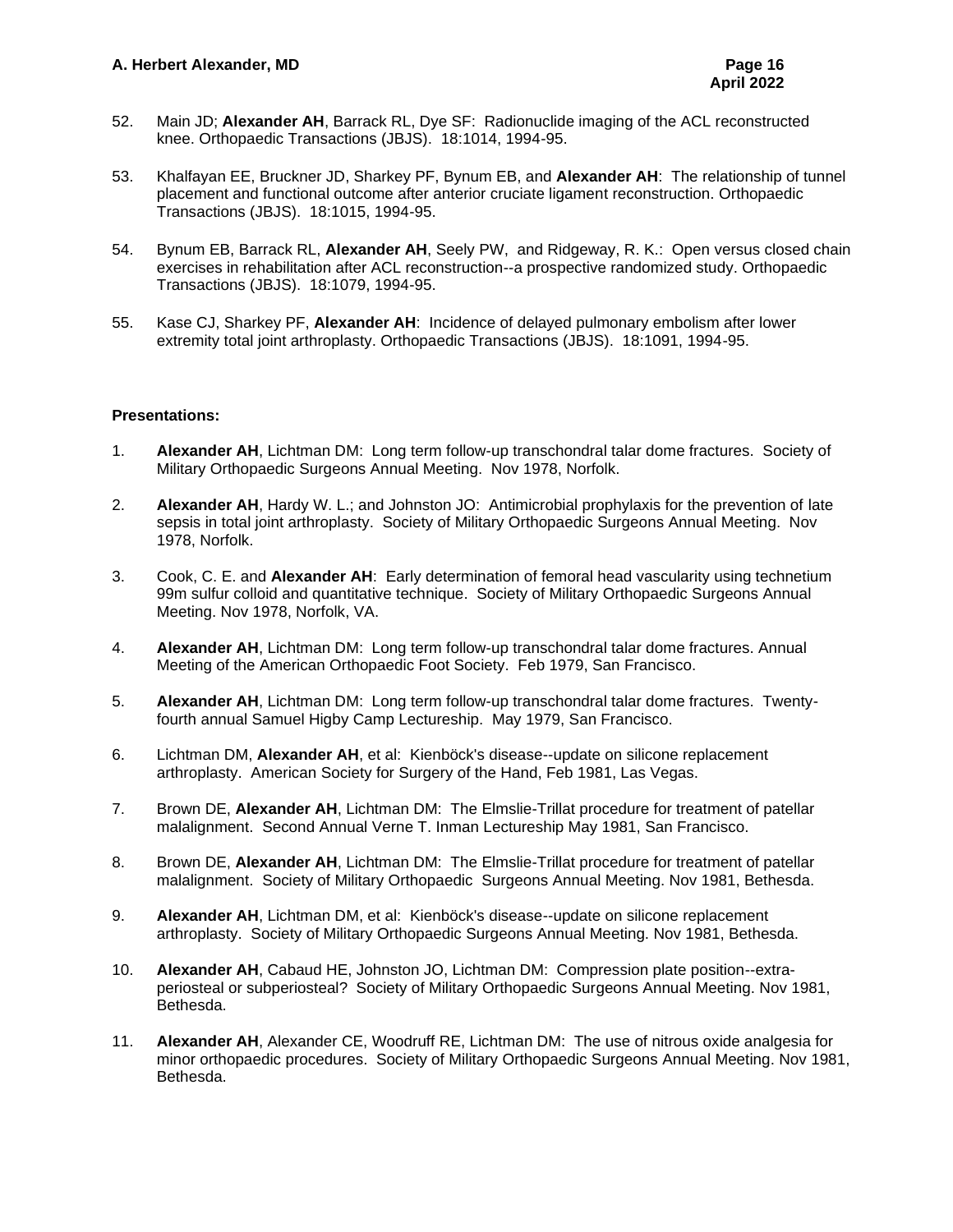- 12. Malstrom RH, **Alexander AH**, Lichtman DM: Arthroscopic meniscectomy in a military population. Society of Military Orthopaedic Surgeons Annual Meeting. Nov 1981, Bethesda.
- 13. Kopp JR, Turocy RH, Levrini MG, **Alexander AH**, Lichtman DM: Lumbar extension in acute discogenic low back pain. Society of Military Orthopaedic Surgeons Annual Meeting. Nov 1981, Bethesda.
- 14. Brown DE, **Alexander AH**, Lichtman DM: The Elmslie-Trillat procedure for treatment of patellar malalignment. Western Orthopaedic Association. Mar 1982, Yosemite, CA.
- 15. Brown DE, **Alexander AH**, Lichtman DM: The Elmslie-Trillat procedure for treatment of patellar malalignment. American Orthopaedic Society for Sports Medicine, Mar 1983, Anaheim.
- 16. Lichtman DM, **Alexander AH**, et al: Kienböck's disease--update on silicone replacement arthroplasty. Western Orthopaedic Association, No. Calif. Chapt. Feb 1982, Oakland.
- 17. **Alexander AH**, Cabaud HE, Johnston JO, Lichtman DM: Compression plate position- extraperiosteal or subperiosteal? Western Orthopaedic Association. Feb 1982, Oakland.
- 18. **Alexander AH**: Extremity trauma. Advanced Trauma Life Support, ACS. Apr 1982, San Antonio.
- 19. Kopp JR, Turocy RH, Levrini MG, **Alexander AH**, Lichtman DM: Predictive value of the physical examination for patients with acute discogenic low back pain. Annual meeting of American College of Surgeons. Oct 1982, Chicago.
- 20. **Alexander AH**, Harries TJ, Alexander CE, Johnston JO: Limb salvage procedure for neoplasms about the knee using spherocentric total knee replacement and autogenous autoclaved bone graft. Society of Military Orthopaedic Surgeons Annual Meeting. Nov 1982, El Paso.
- 21. Brooke D C.; **Alexander AH**, Lichtman DM: Patellectomy with vastus medialis advancement. Society of Military Orthopaedic Surgeons Annual Meeting. Nov 1982, El Paso.
- 22. **Alexander AH**: Spine and spinal cord trauma. Advanced Trauma Life Support, ACS. Feb 1983, San Antonio.
- 23. Johnston JO, Harries TJ, Alexander CE, **Alexander AH**: Limb salvage procedure for neoplasms about the knee using spherocentric total knee replacement and autogenous autoclaved bone graft. Annual meeting American Academy of Orthopaedic Surgeons. Mar 1983, Anaheim.
- 24. **Alexander AH**: Extremity trauma. Advanced Trauma Life Support, ACS. Mar 1984, San Antonio.
- 25. **Alexander AH**: Spine and spinal cord trauma. Advanced Trauma Life Support, ACS. Mar 1984, San Antonio.
- 26. Dainer RD, **Alexander AH**: Osteochondritis dissecans of the knee. Society of Military Orthopaedic Surgeons Annual Meeting. Nov 1984, Oakland.
- 27. **Alexander AH**, Grant JM: Provocative exercise program for recurrent anterior shoulder dislocations. Society of Military Orthopaedic Surgeons Annual Meeting. Nov 1984, Oakland.
- 28. Dainer RD, **Alexander AH**: Osteochondritis dissecans of the knee. Fifth Annual Verne T. Inman Lectureship. May 1984, San Francisco.
- 29. Ritchie JE, Malstrom RH, Batten GB, **Alexander AH**: Lateral retinacular release. Society of Military Orthopaedic Surgeons Annual Meeting. Nov 1984, Oakland.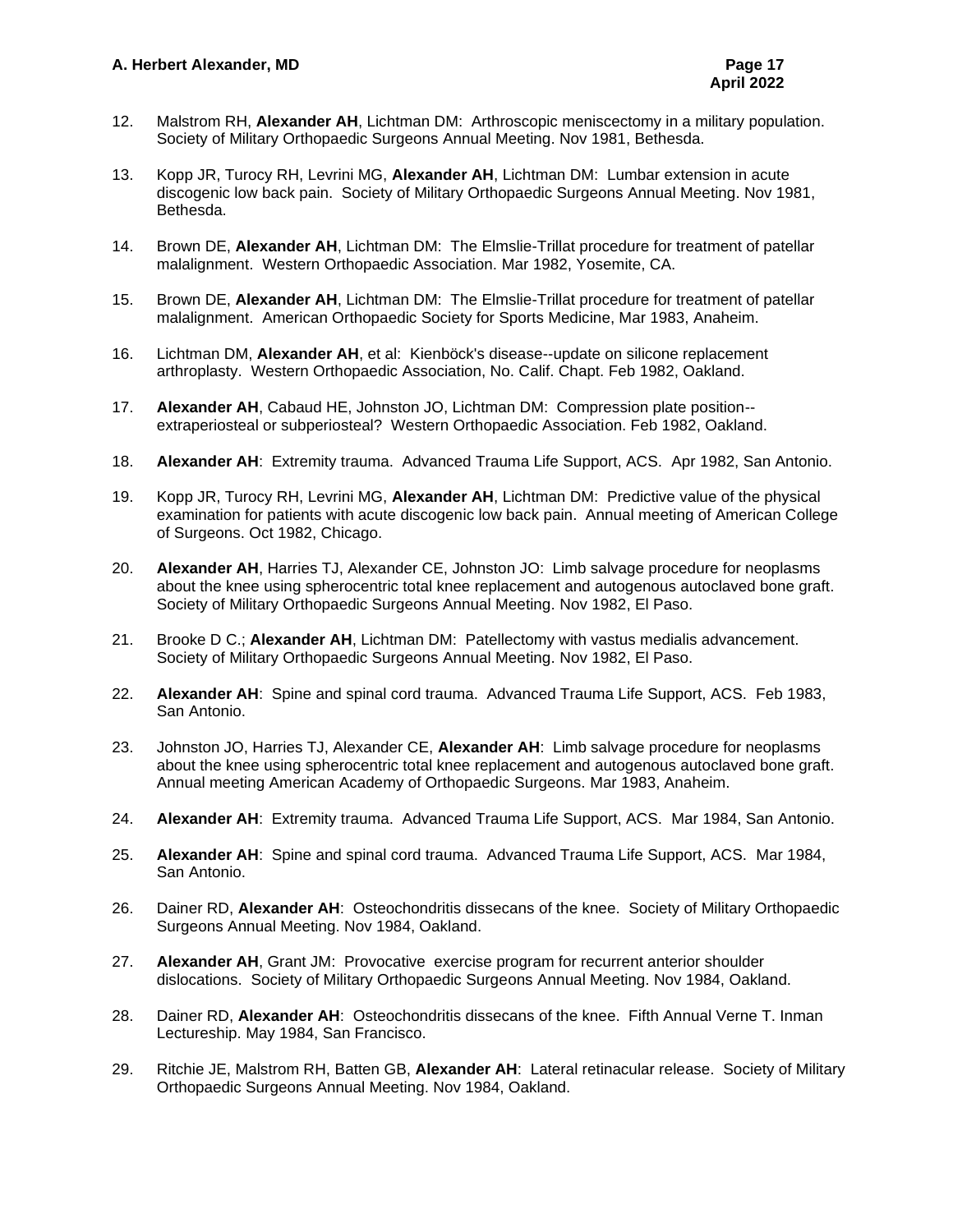- 30. Van Buecken KP, Malstrom RH, Batten GB, **Alexander AH**: Plica syndrome. Society of Military Orthopaedic Surgeons Annual Meeting. Nov 1984, Oakland.
- 31. **Alexander AH**: The use of lumbar extension in the evaluation and treatment of patients with a herniated nucleus pulposus. What's New and What's True--Orthopaedic Surgery. Univ. Calif. Davis. Mar 1985, Silverado, CA.
- 32. **Alexander AH**: Debate: Resolved--chemonucleolysis is the best treatment of the recalcitrant acute herniated nucleus pulposus. What's New and What's True--Orthopaedic Surgery. Univ. Calif. Davis. Mar 1985, Silverado, CA.
- 33. **Alexander AH**: Extremity trauma. Advanced Trauma Life Support, ACS. Apr 1985, Oakland.
- 34. **Alexander AH**: Spine and spinal cord trauma. Advanced Trauma Life Support, ACS. Apr 1985, Oakland.
- 35. **Alexander AH**: Extremity trauma. Advanced Trauma Life Support, ACS. Sep 1985, San Antonio.
- 36. Alexander CE, **Alexander AH**, Brown SA, Merritt K: Healing of fresh and autoclaved autografts and frozen allografts in dogs. Society of Military Orthopaedic Surgeons Annual Meeting. Dec 1985, San Antonio.
- 37. Dainer RD, Batten GB, and **Alexander AH**: The role of arthroscopy in acute knee injuries. Society of Military Orthopaedic Surgeons Annual Meeting. Nov 1986, Colorado Springs.
- 38. **Alexander AH**, Grant JM, Lonon WD: Orthoplast TLSO treatment of scoliosis. Society of Military Orthopaedic Surgeons Annual Meeting. Nov 1986, Colorado Springs.
- 39. Mitchell JB; **Alexander AH**, Ayers WV: Chemonucleolysis vs. Discectomy in the treatment of HNP. Society of Military Orthopaedic Surgeons Annual Meeting. Nov 1986, Colorado Springs.
- 40. **Alexander AH**: Limb salvage for knee neoplasms. University Hospital (invited speaker). Dec 1986, Geneva, Switzerland.
- 41. **Alexander AH**: Healing of fresh autografts, autoclaved autografts, and frozen allografts in dogs. University Hospital (invited speaker). Dec 1986, Geneva, Switzerland.
- 42. Mitchell JB, **Alexander AH**: Chemonucleolysis in the military population. Western Orthopaedic Association. April 1987, Pebble Beach, CA. *(winner of the Best Resident Research Presentation)*
- 43. Bruckner JD, **Alexander AH**, Blasier RB: Modified Bristow procedure for anterior dislocation of the shoulder. Eighth Annual Verne T. Inman Lectureship. May 1987, San Francisco, CA.
- 44. **Alexander AH**: Chymopapain chemonucleolysis update. Orthopaedic Update 1987. Sep 1987, Heidelberg, Germany.
- 45. **Alexander AH**: The extension sign and extension therapy in acute HNP. Orthopaedic Update 1987. Sep 1987, Heidelberg, Germany.
- 46. **Alexander AH**: Pilon fractures. Orthopaedic Update 1987. Sep 1987, Heidelberg, Germany.
- 47. **Alexander AH**: Distal humeral intra-articular fractures. Orthopaedic Update 1987. Sep 1987, Heidelberg, Germany.
- 48. Van Buecken KP, Barrack RL, **Alexander AH**, Ertl JP: Arthroscopic treatment of transchondral talar dome fractures. Society of Military Orthopaedic Surgeons Annual Meeting. Nov 1987, San Diego.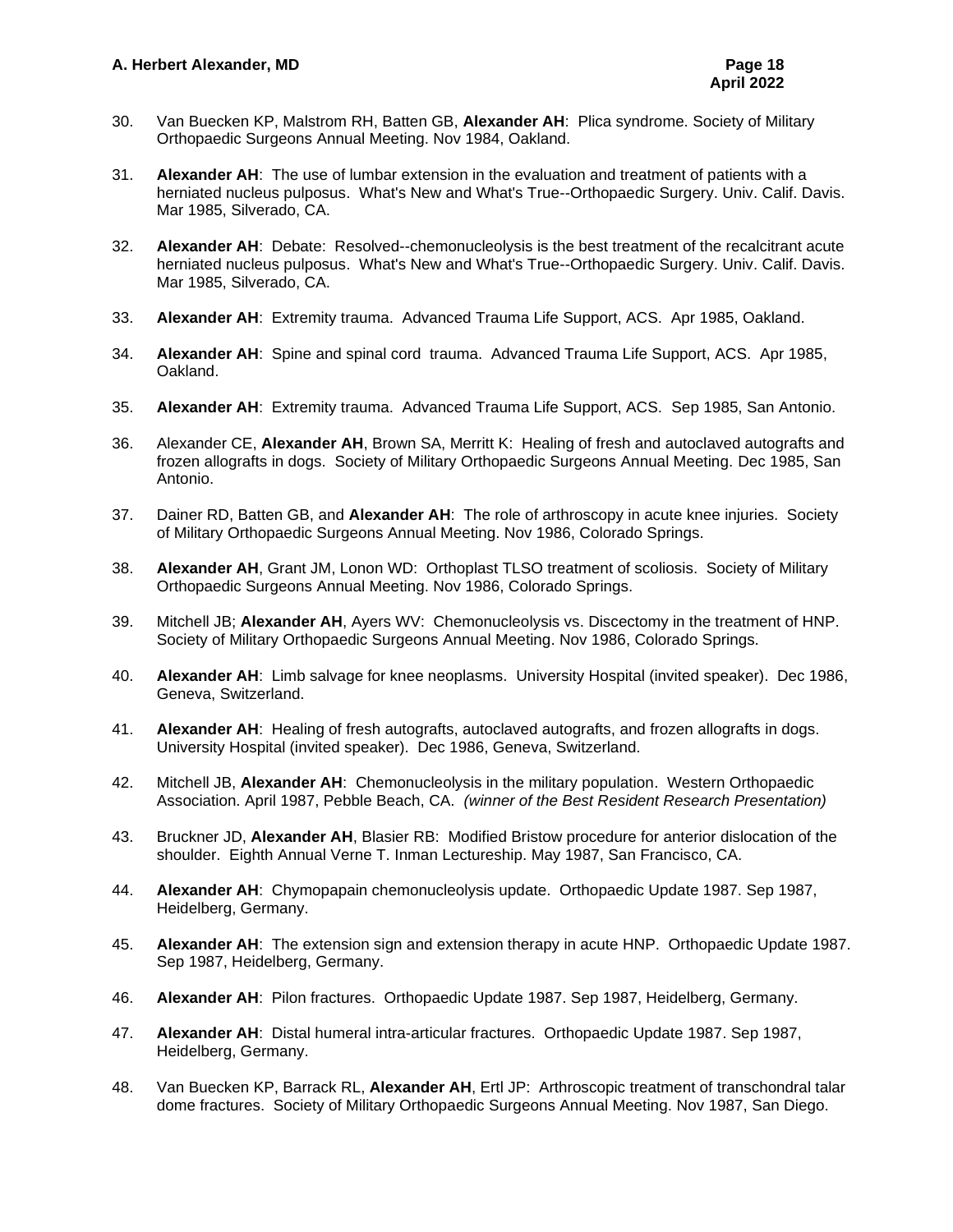- 49. Ertl JP, Barrack RL, **Alexander AH**, VanBuecken KP: Long term follow-up of the triplane fracture. Society of Military Orthopaedic Surgeons Annual Meeting. Nov 1987, San Diego.
- 50. Dainer RD, Barrack RL, **Alexander AH**: Arthroscopy in acute patellar dislocations. Society of Military Orthopaedic Surgeons Annual Meeting. Nov 1987, San Diego.
- 51. Buckley SL, Barrack RL, **Alexander AH**: Natural history of conservatively treated partial anterior cruciate ligament tears. Society of Military Orthopaedic Surgeons Annual Meeting. Nov 1987, San Diego.
- 52. Jany RS, Barrack RL, **Alexander AH**: Outcome of anterior cruciate ligament reconstruction in the active duty military population. Society of Military Orthopaedic Surgeons Annual Meeting. Nov 1987, San Diego.
- 53. **Alexander AH**, Lichtman DM, Turner MA: Lunate silicone replacement arthroplasty in Kienböck's disease--long term follow-up. Society of Military Orthopaedic Surgeons Annual Meeting. Nov 1987, San Diego.
- 54. Bruckner JD, **Alexander AH**, Blasier RB: Improved results with the inverted "T" modification of the Bristow procedure. Society of Military Orthopaedic Surgeons Annual Meeting. Nov 1987, San Diego.
- 55. **Alexander AH**, Mitchell JB; Ayers WV, Burkus JK: Chymopapain versus surgical discectomy in the military. American Academy of Orthopaedic Surgeons Annual Meeting. Feb 1988, Atlanta.
- 56. Van Buecken KP, Barrack RL, **Alexander AH**, Ertl JP: Arthroscopic treatment of transchondral talar dome fractures. American Academy of Orthopaedic Surgeons Annual Meeting. Feb 1988, Atlanta.
- 57. Barrack RL, Ertl JP, **Alexander AH**, VanBuecken KP: Long term follow-up of the triplane fracture. American Academy of Orthopaedic Surgeons Annual Meeting. Feb 1988, Atlanta.
- 58. Van Buecken KP, Barrack RL, **Alexander AH**, Ertl JP: Arthroscopic treatment of transchondral talar dome fractures. American Orthopaedic Society for Sports Medicine mid year meeting. Feb 1988, Atlanta.
- 59. Buckley SL, Barrack RL, **Alexander AH**: Natural history of conservatively treated partial anterior cruciate ligament tears. American Orthopaedic Society for Sports Medicine mid year meeting. Feb 1988, Atlanta.
- 60. Buckley SL, Barrack RL, **Alexander AH**: Natural history of conservatively treated partial anterior cruciate ligament tears. Western Orthopaedic Association, No. Ca. Chapt. Mar 1988, Yosemite. *(winner of the Best Resident Research Presentation)*
- 61. **Alexander AH**: Healing of fresh autografts, autoclaved autografts, and frozen allografts in dogs. Portsmouth Naval Hospital (Visiting Professor). Mar 1988, Portsmouth.
- 62. **Alexander AH**, Barrack RL, Newland CC, Bruckner JD: Natural history of partial and complete anterior cruciate ligament tears. Portsmouth Naval Hospital (Visiting Professor). Mar 1988, Portsmouth.
- 63. **Alexander AH**: Chymopapain versus surgical discectomy -- in review. Eastern Virginia Medical School and Portsmouth Naval Hospital Orthopaedic Grand Rounds (Visiting Professor). Mar 1988, Portsmouth.
- 64. Dainer RD, Barrack RL, **Alexander AH**: Arthroscopy in acute patellar dislocations. 7th Annual Meeting Arthroscopy Association of North America. Mar 1988, Washington, DC.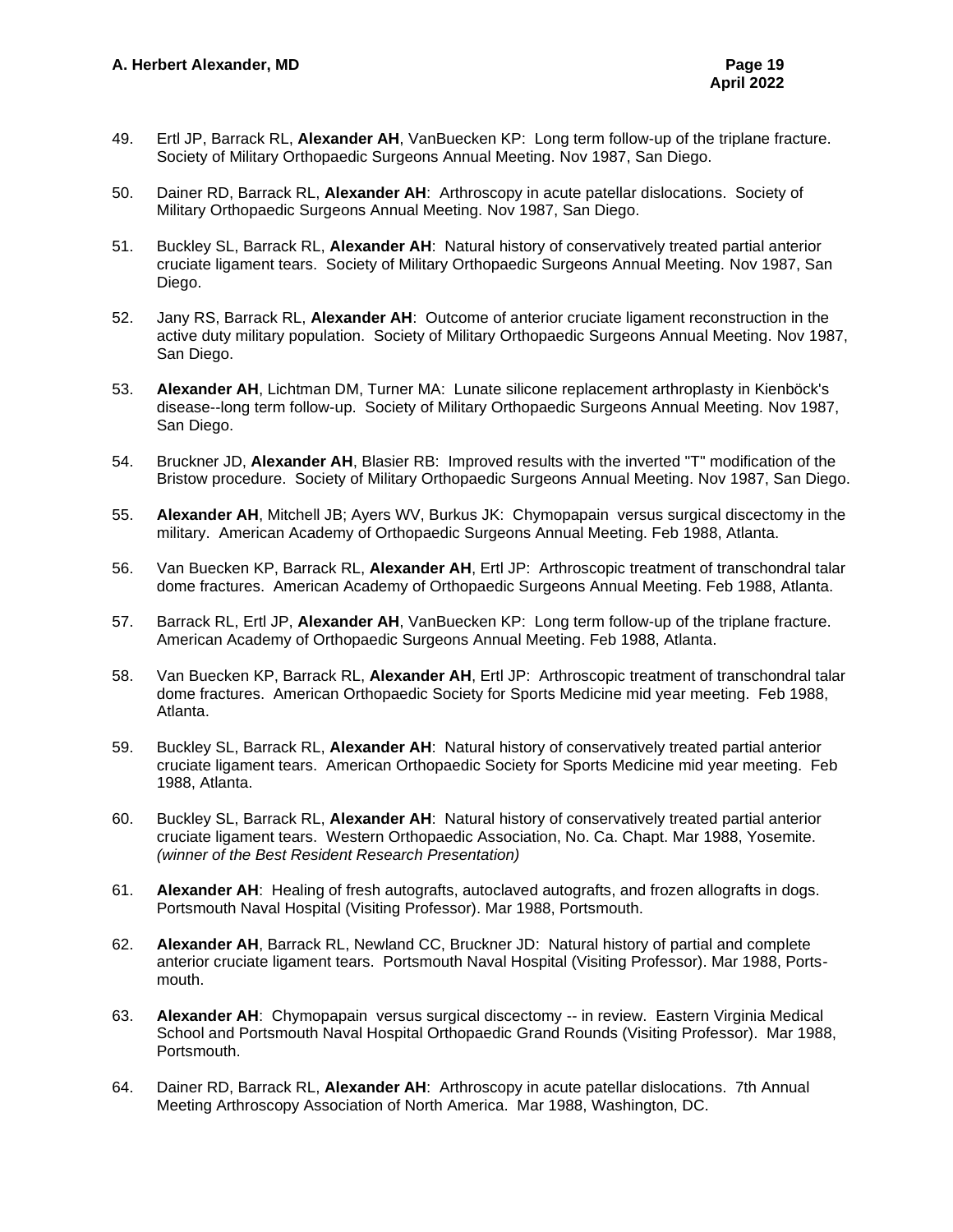- 65. **Alexander AH**: Basic AO technique. AO/ASIF Continuing Orthopaedic Education to Operating Room Personnel. May 1988, San Francisco.
- 66. **Alexander AH**: The small fragment set. AO/ASIF Continuing Orthopaedic Education to Operating Room Personnel. May 1988, San Francisco.
- 67. **Alexander AH**: Arthroscopic technique in transchondral talar dome fractures. Orthopaedic Update 1988. Sep 1988, Heidelberg, Germany.
- 68. **Alexander AH**: Surgical treatment of calcaneus fractures. Orthopaedic Update 1988. Sep 1988, Heidelberg, Germany.
- 69. **Alexander AH**, Barrack RL, Kneisl JS, Newland CC, and Bruckner JD: Natural history of partial and complete anterior cruciate ligament tears. Orthopaedic Update 1988. Sep 1988, Heidelberg, Germany.
- 70. Blasier RB, Bruckner JD, **Alexander AH**: The Bankart repair revisited--some anatomic considerations. Orthopaedic Update 1988. Sep 1988, Heidelberg, Germany.
- 71. **Alexander AH**, Bruckner JD, Blasier RB: Improved results with the inverted "T" modification of the Bristow procedure. Orthopaedic Update 1988. Sep 1988, Heidelberg, Germany.
- 72. **Alexander AH**: Chymopapain in perspective--circa 1988. Toledo Area Orthopaedic Grand Rounds, Medical College of Ohio. Oct 1988, Toledo, OH.
- 73. **Alexander AH**: Outpatient orthopaedic practice for the family practitioner. John Peter Smith Hospital. Oct 1988, Ft. Worth.
- 74. Dorchak JD, Kneisl JS, Barrack RL, **Alexander AH**: Symptomatic synovial plicae of the knee treated arthroscopically. Society of Military Orthopaedic Surgeons Annual Meeting. Dec 1988, Williamsburg.
- 75. Newland CC, Jany RS, Barrack RL, Kneisl JS, **Alexander AH**: Results of surgical treatment of acute and chronic ACL tears. Society of Military Orthopaedic Surgeons Annual Meeting. Dec 1988, Williamsburg.
- 76. Turner MA, Burkus JK, and **Alexander AH**: Surgical discectomy in an active duty military population--a report of sixty-six consecutive cases. Society of Military Orthopaedic Surgeons Annual Meeting. Dec 1988, Williamsburg.
- 77. Ternes JP, Burkus JK, **Alexander AH**: Treatment of spondylolisthesis with posterolateral spinal fusion. Society of Military Orthopaedic Surgeons Annual Meeting. Dec 1988, Williamsburg.
- 78. Barrack RL, Bruckner JD, **Alexander AH**, Newland CC, Jany RS: The outcome of nonoperatively treated acute tears of the anterior cruciate ligament in active young adults. American Academy of Orthopaedic Surgeons Annual Meeting. Feb 1989, Las Vegas.
- 79. **Alexander AH**, Mitchell JB; Ayers WV, Burkus JK: Chymopapain versus surgical discectomy in the military. International Intradiscal Therapy Society Annual Meeting. Mar 1989, Orlando.
- 80. Bruckner JD, Barrack RL, Kneisl JS, and **Alexander AH**: Outcome of nonoperative treatment of acute partial versus complete ACL tears. American Orthopaedic Association Annual Resident's Meeting. Apr 1989, Rochester.
- 81. Barrack RL, Bruckner JD, **Alexander AH**, Newland CC, Jany RS: The outcome of nonoperatively treated complete tears of the anterior cruciate ligament in active young adults. Western Orthopaedic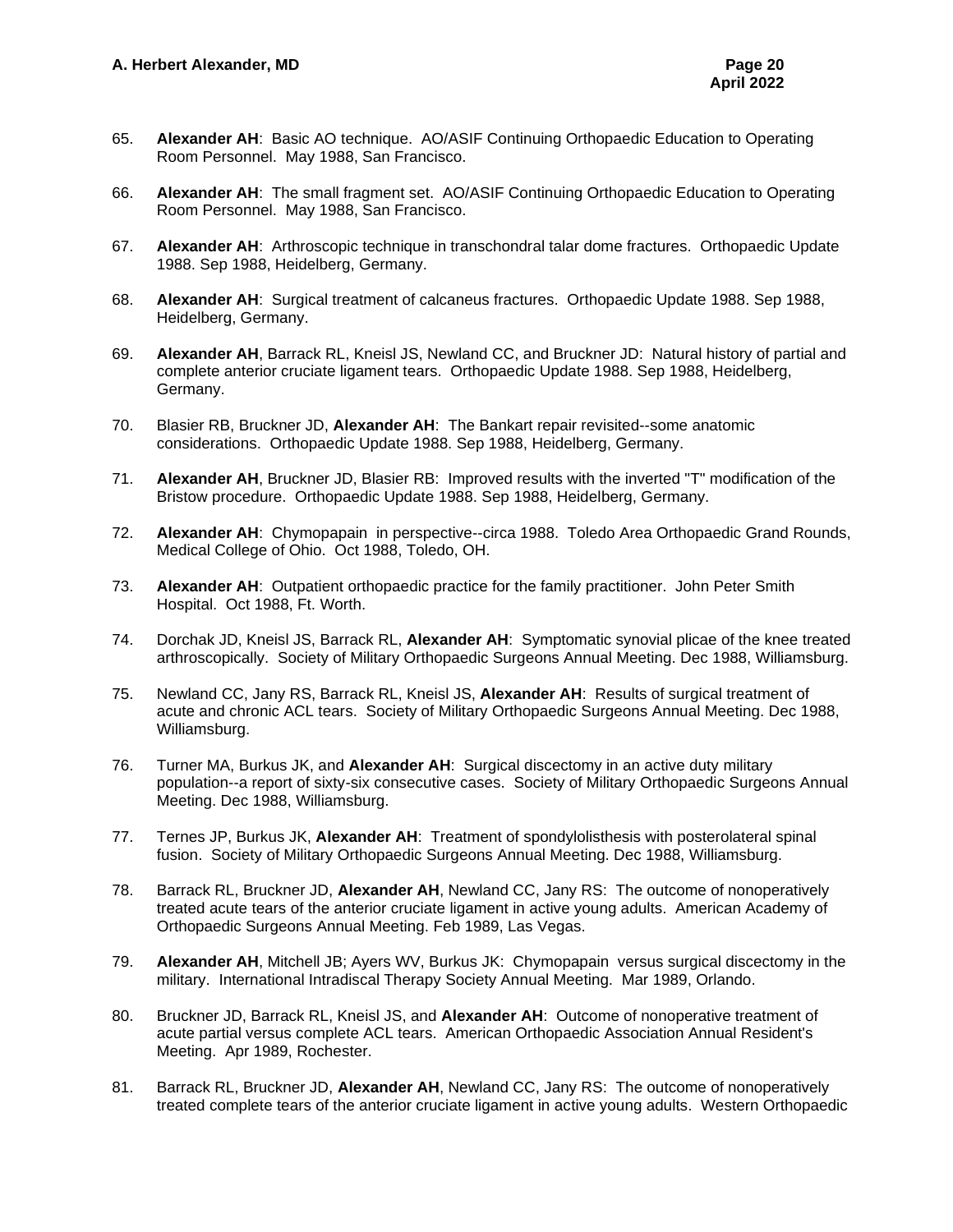Association, No. Ca. Chapter Spring Meeting. April 1989, Pebble Beach. *(winner of the Best Resident Research Presentation)*

- 82. Barrack RL, Bruckner JD, Buckley SL, Kneisl JK, Inman WS, **Alexander AH**: The outcome of nonoperatively treated complete tears of the anterior cruciate ligament in active young adults. Fourth Annual United States Navy Academic Research Competition. May 1989, San Diego. *(winner of the Best Resident Research Presentation)*
- 83. **Alexander AH**: Distal humerus fractures--classification and management. AO/ASIF Basic and Advanced Course, Phoenix, AZ. May 1989.
- 84. **Alexander AH**, Alexander CE, Lichtman DM: Kienböck's disease--a dilemma. American Society for Surgery of the Hand 44<sup>th</sup> Annual Meeting (Instructional Course). Sep 1989, Seattle.
- 85. Barrack RL, **Alexander AH**: The role of arthroscopy in the management of patellofemoral disorders. Orthopaedic Update 1989. Sep 1989, Berchtesgaden, West Germany.
- 86. Barrack RL, **Alexander AH**, Bruckner JD, Buckley SL, Kneisl JK, Inman WS: Nonoperative treatment of acute, complete anterior cruciate ligament tears--what to expect after 3.5 years followup. Orthopaedic Update 1989. Sep 1989, Berchtesgaden, West Germany.
- 87. **Alexander AH**: Arthroscopic anterior cruciate ligament reconstruction--technique, hints, pitfalls. Orthopaedic Update 1989. Sep 1989, Berchtesgaden, West Germany.
- 88. **Alexander AH**: Intraarticular distal humerus fractures. Orthopaedic Update 1989. Sep 1989, Berchtesgaden, West Germany.
- 89. **Alexander AH**: Chymopapain vs. surgical discectomy in the management of back pain. International College of Surgeons - U.S. Section (Symposium on Office Management of Back Pain and Back Injury). Oct 1989, Los Angeles.
- 90. **Alexander AH**: Chymopapain chemonucleolysis and surgical discectomy in review. University of Michigan Orthopaedic Grand Rounds (Visiting Professor). Nov 1989, Ann Arbor.
- 91. **Alexander AH**: Arthroscopic technique in transchondral talar dome fractures. University of Michigan Orthopaedic Grand Rounds (Visiting Professor). Nov 1989, Ann Arbor.
- 92. **Alexander AH**, Jones AM, Rosenbaum DH: Non-operative management of herniated nucleus pulposus: patient selection by the extension sign -- long-term follow-up. Society of Military Orthopaedic Surgeons Annual Meeting. Dec 1989, San Antonio.
- 93. Lebar RD, **Alexander AH**, Kneisl JS: Multidirectional shoulder instability: clinical results of inferior capsular shift in an active duty population. Society of Military Orthopaedic Surgeons Annual Meeting. Dec 1989, San Antonio.
- 94. Kase CJ, Jones AM, **Alexander AH**: Outcome of low back syndrome in active duty military. Society of Military Orthopaedic Surgeons Annual Meeting. Dec 1989, San Antonio.
- 95. Khalfayan EE, Culp RW, **Alexander AH**: Treatment of type II radial head fractures--a retrospective review. Society of Military Orthopaedic Surgeons Annual Meeting. Dec 1989, San Antonio.
- 96. Timoney JM, Kneisl JS, Barrack RL, **Alexander AH**: Arthroscopic debridement of the osteoarthritic knee: long term follow-up. Society of Military Orthopaedic Surgeons Annual Meeting. Dec 1989, San Antonio.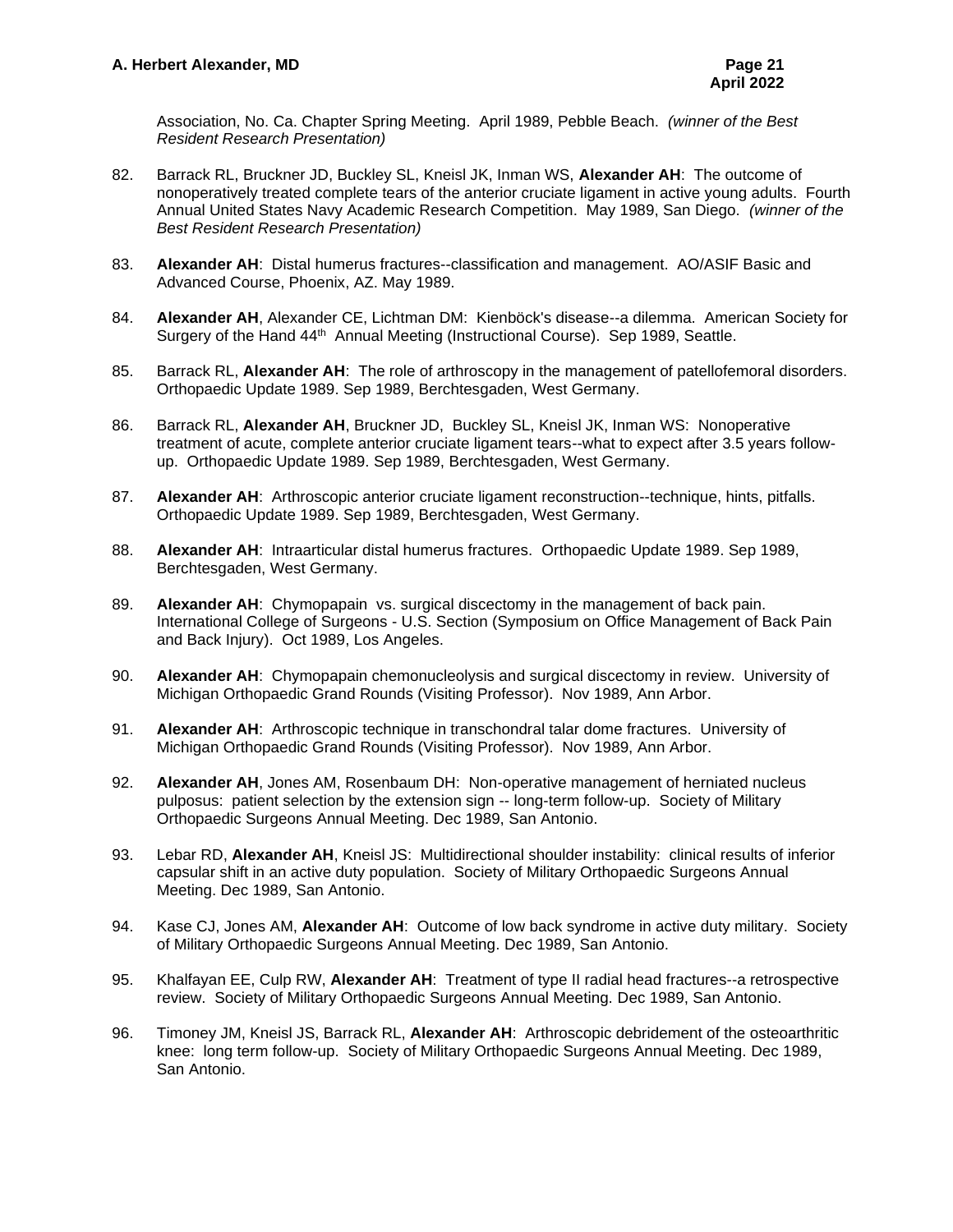- 97. Dorchak JD, Kneisl JS, Barrack RL, **Alexander AH**: Arthroscopic resection of symptomatic synovial plicae of the knee--long term follow-up. American Orthopaedic Society for Sports Medicine mid year meeting. Feb 1990, New Orleans.
- 98. Timoney JM, Kneisl JS, Barrack RL, **Alexander AH**: Arthroscopic debridement of the osteoarthritic knee: long term follow-up. American Academy of Orthopaedic Surgeons Annual Meeting. Feb 1990, New Orleans.
- 99. **Alexander AH**, Jones AM, Rosenbaum DH: Non-operative management of herniated nucleus pulposus: patient selection by the extension sign -- long-term followup. International Intradiscal Therapy Society Annual Meeting. Mar 1990, Marbella, Spain.
- 100. **Alexander AH**, Mitchell JB, Burkus JK: Chymopapain versus surgical discectomy in the military. Naval Hospital Oakland Annual Academic Research Competition. Mar 1990, Oakland. *(Winner, Best Attending Staff Research Presentation)*
- 101. Osgood JC, Kneisl JS, Barrack RL, **Alexander AH**: Arthroscopy in patients with recalcitrant retropatellar pain syndrome. American Orthopaedic Association Residents' Conference. Mar 1990, Newport Beach.
- 102. Timoney JM, Kneisl JS, Barrack RL, **Alexander AH**: Arthroscopic debridement of the osteoarthritic knee: long term follow-up. American Orthopaedic Association Residents' Conference. Mar 1990, Newport Beach.
- 103. Khalfayan EE, Culp RW, **Alexander AH**: Treatment of type II radial head fractures--a retrospective review. American Orthopaedic Association Residents' Conference. Mar 1990, Newport Beach.
- 104. **Alexander AH**: How to write a newsletter. American Academy of Orthopaedic Surgeons Leadership Conference. Washington, DC. Apr 1990.
- 105. **Alexander AH**, Mitchell JB, Burkus JK: Chymopapain versus surgical discectomy in the military. Fifth Annual United States Navy Academic Research Competition. May 1990, Oakland. *(Winner, U. S. Navy Research Competition Best Attending Staff Presentation)*
- 106. **Alexander AH**: Pilon fractures. National Naval Medical Center, Department of Orthopaedic Surgery (Visiting Professor). Jun 1990, Bethesda.
- 107. **Alexander AH**: Surgical treatment of calcaneus fractures. National Naval Medical Center, Department of Orthopaedic Surgery (Visiting Professor). Jun 1990, Bethesda.
- 108. **Alexander AH**: Arthroscopic anterior cruciate ligament reconstruction--technique, hints, pitfalls. National Naval Medical Center, Department of Orthopaedic Surgery (Visiting Professor). Jun 1990, Bethesda.
- 109. Barrack RL, **Alexander AH**, Bruckner JD, Buckley SL, Kneisl JK, Inman WS: Nonoperative treatment of acute, complete anterior cruciate ligament tears. AOSSM Traveling Fellowship Tour. Jun 1990, Rome, Italy.
- 110. Barrack RL, **Alexander AH**, Bruckner JD, Buckley SL, Kneisl JK, Inman WS: Nonoperative treatment of acute, complete anterior cruciate ligament tears. AOSSM Traveling Fellowship Tour. Jun 1990, Amsterdam, The Netherlands.
- 111. Barrack RL, **Alexander AH**, Bruckner JD, Buckley SL, Kneisl JK, Inman WS: Nonoperative treatment of acute, complete anterior cruciate ligament tears. AOSSM Traveling Fellowship Tour. Jun 1990, Berlin, West Germany.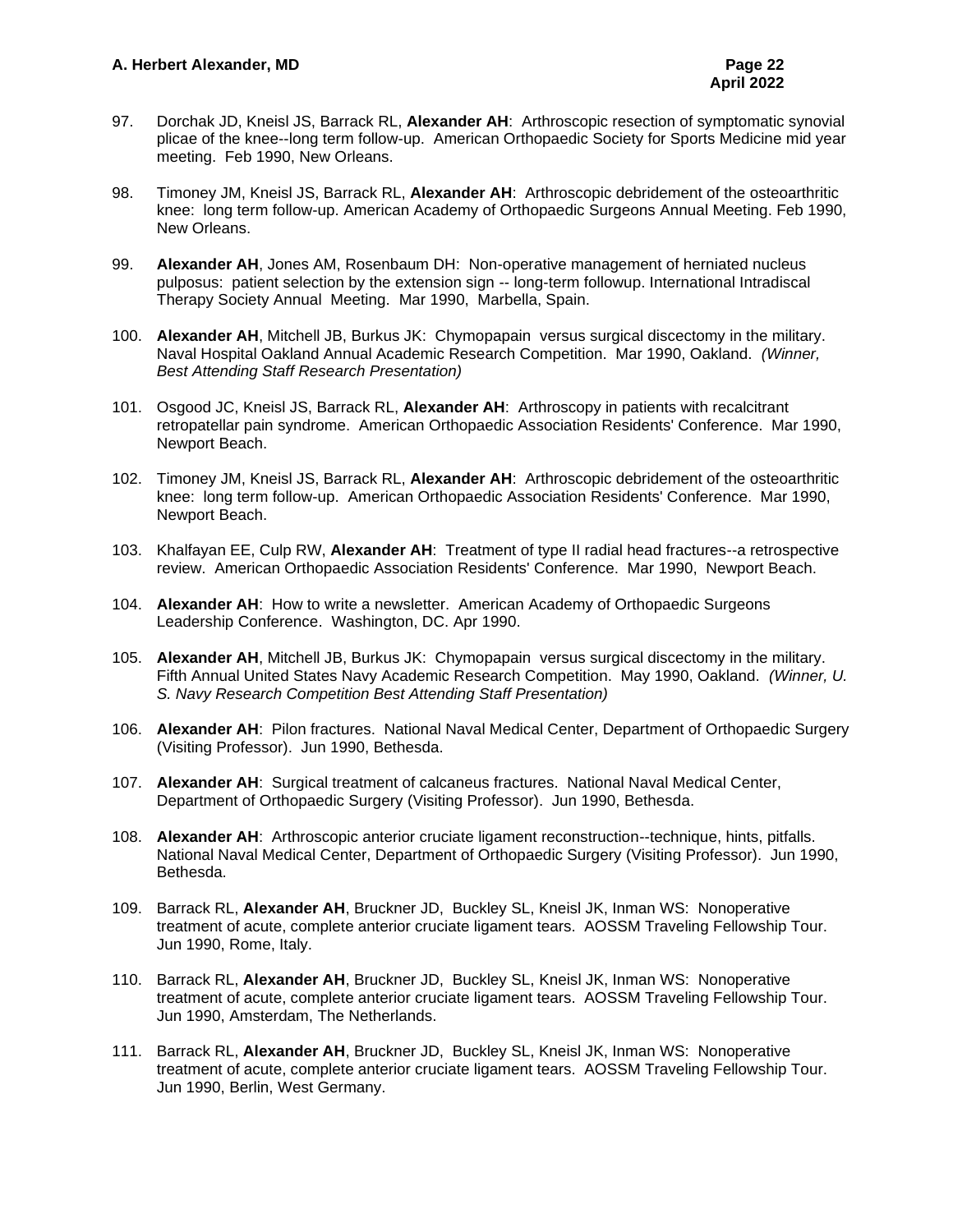- 112. Barrack RL, **Alexander AH**, Bruckner JD, Buckley SL, Kneisl JK, Inman WS: Nonoperative treatment of acute, complete anterior cruciate ligament tears. AOSSM Traveling Fellowship Tour. Jun 1990, Munich, West Germany.
- 113. Barrack RL, **Alexander AH**: The role of arthroscopy in the management of patellofemoral disorders. AOSSM Traveling Fellowship Tour. Jun 1990, Lyons, France.
- 114. Barrack RL, **Alexander AH**: The role of arthroscopy in the management of patellofemoral disorders. AOSSM Traveling Fellowship Tour. Jun 1990, Hannover, West Germany.
- 115. **Alexander AH**, Jones AM, Rosenbaum DH: Nonoperative management of herniated nucleus pulposus: patient selection by the extension sign -- long-term follow-up. North American Spine Society, Annual Meeting. Aug 1990, Monterey.
- 116. Lichtman DM, **Alexander AH**, Bruckner JD: Complex dislocations of the distal radioulnar joint- diagnosis and management. American Society for Surgery of the Hand 45<sup>th</sup> Annual Meeting. Sep 1990, Toronto.
- 117. **Alexander AH**, Alexander CE, Lichtman DM: Kienböck's disease--a dilemma. American Society for Surgery of the Hand 45<sup>th</sup> Annual Meeting (Instructional Course). Sep 1990, Toronto.
- 118. **Alexander AH**, Lichtman DM, Bruckner JD: Complex dislocations of the distal radioulnar- recognition and management. Orthopaedic Trauma Association Annual Meeting. Nov 1990, Toronto.
- 119. Khalfayan EE, Culp RW, **Alexander AH**: Treatment of type II radial head fractures--a retrospective review. Orthopaedic Trauma Association Annual Meeting. Nov 1990, Toronto.
- 120. Edeen J, Dainer RD, Barrack RL, **Alexander AH**: Results of conservative treatment of recalcitrant anterior knee pain in active young adults. Society of Military Orthopaedic Surgeons Annual Meeting. Nov 1990, Williamsburg.
- 121. **Alexander AH**: Disaster medicine for orthopaedic surgeons, a symposium. American Academy of Orthopaedic Surgeons Annual Meeting. Mar 1991, Anaheim.
- 122. Lebar RD, **Alexander AH**: Multidirectional shoulder instability: clinical results of inferior capsular shift in an active duty population. Naval Hospital Oakland Annual Academic Research Competition. Apr 1991, Oakland. *(Winner, Best Resident Research Presentation)*
- 123. Kase CJ, Jones AM, **Alexander AH**: Outcome of low back syndrome in active duty military. International Intradiscal Therapy Society Annual Meeting. Apr 1991, Houston.
- 124. **Alexander AH**: How to write a newsletter. American Academy of Orthopaedic Surgeons Leadership Conference. Washington, DC. Apr 1991.
- 125. **Alexander AH**: Desktop publishing--a workshop. American Academy of Orthopaedic Surgeons Leadership Conference. Washington, DC. Apr 1991.
- 126. **Alexander AH**: Arthroscopic anterior cruciate ligament reconstruction--technique, hints, pitfalls. Memorial Medical Center, Inc. (Visiting Professor). May 1991, Savannah.
- 127. **Alexander AH**: Rehabilitation of the arthroscopic ACL reconstructed knee--the sport cord. Memorial Medical Center, Inc. (Visiting Professor). May 1991, Savannah.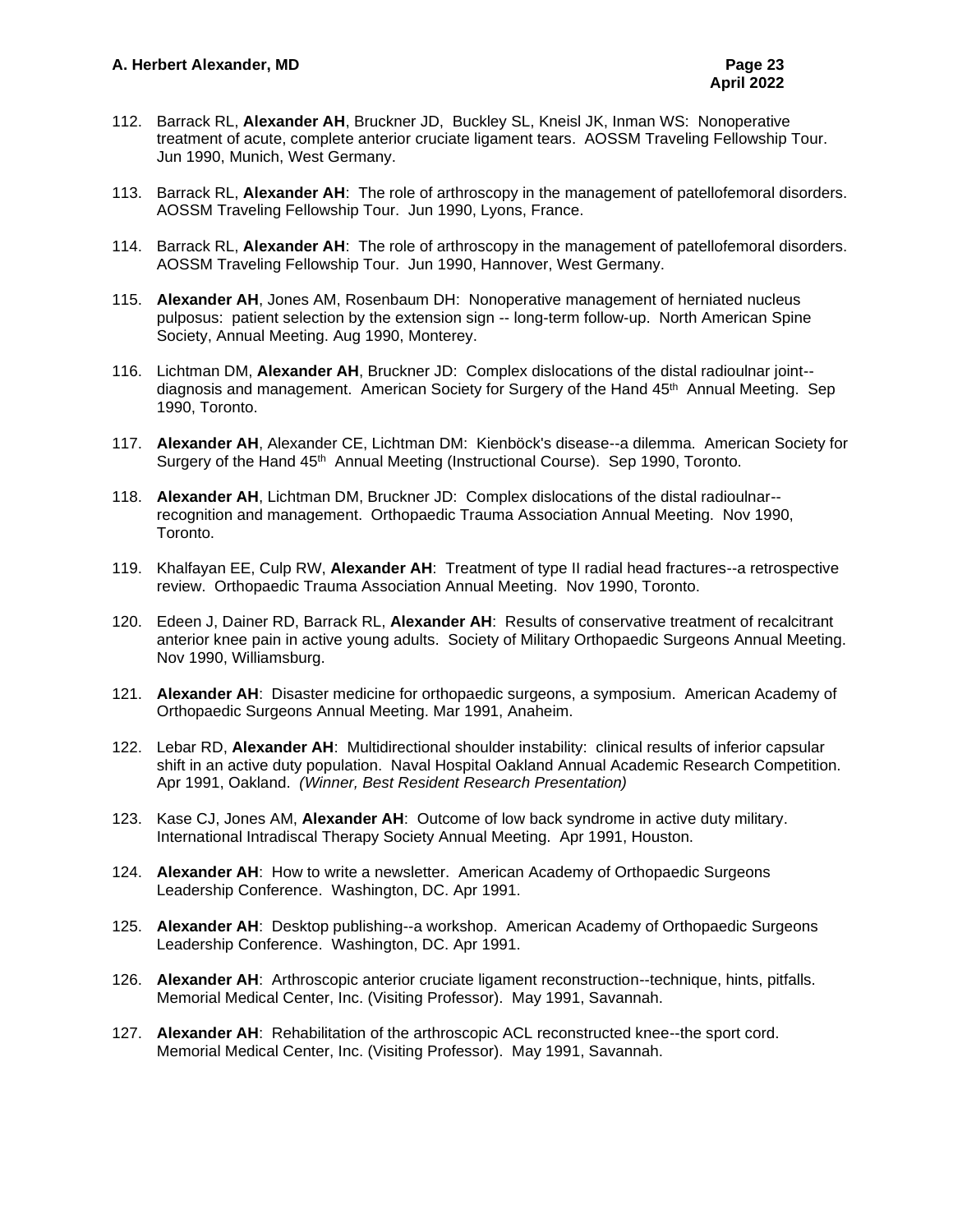- 128. Khalfayan EE, Culp RW, **Alexander AH**: Treatment of type II radial head fractures--a retrospective review. The American Fracture Association Annual Meeting. Washington, DC. May 1991. *(Third Place Award, Henry Meyerding Essay Contest)*
- 129. **Alexander AH**: Surgical treatment of calcaneus fractures. Santa Clara Valley Orthopaedic Club. Campbell, CA, Sep 1991.
- 130. **Alexander AH**: Surgical treatment of calcaneus fractures. University of Texas Southwestern Medical School (Visiting Professor). Oct 1991, Dallas.
- 131. **Alexander AH**: Patellectomy--how to avoid extensor lag, a surgical technique. University of Texas Southwestern Medical School (Visiting Professor). Oct 1991, Dallas.
- 132. Timoney JM, Inman WS, Sharkey PF, **Alexander AH**, Quesada PM, Skinner HB: Gait analysis following anterior cruciate ligament reconstruction. Seventh Annual East Coast Clinical Gait Laboratory Conference. Oct 1991, Richmond, VA.
- 133. Kase CJ, Sharkey PF, **Alexander AH**: The incidence of delayed pulmonary embolism after total joint arthroplasty. Jefferson Orthopaedic Society. Nov 1991, Philadelphia.
- 134. Kase CJ, Sharkey PF, **Alexander AH**: The incidence of delayed pulmonary embolism after total joint arthroplasty. Society of Military Orthopaedic Surgeons Annual Meeting. Nov 1991, El Paso.
- 135. Timoney JM, Inman WS, Sharkey PF, **Alexander AH**, Quesada PM, Skinner HB: Gait analysis following anterior cruciate ligament reconstruction. Society of Military Orthopaedic Surgeons Annual Meeting. Nov 1991, El Paso.
- 136. Edeen J, Sharkey PF, **Alexander AH**: Clinical significance of leg length inequality after total hip arthroplasty. Society of Military Orthopaedic Surgeons Annual Meeting. Nov 1991, El Paso.
- 137. Dorchak JD, Barrack RL, Dresser TP, **Alexander AH**: Radionuclide imaging in the chronic anterior cruciate ligament deficient knee. Society of Military Orthopaedic Surgeons Annual Meeting. Nov 1991, El Paso.
- 138. **Alexander AH**, Alexander CE, Evans JK, Inman WS, Dresser TP: Early determination of femoral head vascularity using technetium 99m sulfur colloid and quantitative technique. Society of Military Orthopaedic Surgeons Annual Meeting. Nov 1991, El Paso.
- 139. Evans JK, Buckley SL, **Alexander AH**: Analgesia in pediatric orthopaedics: a comparison of nitrous oxide and intramuscular sedation. Society of Military Orthopaedic Surgeons Annual Meeting. Nov 1991, El Paso.
- 140. **Alexander AH**, Koskella KR, Sharkey PF: Anterior cruciate ligament reconstruction in the older athlete. Society of Military Orthopaedic Surgeons Annual Meeting. Nov 1991, El Paso.
- 141. Kase CJ, Jones AM, **Alexander AH**: Outcome of low back syndrome in active duty military. American Back Society. Dec 1991, San Francisco.
- 142. **Alexander AH**: Patellectomy--how to avoid extensor lag, a surgical technique. National Naval Medical Center, Department of Orthopaedic Surgery (Visiting Professor). Jan 1992, Bethesda.
- 143. **Alexander AH**: Surgical treatment of calcaneus fractures. National Naval Medical Center, Department of Orthopaedic Surgery (Visiting Professor). Jan 1992, Bethesda.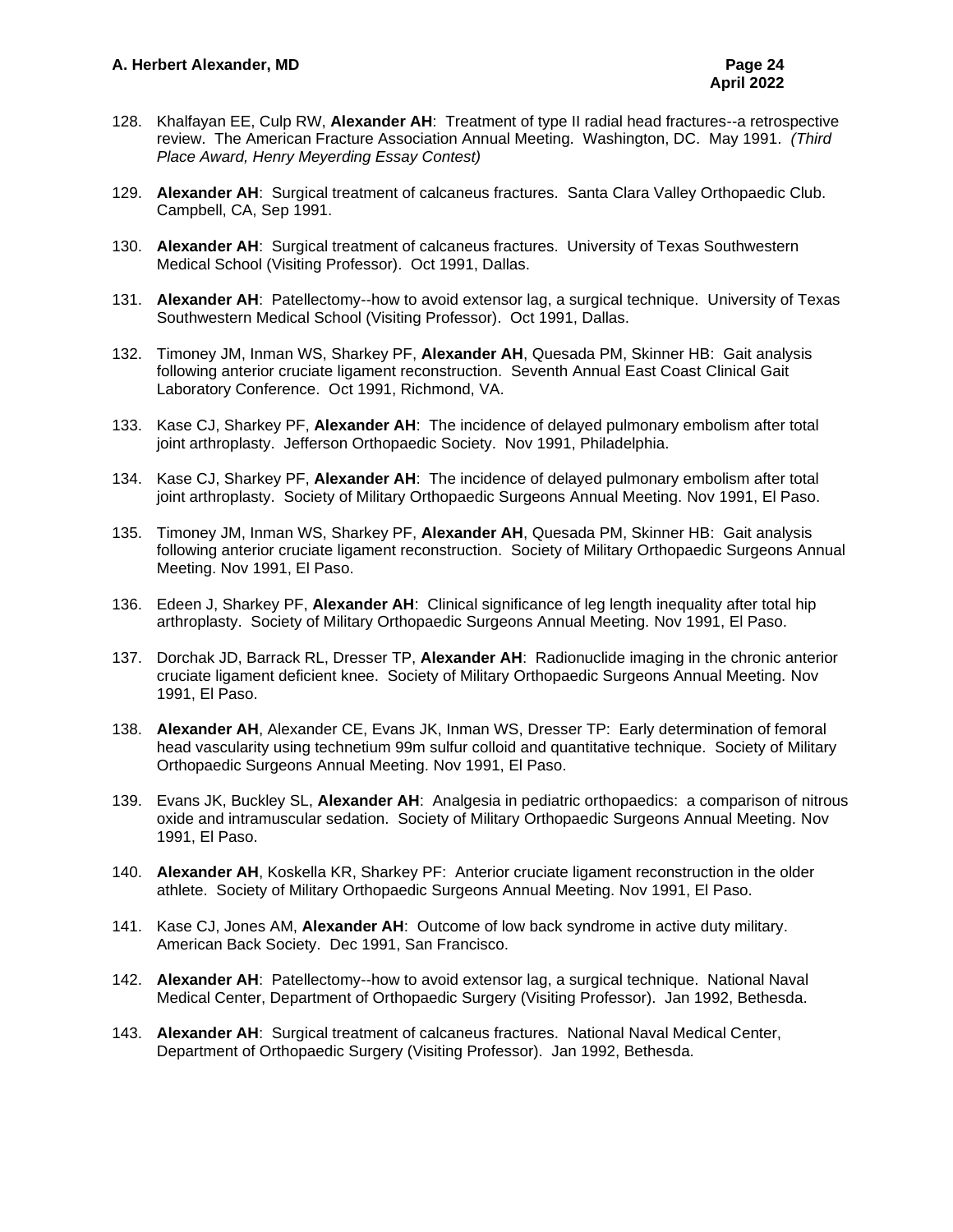- 144. Timoney JM, Inman WS, Sharkey PF, **Alexander AH**, Quesada PM, Skinner HB: Gait analysis following anterior cruciate ligament reconstruction. Orthopaedic Research Society Annual Meeting. Feb 1992, Washington, DC.
- 145. Evans JK, Buckley SL, **Alexander AH**: Analgesia in pediatric orthopaedics: a comparison of nitrous oxide and intramuscular sedation. Naval Hospital Oakland Annual Academic Research Competition. Mar 1992, Oakland. *(Winner, Best Resident Research Presentation)*
- 146. Edeen J, Sharkey PF, **Alexander AH**: Clinical significance of leg length inequality after total hip arthroplasty. American Orthopaedic Association Residents' Conference. Mar 1992, Ann Arbor.
- 147. **Alexander AH**: In the eye of the storm. "Topics in Orthopaedic Surgery--The Editors". Apr 1992, Landgoed Lauswolt, Beetsterzwaag, The Netherlands.
- 148. **Alexander AH**: How to write a newsletter. American Academy of Orthopaedic Surgeons National Orthopaedic Leadership Conference. Apr 1992, Washington, DC.
- 149. Dorchak JD, Barrack RL, Dresser TP, **Alexander AH**: Radionuclide imaging in the chronic anterior cruciate ligament deficient knee. First World Congress of Sports Trauma. May 1992, Palma de Mallorca, Spain.
- 150. Bruckner JD, Barrack RL, Kneisl JS, **Alexander AH**: Results of nonoperative treatment of acute partial versus complete ACL tears. First World Congress of Sports Trauma. May 1992, Palma de Mallorca, Spain.
- 151. **Alexander AH**: "Accelerated Rehabilitation--Does It Make Sense?" The Sport Cord. (A symposium) First World Congress of Sports Trauma. May 1992, Palma de Mallorca, Spain.
- 152. **Alexander AH**: In search of the perfect ACL brace. Panel on Rehabilitation after Cruciate Ligament Reconstruction. ACL and PCL Injuries of the Knee, AAOS. Aug 1992. San Francisco.
- 153. Timoney JM, Inman WS, Sharkey PF, **Alexander AH**, Quesada PM, Skinner HB: Gait analysis following anterior cruciate ligament reconstruction. Smith & Nephew Richards Orthopaedic Residents' Conference. Aug 1992, Memphis.
- 154. Bynum EB, Barrack RL, Seeley PW, Ridgeway RK, **Alexander AH**: The Sport Cord--its use in rehabilitation after anterior cruciate ligament reconstruction--a prospective randomized study. Society of Military Orthopaedic Surgeons Annual Meeting. Nov-Dec 1992, Colorado Springs.
- 155. **Alexander AH**: In search of the perfect ACL brace. Society of Military Orthopaedic Surgeons Annual Meeting. Nov-Dec 1992, Colorado Springs.
- 156. Khalfayan EE, Bruckner JD, **Alexander AH**: The incidence of biopsy analyzed primary bone tumors at a major military medical center. Society of Military Orthopaedic Surgeons Annual Meeting. Nov-Dec 1992, Colorado Springs.
- 157. Main JD, Dorchak JD, **Alexander AH**, Barrack RL, Dye SF: Radionuclide imaging in the ACL reconstructed knee. Society of Military Orthopaedic Surgeons Annual Meeting. Nov-Dec 1992, Colorado Springs.
- 158. Khalfayan EE, Sharkey PF, Bynum EB, Bruckner JD, **Alexander AH**: Relationship of tunnel placement and functional outcome after anterior cruciate ligament reconstruction. Society of Military Orthopaedic Surgeons Annual Meeting. Nov-Dec 1992, Colorado Springs.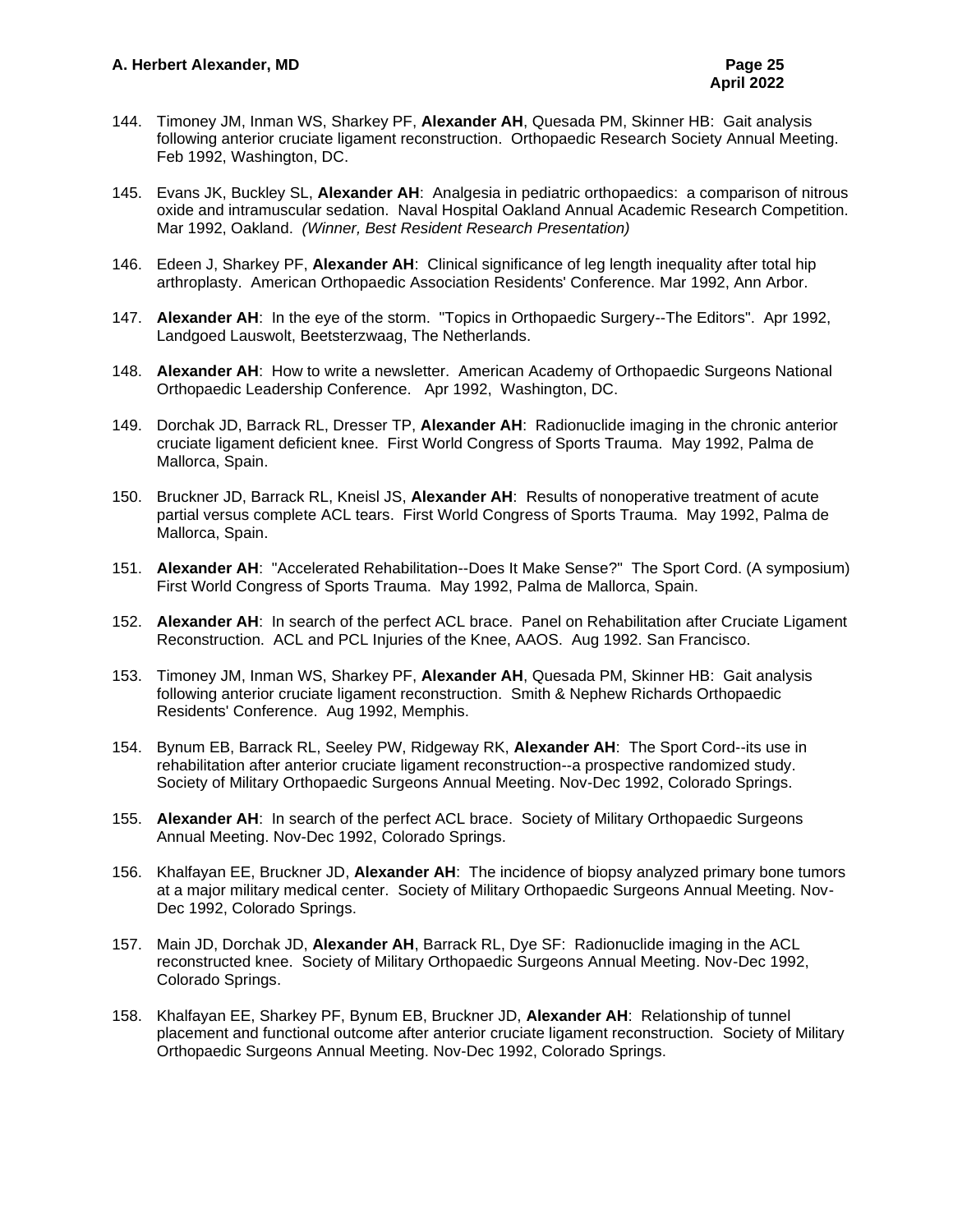- 159. Edeen J, Sharkey PF, **Alexander AH**: Clinical consequences of leg length inequality after total hip arthroplasty: a long term follow-up. Society of Military Orthopaedic Surgeons Annual Meeting. Nov-Dec 1992, Colorado Springs.
- 160. Kase CJ, Sharkey PF, **Alexander AH**: Incidence of delayed pulmonary embolism after lower extremity total joint arthroplasty. Society of Military Orthopaedic Surgeons Annual Meeting. Nov-Dec 1992, Colorado Springs.
- 161. **Alexander AH**: Operative treatment of calcaneus fractures. Western Orthopaedic Association Northern California Chapter Spring Meeting "Current Concepts in Orthopaedic Trauma." Apr 1993, Napa.
- 162. **Alexander AH**: How to write a newsletter. American Academy of Orthopaedic Surgeons National Orthopaedic Leadership Conference. May 1993, Washington, DC.
- 163. **Alexander AH**, Main JD, Barrack RL, Dye SF: Radionuclide imaging of the anterior cruciate ligament reconstructed knee. American Orthopaedic Association Annual Meeting. June 1993, Coronado.
- 164. Sharkey PF, Kase CJ, **Alexander AH**: Incidence of delayed pulmonary embolism in total joint arthroplasty. American Orthopaedic Association Annual Meeting. June 1993, Coronado.
- 165. Evans JK, Gilpin AT, **Alexander AH**, Buckley SL: Analgesia in pediatric orthopaedics: a comparison of nitrous oxide and intramuscular sedation. American Academy of Pediatrics Annual Meeting. Oct 1993, Washington, DC.
- 166. **Alexander AH**: History of AO and basic fracture care. AO/ASIF Residents' Basic Course. Jan 1994, Los Angeles.
- 167. **Alexander AH**: Clinical applications of plates to the wrist. AO/ASIF Residents' Basic Course. Jan 1994, Los Angeles.
- 168. **Alexander AH**: Distal radius fractures. AO/ASIF Residents' Basic Course. Jan 1994, Los Angeles.
- 169. Main JD, **Alexander AH**, Barrack RL, Dye SF: Radionuclide imaging of the anterior cruciate ligament reconstructed knee. American Academy of Orthopaedic Surgeons Annual Meeting. February 1994, New Orleans.
- 170. **Alexander AH**: In search of the perfect ACL brace. American Academy of Orthopaedic Surgeons Annual Meeting. February 1994, New Orleans.
- 171. Sharkey PF, Kase CJ, **Alexander AH**: Incidence of delayed pulmonary embolism in total joint arthroplasty. American Academy of Orthopaedic Surgeons Annual Meeting. February 1994, New Orleans.
- 172. Khalfayan EE, Sharkey PF, Bynum EB, Bruckner JD, **Alexander AH**: Relationship of tunnel placement and functional outcome after anterior cruciate ligament reconstruction. American Academy of Orthopaedic Surgeons Annual Meeting. February 1994, New Orleans.
- 173. Bynum EB, Barrack RL, Seeley PW, Ridgeway RK, **Alexander AH**: The Sport Cord--its use in rehabilitation after anterior cruciate ligament reconstruction--a prospective randomized study. American Academy of Orthopaedic Surgeons Annual Meeting. February 1994, New Orleans.
- 174. Main JD, **Alexander AH**, Barrack RL, Dye SF: Radionuclide imaging of the anterior cruciate ligament reconstructed knee. American Orthopaedic Association Residents' Conference. Mar 1994, Atlanta.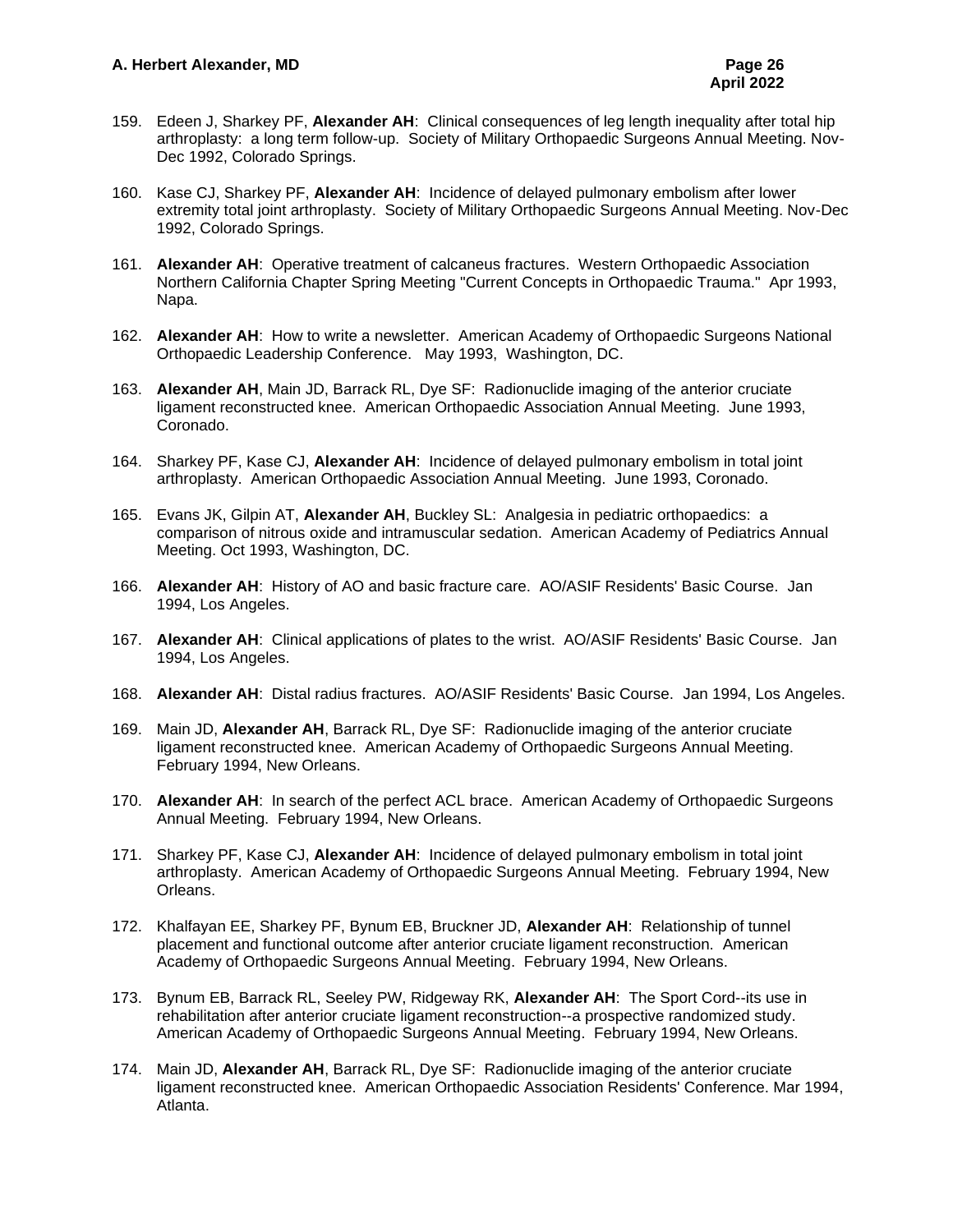- 175. **Alexander AH**: Complex distal radius fractures. AO/ASIF Basic and Advanced Course. Apr 1994, Phoenix.
- 176. **Alexander AH**: Distal humerus--evaluation, classification and indications for open reduction and internal fixation. AO/ASIF Basic and Advanced Course. Apr 1994, Phoenix.
- 177. **Alexander AH**: Distal humerus--Technique, results, and complications. AO/ASIF Basic and Advanced Course. Apr 1994, Phoenix.
- 178. **Alexander AH**: Clavicle fractures and nonunions. AO/ASIF Basic and Advanced Course. Apr 1994, Phoenix.
- 179. **Alexander AH**: Peer review or censorship? *Presidential Address* International Intradiscal Therapy Society. May 1994, Aberdeen, Scotland.
- 180. **Alexander AH**, Garcia EA, Sitler DF, Bynum EB: Allograft versus autograft patellar tendon anterior cruciate ligament reconstruction. Society of Military Orthopaedic Surgeons Annual Meeting. Nov 1994, Hilton Head.
- 181. **Alexander AH**: Scientific basis for bracing in the ACL reconstructed knee. Society of Military Orthopaedic Surgeons Annual Meeting. Nov 1994, Hilton Head.
- 182. **Alexander AH**: Chymopapain chemonucleolysis: patient selection, methods, results. International Intradiscal Therapy Society Intradiscal Therapy Workshop. Mar 1995, La Jolla.
- 183. Rudin GJA, **Alexander AH**: Radiographic analysis of lumbar spinal fusion: a new technique. International Intradiscal Therapy Society Annual Meeting. Mar 1995, La Jolla.
- 184. **Alexander AH**: Acute dislocations of the distal radioulnar joint--simple or complex? Medical University of South Carolina Orthopaedic Rounds. Apr 1995, Charleston.
- 185. **Alexander AH**: Radial head fractures. Orthopaedic Trauma Association Regional Update Meeting. May 1995, Reno.
- 186. **Alexander AH**: Supracondylar humerus fractures. Orthopaedic Trauma Association Regional Update Meeting. May 1995, Reno.
- 187. **Alexander AH**: An international perspective on intradiscal therapy. The Kentucky Spine Institute. May 1995, Lexington.
- 188. **Alexander AH**: Chymopapain chemonucleolysis: past, present, and future. The Kentucky Spine Institute. May 1995, Lexington.
- 189. **Alexander AH**, Khalfayan EE, Sharkey PF, Bynum EB, and Bruckner JD: Relationship of tunnel placement and functional result after anterior cruciate ligament reconstruction. American Orthopaedic Association Annual Meeting. June 1995, White Sulphur Springs.
- 190. **Alexander AH**, Garcia EA, Sitler DF, Bynum EB: Allograft versus autograft patellar tendon anterior cruciate ligament reconstruction. The Russell A. Hibbs Society Annual Meeting. July 1995, Manchester Village, VT.
- 191. **Alexander AH**: Surgical management of calcaneal fractures. AO/ASIF-Kaiser Bioskills Fracture Workshop. Aug 1995, San Francisco, CA..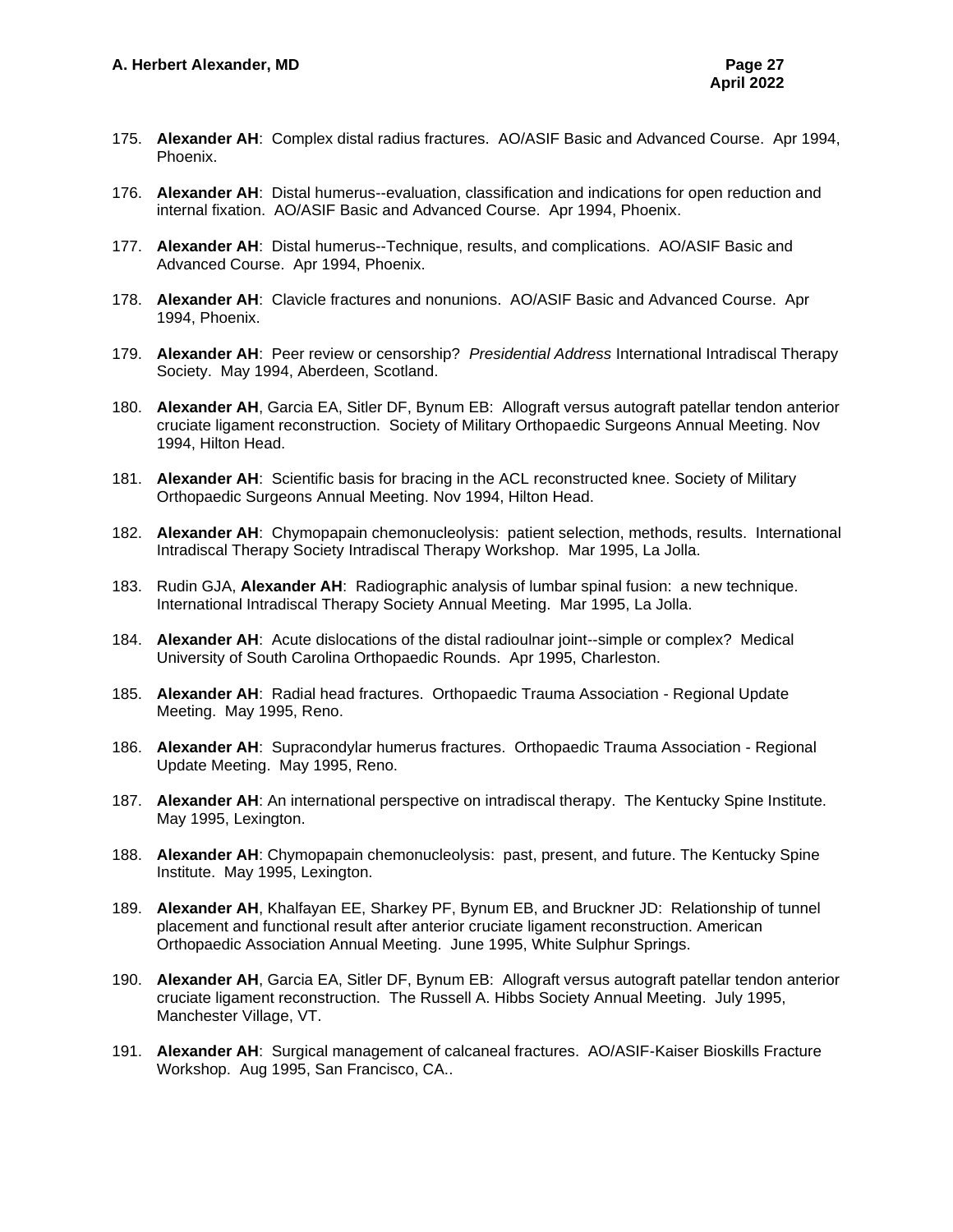- 192. **Alexander AH**: Surgical management of distal humerus fractures. AO/ASIF-Kaiser Bioskills Fracture Workshop. Aug 1995, San Francisco, CA..
- 193. **Alexander AH**: Clavicle fractures and nonunions. AO/ASIF-Kaiser Bioskills Fracture Workshop. Aug 1995, San Francisco, CA..
- 194. **Alexander AH**: Distal radius fractures. AO/ASIF-Kaiser Bioskills Fracture Workshop. Aug 1995, San Francisco, CA..
- 195. **Alexander AH**: Surgical management of distal humerus fractures. Baylor College of Medicine Orthopedic Grand Rounds *(Visiting Professor)*. Sep 1995, Houston, TX.
- 196. **Alexander AH**: Radial head fractures. Baylor College of Medicine Orthopedic Grand Rounds *(Visiting Professor)*. Sep 1995, Houston, TX.
- 197. **Alexander AH**: Chymopapain chemonucleolysis: patient selection, methods, results. (*invited speaker--Minimally Invasive Spinal Surgery Symposium)* Western Orthopaedic Association Annual Meeting. Oct 1995, Santa Fe, NM.
- 198. **Alexander AH**: In search of the perfect ACL brace. (*invited speaker)* No. California Chapter, Western Orthopaedic Association. Jan 1996, Squaw Valley, CA.
- 199. **Alexander AH**: Principles of fixation of distal humerus fractures. AO/ASIF Nursing Course: Team Approach to Fracture Management. Feb 1996, Reno, NV.
- 200. **Alexander AH**: Internal fixation of forearm and hand fractures. AO/ASIF Nursing Course: Team Approach to Fracture Management. Feb 1996, Reno, NV.
- 201. **Alexander AH**: Principles of fixation of distal humerus fractures. AO/ASIF Nursing Course: Team Approach to Fracture Management. Apr 1996, San Diego, CA.
- 202. **Alexander AH**: Fracture fixation: Principles of AO. AO/ASIF Nursing Course: Team Approach to Fracture Management. Apr 1996, San Diego, CA.
- 203. **Alexander AH**: Chymopapain chemonucleolysis: patient selection, methods, results. International Intradiscal Therapy Society Intradiscal Therapy Workshop. May 1996, Amsterdam, The Netherlands.
- 204. **Alexander AH**, Garcia EA, Bynum EB, Sitler DF: Allograft vs. autograft patellar tendon anterior cruciate ligament reconstruction, a prospective randomized study (early results). American Orthopaedic Society for Sports Medicine 22nd Annual Meeting/2nd World Congress on Sports Trauma. Jun 1996, Lake Buena Vista, FL.
- 205. **Alexander AH**, Garcia EA, Bynum EB, Sitler DF: Allograft vs. autograft patellar tendon anterior cruciate ligament reconstruction, a prospective randomized study (early results). Western Orthopaedic Association Annual Meeting. Aug 1996, Kauai, HI.
- 206. **Alexander AH**: AO/AISF technique, an overview. University of California Irvine Orthopaedic Grand Rounds *(Visiting Professor)*. Aug 1996, Irvine, CA.
- 207. **Alexander AH**: The extension sign and its role in spinal assessment. North American McKenzie Institute Conference. Sep 1996, La Jolla, CA.
- 208. **Alexander AH**: Forearm and Distal Radius Nonunions/Malunions. AO/ASIF Advanced Symposium: Principles of Managing Complex Fractures and Failed Internal Fixation. Nov 1996, San Francisco,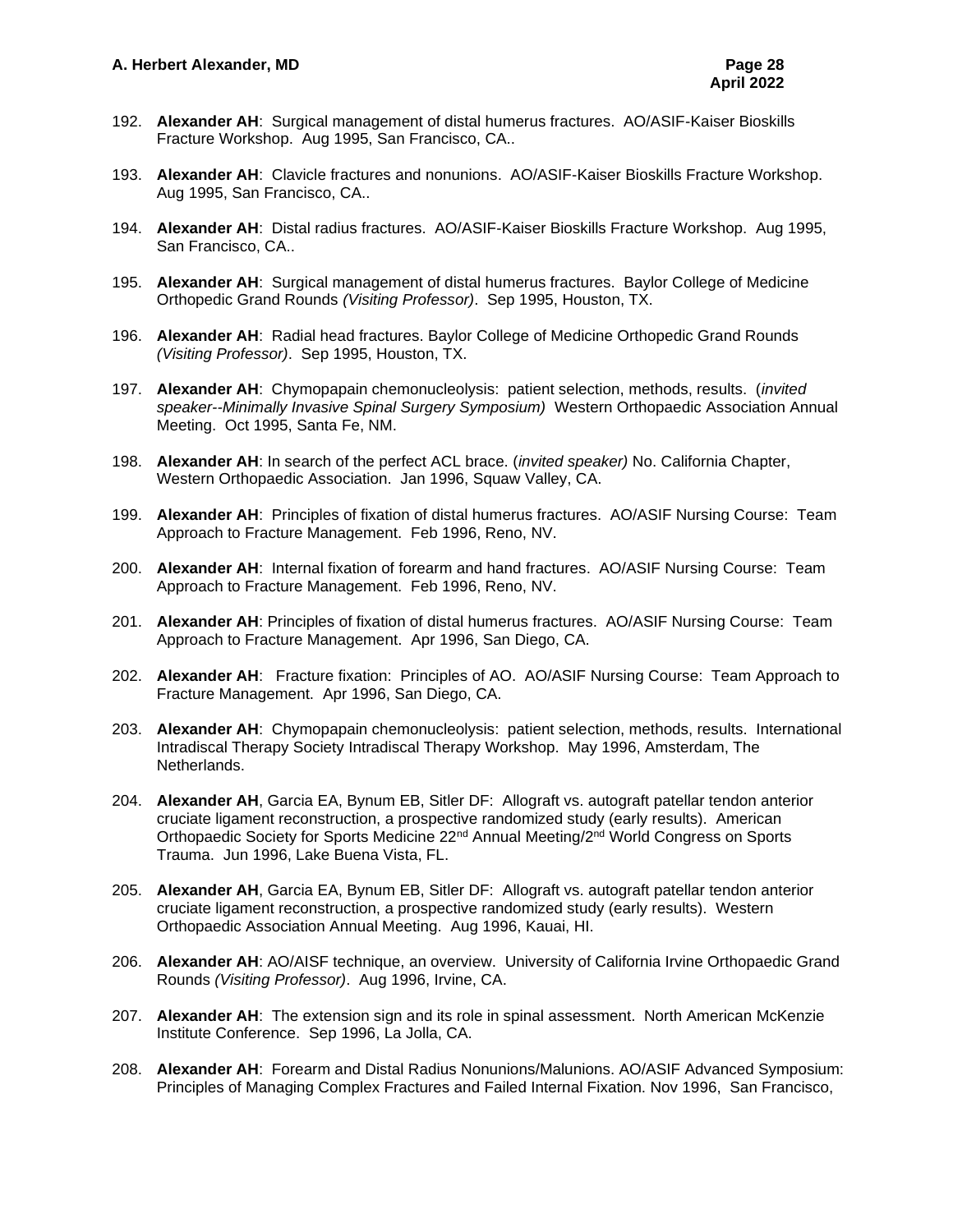CA.

- 209. **Alexander AH**: AO History and Philosophy. AO/ASIF Orthopaedic Residents Basic Course. Jan 1997, Reno, NV.
- 210. **Alexander AH**, Garcia EA, Bynum EB, Sitler DF: Allograft vs. autograft patellar tendon anterior cruciate ligament reconstruction, a prospective randomized study (early results). American Academy of Orthopaedic Surgeons Annual Meeting. Feb 1997, San Francisco, CA.
- 211. **Alexander AH**: Fractures of the distal radius: indications and techniques for open reduction and internal fixation. Orthopaedic Trauma Update Course. Apr 1997, Newport Beach, CA.
- 212. **Alexander AH**: Intraarticular fractures of the distal humerus: indications and techniques for open reduction and internal fixation. Orthopaedic Trauma Update Course. Apr 1997, Newport Beach, CA.
- 213. **Alexander AH**: Surgical reduction techniques: respecting the behavior of bone. AO/ASIF Current Concepts and Advanced Courses. May 1997, Colorado Springs, CO.
- 214. **Alexander AH**: Chymopapain chemonucleolysis: patient selection, methods, results. International Intradiscal Therapy Society Intradiscal Therapy Workshop. May 1997, Naples, FL.
- 215. **Alexander AH**: Complex fractures of the proximal humerus. AO/ASIF Advanced Symposium: Principles of Managing Complex Fractures and Failed Internal Fixation. Feb 1998, San Francisco, CA.
- 216. **Alexander AH**: History, philosophy and evolution of AO/ASIF principles. AO/ASIF Continuing Orthopaedic Education for Operating Room Personnel, Orthopaedic Trauma: Team Approach to Fracture Management. Oct 1998, Sunnyvale, CA.
- 217. **Alexander AH**: AO/ASIF techniques and indications for fracture treatment. AO/ASIF Continuing Orthopaedic Education for Operating Room Personnel, Orthopaedic Trauma: Team Approach to Fracture Management. Oct 1998, Sunnyvale, CA.
- 218. **Alexander AH**: Principles of fixation of distal humerus fractures. AO/ASIF Continuing Orthopaedic Education for Operating Room Personnel, Orthopaedic Trauma: Team Approach to Fracture Management. Oct 1998, Sunnyvale, CA.
- 219. **Alexander AH**: AO history, philosophy, and technique. AO/ASIF Operating Room Personnel Course. Nov 1998, Wood River Medical Center, Sun Valley, ID.
- 220. **Alexander AH**: Principles of fracture fixation, Relative stability: bridge plate. AO/ASIF Principles of Fracture Management and Advanced Controversies in Fracture Care Courses. Mar 1999, Sun Valley, ID.
- 221. **Alexander AH**: Hardware removal indications and timing. AO/ASIF Principles of Fracture Management and Advanced Controversies in Fracture Care Courses. Mar 1999, Sun Valley, ID.
- 222. **Alexander AH**: Distal radius fractures. AO/ASIF Principles of Fracture Management and Advanced Controversies in Fracture Care Courses. Mar 1999, Sun Valley, ID.
- 223. **Alexander AH**: Principles of fracture fixation, Relative stability: bridge plate. AO/ASIF Principles of Fracture Management Course for Residents. Sep 1999, Vancouver, British Columbia.
- 224. **Alexander AH**: Forearm and Distal Radius Nonunions/Malunions. Tarrant County Orthopaedic Society (*invited speaker*). Sep 1999, Ft. Worth, TX.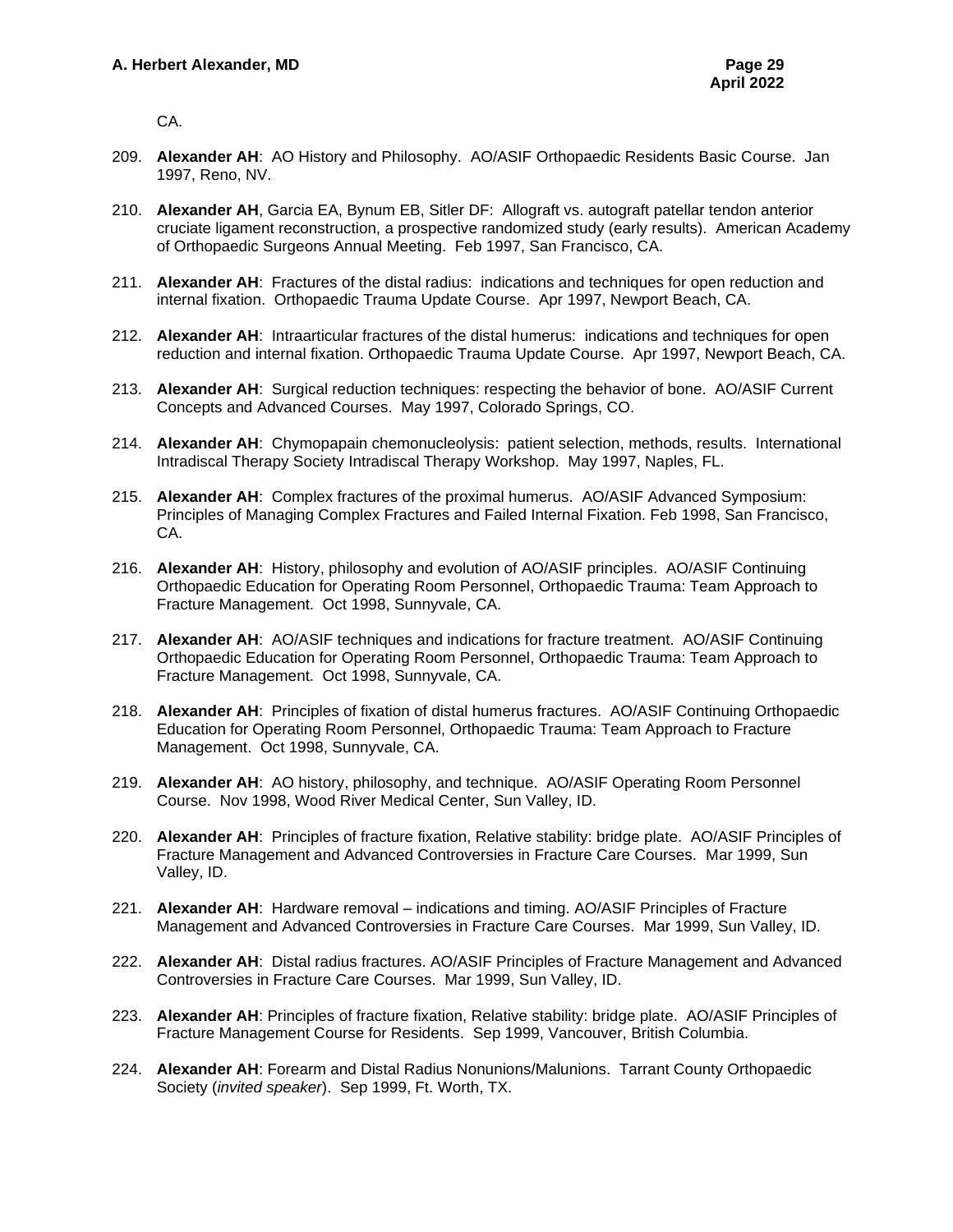- 225. **Alexander AH**: Indirect reduction, bridge plating: respecting the biology of bone. John Peter Smith Orthopaedic Surgery Residency Program Grand Rounds (*Visiting Professor*). Sep 1999, Ft. Worth, TX.
- 226. **Alexander AH**: History and philosophy of AO. Texas Tech University Health Sciences Orthopaedic Surgery Department, William Beaumont Army Medical Center. Fracture Management Course. Jan 2000, El Paso, TX.
- 227. **Alexander AH**: Indirect reduction and biologic plating. Texas Tech University Health Sciences Orthopaedic Surgery Department, William Beaumont Army Medical Center. Fracture Management Course. Jan 2000, El Paso, TX.
- 228. **Alexander AH**: Complex forearm injuries. Texas Tech University Health Sciences Orthopaedic Surgery Department, William Beaumont Army Medical Center. Fracture Management Course. Jan 2000, El Paso, TX.
- 229. **Alexander AH**: How not to do AO. Texas Tech University Health Sciences Orthopaedic Surgery Department, William Beaumont Army Medical Center. Fracture Management Course. Jan 2000, El Paso, TX.
- 230. **Alexander AH**: Complex fractures of the proximal humerus. Texas Tech University Health Sciences Center CME. Orthopaedic Injuries Update. Jan 2000, El Paso, TX.
- 231. **Alexander AH**: Salvage of 35mm slides for digital presentations. AO North America Electronic Workshop. Feb 2000, Phoenix, AZ.
- 232. **Alexander AH**: How to avoid catastrophe during computer presentations. AO North America Electronic Workshop. Feb 2000, Phoenix, AZ.
- 233. **Alexander AH**: Distal radius fractures. AO/ASIF principles of fracture management and advanced controversies in fracture care. Mar 2000, Colorado Springs, CO.
- 234. **Alexander AH**: Relative stability bridge plate. AO/ASIF principles of fracture management and advanced controversies in fracture care. Mar 2000, Colorado Springs, CO.
- 235. **Alexander AH**: AO North American Web Page (demonstration on line). AO/ASIF principles of fracture management and advanced controversies in fracture care. Mar 2000, Colorado Springs, CO.
- 236. **Alexander AH**: Salvage of 35mm slides for digital presentations. AO North America Electronic Workshop. Sep 2000, Phoenix, AZ.
- 237. **Alexander AH**: How to avoid catastrophe during computer presentations. AO North America Electronic Workshop. Sep 2000, Phoenix, AZ.
- 238. **Alexander AH**: Elbow injuries. Wood River Physical Therapists. Oct 2000, Sun Valley, ID.
- 239. **Alexander AH**: Indirect reduction and bridge plating. Idaho Orthopaedic Society Annual Meeting. Nov 2000, Sun Valley, ID.
- 240. **Alexander AH**: Bridge plating. AO/ASIF Basic and Advanced Course. Davos. Dec 2000.
- 241. **Alexander AH**: PowerPoint a computer course. AO/ASIF Basic and Advanced Course. Davos. Dec 2000.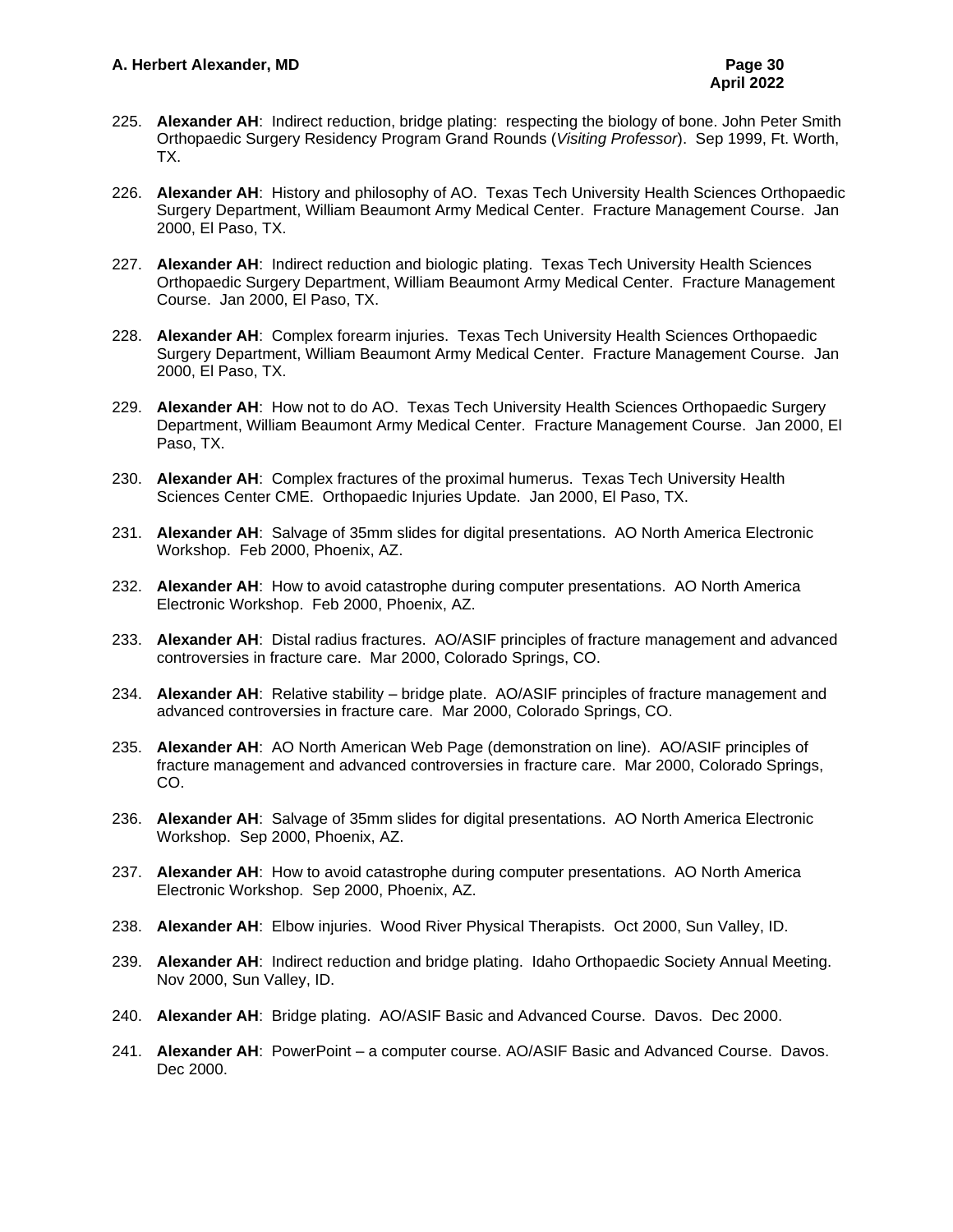- 242. **Alexander AH**: Radius and ulna fractures. AO/ASIF Principles of Fracture Management Course for Residents. Mar 2001, Portland, OR.
- 243. **Alexander AH**: Reduction techniques, respecting the behavior of bone. AO/ASIF Principles of Fracture Management Course for Residents. Mar 2001, Portland, OR.
- 244. **Alexander AH**: AO North America (an online demonstration). AO/ASIF Principles of Fracture Management Course for Residents. Mar 2001, Portland, OR.
- 245. **Alexander AH**: Minimally invasive osteosynthesis. John Peter Smith Orthopaedic Surgery Residency Program Grand Rounds (*Visiting Professor*). Sep 2001, Ft. Worth, TX.
- 246. **Alexander AH**: Orthopaedic case controversies. John Peter Smith Orthopaedic Surgery Residency Program Grand Rounds (*Visiting Professor*). Sep 2001, Ft. Worth, TX.
- 247. **Alexander AH**: Minimally invasive osteosynthesis. Idaho Orthopaedic Society Annual Meeting. Nov 2001, Sun Valley, ID.
- 248. **Alexander AH**: Radius and ulna fractures. AO/ASIF Principles of Fracture Management and Advanced Controversies in Fracture Care Courses. March 2002, Sun Valley, ID.
- 249. **Alexander AH**: Implant removal--indications and timing. AO/ASIF Principles of Fracture Management and Advanced Controversies in Fracture Care Courses. March 2002, Sun Valley, ID.
- 250. **Alexander AH**: AO North America Online demonstrations. AO/ASIF Principles of Fracture Management and Advanced Controversies in Fracture Care Courses. March 2002, Sun Valley, ID.
- 251. **Alexander AH**: Intramedullary nailing: history and current controversies. AO/ASIF Continuing Orthopaedic Education for Operating Room Personnel, Orthopaedic Trauma: Team Approach to Fracture Management. Aug 2002, Reno, NV.
- 252. **Alexander AH**: AO ASIF history, principles and indications for fracture treatment. AO/ASIF Continuing Orthopaedic Education for Operating Room Personnel, Orthopaedic Trauma: Team Approach to Fracture Management. Oct 2002, Boise, ID.
- 253. **Alexander AH**: AO ASIF hardware removal and postoperative hints. AO/ASIF Continuing Orthopaedic Education for Operating Room Personnel, Orthopaedic Trauma: Team Approach to Fracture Management. Oct 2002, Boise, ID.
- 254. Alexander AH: Going filmless and the totally electronic office. AAOS 70<sup>th</sup> Annual Meeting, Technology Pavilion. Feb 2003, New Orleans, LA.
- 255. **Alexander AH**: The AAOS Website (Symposium on Orthopaedic Information: How to Find it Fast on the Internet). AAOS 70<sup>th</sup> Annual Meeting. Feb 2003, New Orleans, LA.
- 256. **Alexander AH**: Compartment syndrome. SLWRMC Nurses Continuing Education. March 2003, Sun Valley, ID.
- 257. **Alexander AH**: Going filmless and the totally electronic office. Idaho Orthopaedic Society Annual Meeting. Nov 2003, Sun Valley, ID
- 258. **Alexander AH**: The AAOS Website (Instructional Course on Orthopaedic Information: How to Find it Fast on the Internet). AAOS 71<sup>st</sup> Annual Meeting. Mar 2004, San Francisco, CA.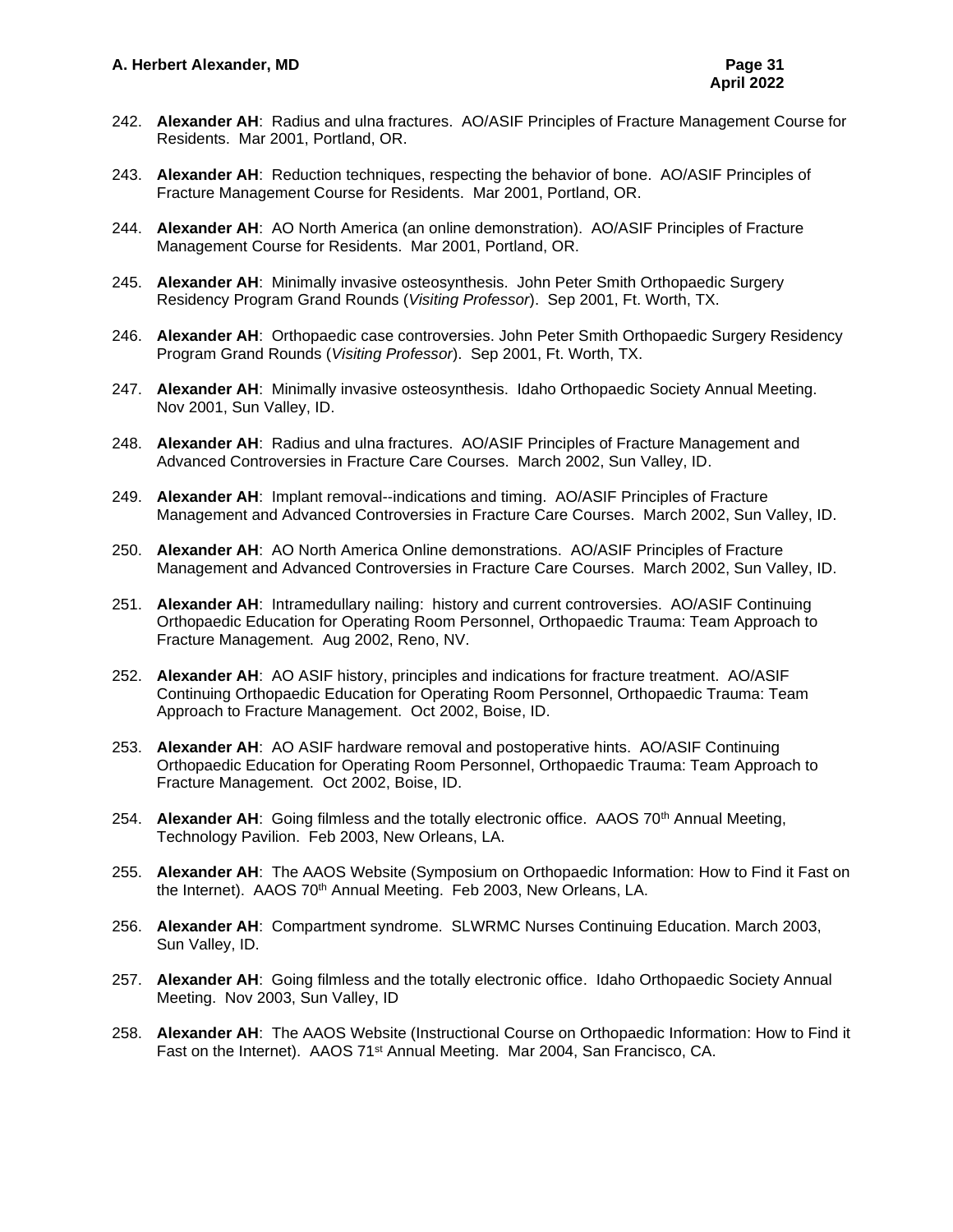- 259. Alexander AH: Computed radiography and the totally electronic office. AAOS 71<sup>st</sup> Annual Meeting, Technology Pavilion. Mar 2004, San Francisco, CA.
- 260. **Alexander AH**: Victim of medical misinformation—your patient. American Orthopaedic Association 117<sup>th</sup> Annual Meeting (Symposium on "Evaluating the flood of industry and media information"). Jun 2004, Boston, MA.
- 261. **Alexander AH**: The TEO—How I did it. American Orthopaedic Association 117th Annual Meeting (Symposium on "The Totally Electronic Office"). Jun 2004, Boston, MA.
- 262. **Alexander AH**: The totally electronic office. Arthroscopy Association of North America Maximizing Your Orthopaedic Practice. Oct 2004, Rosemont, IL.
- 263. **Alexander AH**: The Paperless Office: A Solo Practice Experience. AAOS Information Technology and Management for the Orthopaedic Practice #3445. Nov 2004, Rosemont, IL.
- 264. **Alexander AH**: Electronic Medical Records Information Systems (Moderator). AAOS Information Technology and Management for the Orthopaedic Practice #3445. Nov 2004, Rosemont, IL.
- 265. **Alexander AH**: The AAOS Website (Instructional Course on Orthopaedic Information: How to Find it Fast on the Internet). AAOS 72<sup>nd</sup> Annual Meeting. Feb 2005, Washington, DC
- 266. **Alexander AH**: Computed Radiography and the Totally Electronic Office (Instructional Course on The Electronic Medical Office-Optimal Solutions). AAOS 72<sup>nd</sup> Annual Meeting. Feb 2005, Washington, DC.
- 267. **Alexander AH**: Computed radiography and the totally electronic office. AAOS 72<sup>nd</sup> Annual Meeting, Technology Pavilion. Feb 2005, Washington, DC.
- 268. **Alexander AH**: Distal radius fractures. AO/ASIF Principles of Fracture Management and Advanced Controversies in Fracture Care Courses. March 2005, Sun Valley, ID.
- 269. **Alexander AH**: Olecranon and patella fractures. AO/ASIF Principles of Fracture Management and Advanced Controversies in Fracture Care Courses. March 2005, Sun Valley, ID.
- 270. **Alexander AH**: Bridge plating—application of locking compression plate (LCP) and evaluation of stability (lab moderator). AO/ASIF Principles of Fracture Management and Advanced Controversies in Fracture Care Courses. March 2005, Sun Valley, ID.
- 271. **Alexander AH**: Computed radiography and the totally electronic office**.** Lamplighter's Orthopaedic Society. June 2005, Sun Valley, ID.
- 272. **Alexander AH**: The Paperless Office: A Solo Practice Experience. AAOS Information Technology and Management for the Orthopaedic Practice #3445. Oct 2005, Rosemont, IL.
- 273. **Alexander AH**: Digital imaging for the orthopaedic office. AAOS Information Technology and Management for the Orthopaedic Practice #3445. Oct 2005, Rosemont, IL.
- 274. **Alexander AH**: Minimally invasive osteosynthesis update. Annual Meeting of the Idaho Orthopaedic Society. Nov 2005, Boise, ID.
- 275. **Alexander AH**: Computed Radiography and the Totally Electronic Office (Instructional Course on The Electronic Medical Office-Optimal Solutions). AAOS 73<sup>rd</sup> Annual Meeting. Mar 2006, Chicago, IL.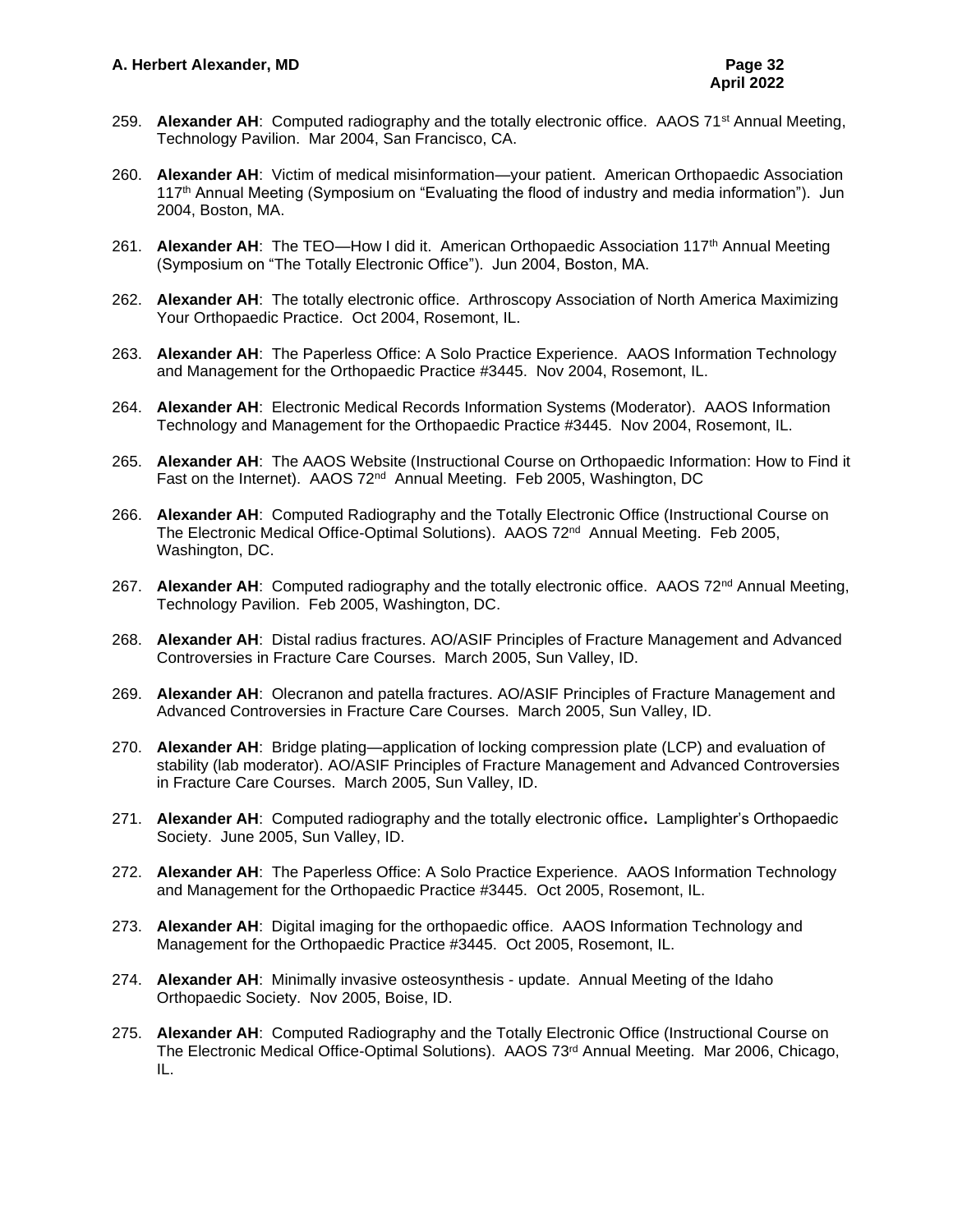- 276. **Alexander AH**: The AAOS Website (Instructional Course on Orthopaedic Information: How to Find it Fast on the Internet). AAOS 73rd Annual Meeting. Mar 2006, Chicago, IL.
- 277. Alexander AH: Computed radiography and the totally electronic office. AAOS 73<sup>rd</sup> Annual Meeting, Technology Pavilion. Mar 2006, Chicago, IL.
- 278. **Alexander AH**: The totally electronic office (Instructional Course). American Society for Surgery of the Hand 61st Annual Meeting. Sep 2006, Washington, DC.
- 279. **Alexander AH**: Computed radiography and the totally electronic office. American Academy of Orthopaedic Surgeons 74<sup>th</sup> Annual Meeting. Electronic Skills Pavilion. Feb 2007, San Diego, CA.
- 280. **Alexander AH**: Filmless radiography and the totally electronic office the big picture (Instructional Course on The Totally Electronic Office-Optimal Solutions). AAOS 74<sup>th</sup> Annual Meeting. Feb 2007, San Diego, CA.
- 281. **Alexander AH**: Designing an office to be totally electronic (Instructional Course on The Totally Electronic Office-Optimal Solutions). AAOS 74<sup>th</sup> Annual Meeting. Feb 2007, San Diego, CA.
- 282. **Alexander AH**: Keeping house after going totally electronic (Instructional Course on The Totally Electronic Office-Optimal Solutions). AAOS 74<sup>th</sup> Annual Meeting. Feb 2007, San Diego, CA.
- 283. **Alexander AH**: Distal radius fractures. AO/ASIF Principles of Fracture Management Care Course. Mar 2007, Sun Valley, ID.
- 284. **Alexander AH**: Computed radiography and the totally electronic office. John Peter Smith Orthopaedic Surgery Residency Program Visiting Professor. Apr 9, 2007. Ft. Worth, TX
- 285. **Alexander AH**: Minimally invasive osteosynthesis . . What's new. John Peter Smith Orthopaedic Surgery Residency Program Grand Rounds, Visiting Professor. Apr 10, 2007. Ft. Worth, TX
- 286. **Alexander AH**: Locking plates in distal radius fractures. AO/ASIF Advanced Technology Symposium: Treatment Options for Difficult Fractures. Apr 13-15, 2007. Napa, CA.
- 287. **Alexander AH**: Symposium: Going totally electronic: what to consider and how to construct your digital office. Western Orthopaedic Association 71st Annual Meeting, Jul 18-21, 2007, San Diego, CA.
- 288. **Alexander AH**: The totally electronic office (Computer Instructional Course). American Society for Surgery of the Hand 62<sup>nd</sup> Annual Meeting. Sep 2007, Seattle, WA.
- 289. **Alexander AH**: Evolution of implant design and function. AO Advanced Principles and Techniques of Operative Fracture Management. Oct 4-7, 2007. Denver, CO.
- 290. **Alexander AH**: Clavicle fractures: indications for fixation. AO Advanced Principles and Techniques of Operative Fracture Management. Oct 4-7, 2007. Denver, CO.
- 291. **Alexander AH**: Arthroscopic management of tibial plateau fractures. AO Advanced Principles and Techniques of Operative Fracture Management. Oct 4-7, 2007. Denver, CO.
- 292. **Alexander AH**: Filmless radiography and the totally electronic office the big picture (Instructional Course on The Totally Electronic Office-Optimal Solutions). AAOS 75<sup>th</sup> Annual Meeting. Mar 2008, San Francisco, CA.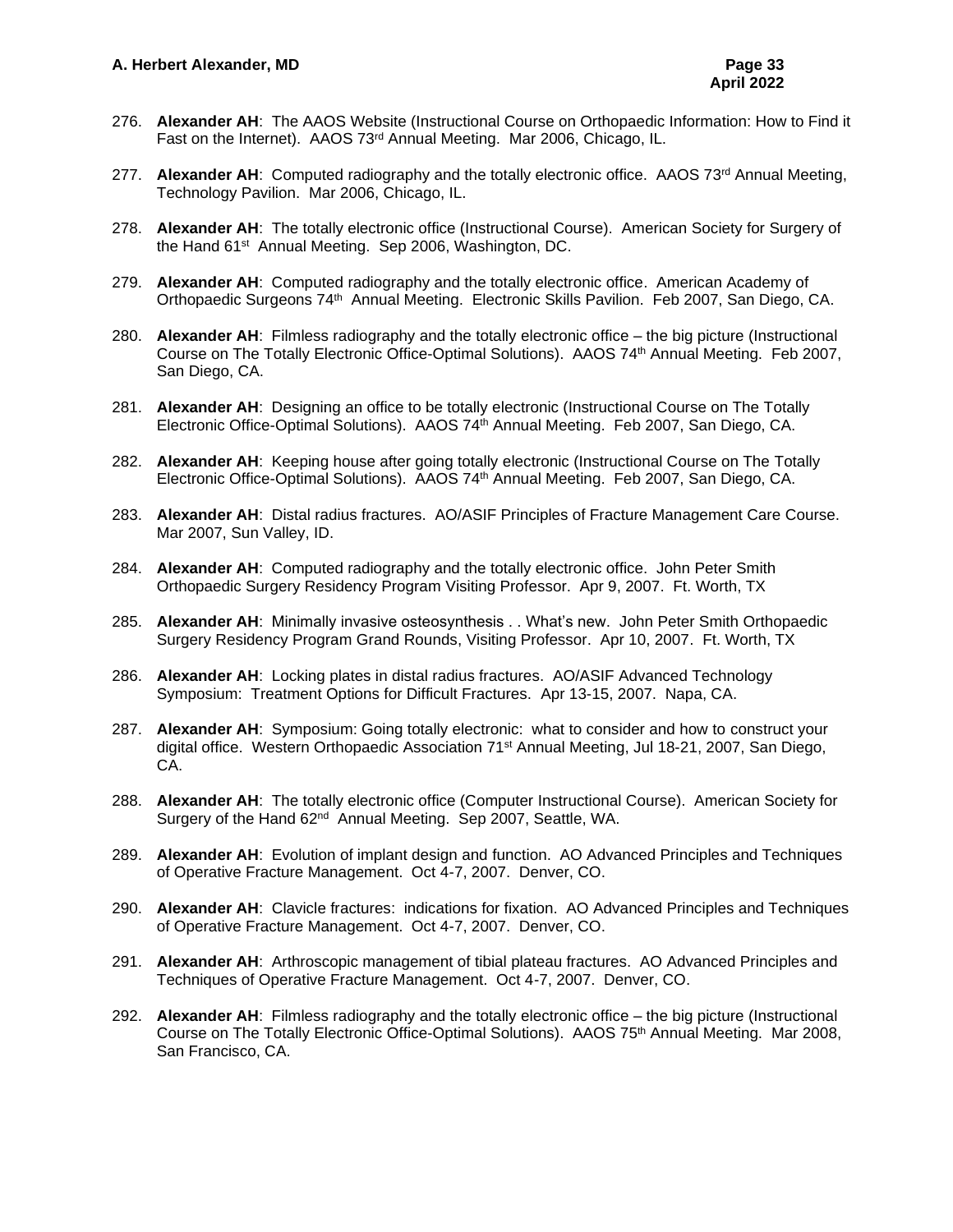- 293. **Alexander AH**: Designing an office to be totally electronic (Instructional Course on The Totally Electronic Office-Optimal Solutions). AAOS 75<sup>th</sup> Annual Meeting. Mar 2008, San Francisco, CA.
- 294. **Alexander AH**: Keeping house after going totally electronic (Instructional Course on The Totally Electronic Office-Optimal Solutions). AAOS 75<sup>th</sup> Annual Meeting. Mar 2008, San Francisco, CA.
- 295. Alexander AH: Electronic medical records. American Academy of Orthopaedic Surgeons 75<sup>th</sup> Annual Meeting. Electronic Skills Pavilion. Mar 2008, San Francisco, CA.
- 296. Alexander AH: Filmless radiology. American Academy of Orthopaedic Surgeons 75<sup>th</sup> Annual Meeting. Electronic Skills Pavilion. Mar 2008, San Francisco, CA.
- 297. **Alexander AH**: Distal radius fractures. AO Basic Principles and Techniques of Operative Fracture Management Course for Residents. Mar 2008, Hollywood, CA.
- 298. **Alexander AH**: Radius and ulna shaft fractures. AO Basic Principles and Techniques of Operative Fracture Management Course for Residents. Mar 2008, Hollywood, CA.
- 299. **Alexander AH**: The totally electronic office (Computer Instructional Course). American Society for Surgery of the Hand 63<sup>rd</sup> Annual Meeting. Sep 2008, Chicago, IL
- 300. **Alexander AH**: Filmless radiography and the totally electronic office the big picture (Instructional Course on The Totally Electronic Office-Optimal Solutions). AAOS 76 th Annual Meeting. Feb 2009, Las Vegas, NV.
- 301. **Alexander AH**: Designing an office to be totally electronic (Instructional Course on The Totally Electronic Office-Optimal Solutions). AAOS 76<sup>th</sup> Annual Meeting. Feb 2009, Las Vegas, NV.
- 302. **Alexander AH**: Keeping house after going totally electronic (Instructional Course on The Totally Electronic Office-Optimal Solutions). AAOS 76<sup>th</sup> Annual Meeting. Feb 2009, Las Vegas, NV.
- 303. Alexander AH: Electronic medical records. American Academy of Orthopaedic Surgeons 76<sup>th</sup> Annual Meeting. Electronic Skills Pavilion. Feb 2009, Las Vegas, NV.
- 304. Alexander AH: Filmless radiology. American Academy of Orthopaedic Surgeons 76<sup>th</sup> Annual Meeting. Electronic Skills Pavilion. Feb 2009, Las Vegas, NV.
- 305. **Alexander AH**: Clavicle fractures: indications and techniques. AO Advanced Principles of Operative Fracture Management. Mar 15-20, 2009, Sun Valley, ID.
- 306. **Alexander AH**: Intra-articular distal humerus fractures: techniques and complications. AO Advanced Principles of Operative Fracture Management. Mar 15-20, 2009, Sun Valley, ID.
- 307. **Alexander AH**: Tibial plateau fractures: current techniques. AO Advanced Principles of Operative Fracture Management. Mar 15-20, 2009, Sun Valley, ID.
- 308. **Alexander AH**: Orthopaedic surgeons and EMR adoption. Association of Bone and Joint Surgeons Carl T. Brighton Workshop on Health Informatics in Orthopaedic Surgery. Nov 18-21, 2009, Tampa, FL.
- 309. **Alexander AH**: Electronic medical records for the small office. American Academy of Orthopaedic Surgeons 77th Annual Meeting. Electronic Skills Pavilion. Mar 2010, New Orleans, LA.
- 310. Alexander AH: Filmless radiology. American Academy of Orthopaedic Surgeons 77<sup>th</sup> Annual Meeting. Electronic Skills Pavilion. Mar 2010, New Orleans, LA.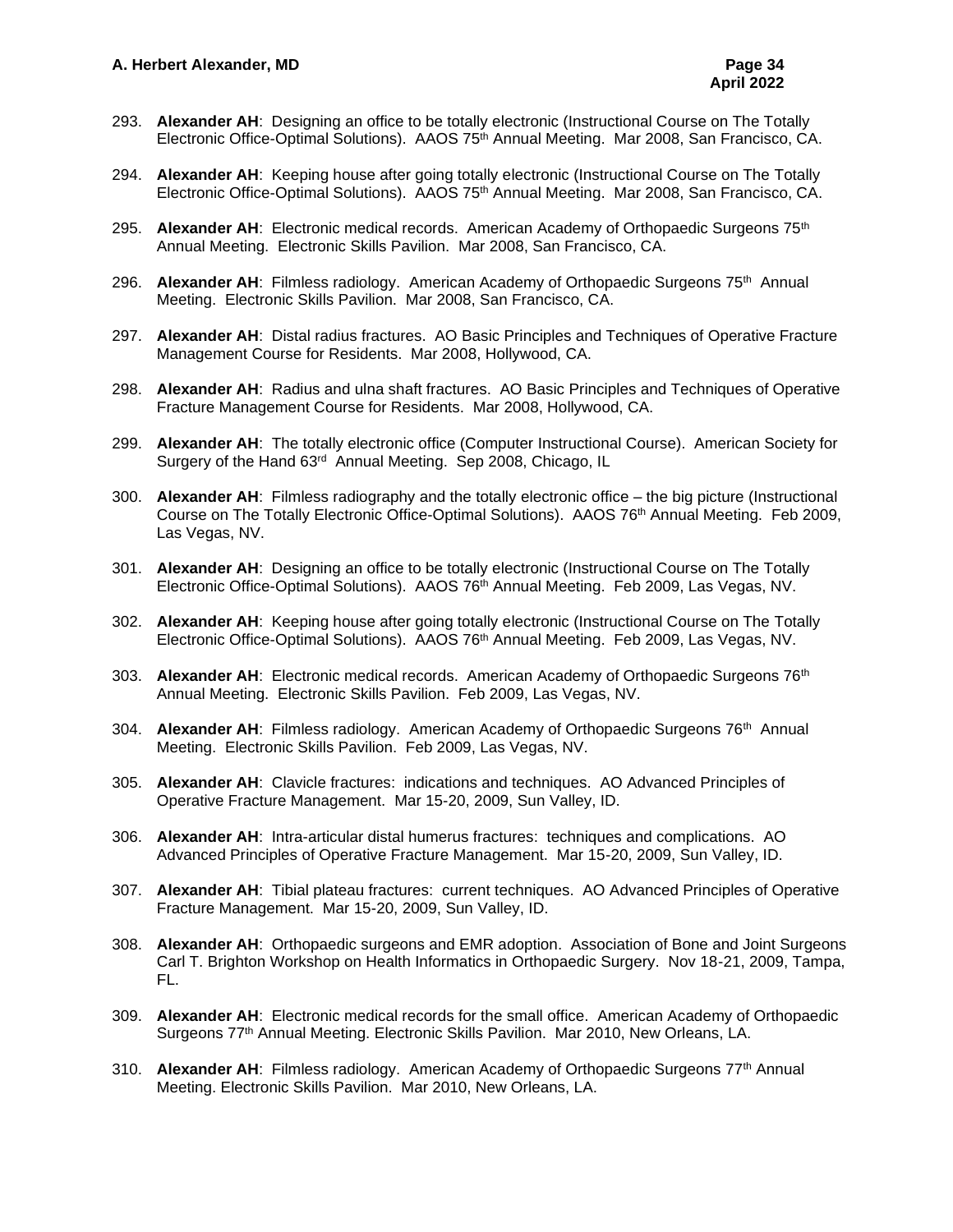- 311. **Alexander AH**: EMR and structured data entry and clinical research. Combined HWB Foundation, AAOS Outcomes Special Interest Group, and Western Slope Study Group meeting at the American Academy of Orthopaedic Surgeons 77<sup>th</sup> Annual Meeting. Mar 2010, New Orleans, LA.
- 312. **Alexander AH**: The totally electronic office (Computer Instructional Course). American Society for Surgery of the Hand 65<sup>th</sup> Annual Meeting. Oct 2010, Boston, MA.
- 313. **Alexander AH**: Electronic medical records for the small orthopaedic office. American Academy of Orthopaedic Surgeons 78th Annual Meeting. Electronic Skills Pavilion. Feb 2011, San Diego, CA.
- 314. **Alexander AH**: Filmless radiology for the small orthopaedic office. American Academy of Orthopaedic Surgeons 78th Annual Meeting. Electronic Skills Pavilion. Feb 2011, San Diego, CA.
- 315. **Alexander AH**: Radius and ulna shaft fractures. AO Principles and Techniques of Operative Fracture Management. Mar 2011, Sun Valley, ID.
- 316. **Alexander AH**: Screw design and function. OTA Comprehensive Fracture Course for Residents 2.0. Apr 2011, Schaumburg, IL.
- 317. **Alexander AH**: Distal humerus fractures. OTA Comprehensive Fracture Course for Residents 2.0. Apr 2011, Schaumburg, IL.
- 318. **Alexander AH**: Computerized medical office. Sports Medicine Symposium. June 2011, Twin Falls, ID.
- 319. **Alexander AH**: Chronic exertional compartment syndrome in the athlete. Sports Medicine Symposium. June 2011, Twin Falls, ID.
- 320. **Alexander AH**: Preoperative planning a team approach. AONA Principles Course for Operating Room Personnel. Indianapolis, IN. Oct 7-8, 2011
- 321. **Alexander AH**: Internal fixation of ankle fractures. AONA Principles Course for Operating Room Personnel. Indianapolis, IN. Oct 7-8, 2011
- 322. **Alexander AH** and Moses, J: Peer review built on principle. An MDReview Internet webinar. Jan 25, 2012.
- 323. **Alexander AH**: Electronic health record and meaningful use for the small orthopaedic office. American Academy of Orthopaedic Surgeons 79<sup>th</sup> Annual Meeting. Electronic Skills Pavilion. Feb 2012, San Francisco, CA.
- 324. **Alexander AH**: Filmless radiology (PACS) for the small orthopaedic office. American Academy of Orthopaedic Surgeons 79<sup>th</sup> Annual Meeting. Electronic Skills Pavilion. Feb 2012, San Francisco, CA.
- 325. **Alexander AH:** Minimally invasive osteosynthesis what's new. February 16, 2013, VK Hospital, Nha Trang, Vietnam.
- 326. **Alexander AH: C**lavicle fractures the case for operative management. February 16, 2013, VK Hospital, Nha Trang, Vietnam.
- 327. **Alexander AH:** Arthroscopic vs. open treatment of tibial plateau fractures. February 16, 2013, VK Hospital, Nha Trang, Vietnam.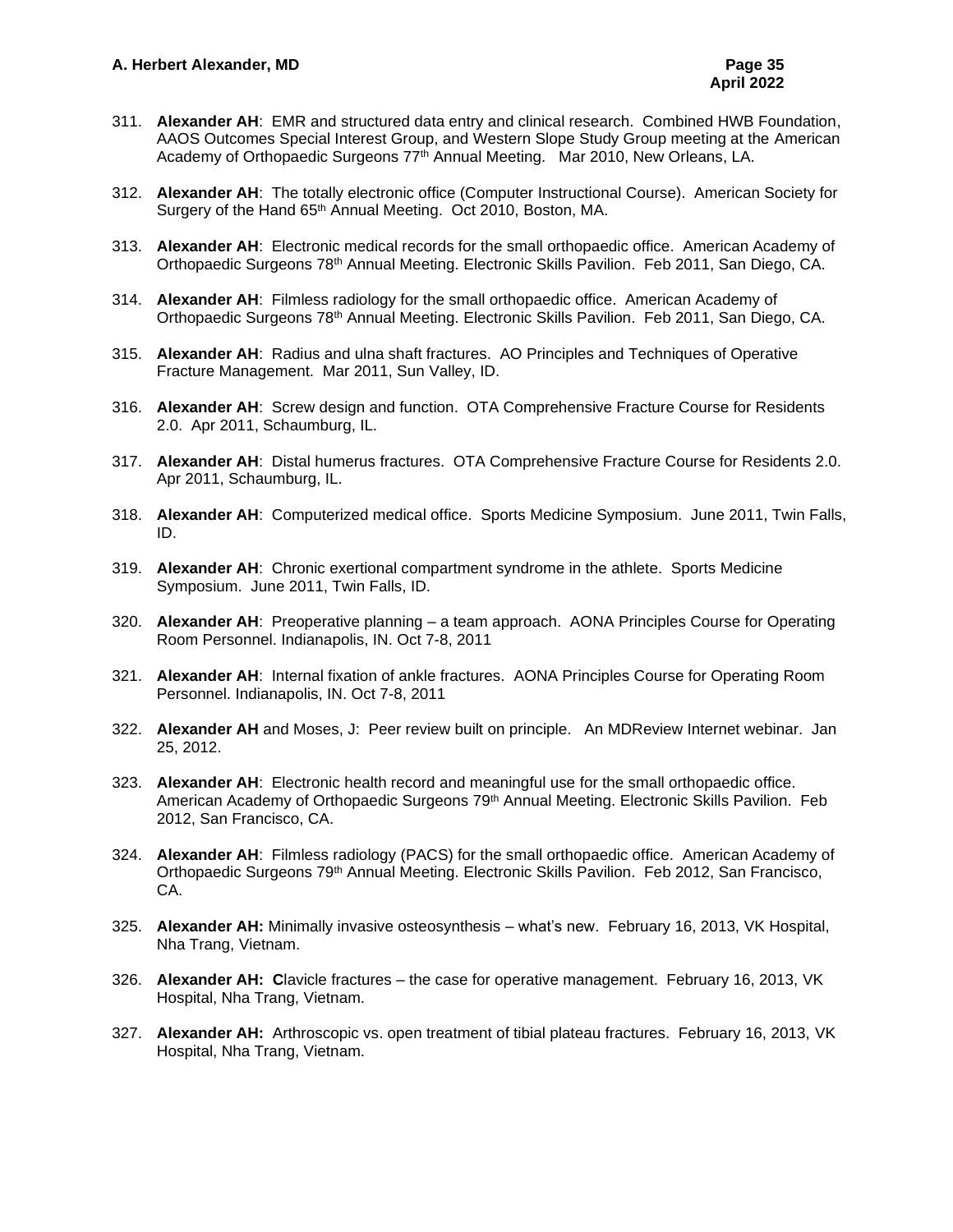- 328. **Alexander AH:** Distal intraarticular humerus fractures, operative management. February 16, 2013, VK Hospital, Nha Trang, Vietnam.
- 329. **Alexander AH**: Electronic health record and meaningful use for the small orthopaedic office. American Academy of Orthopaedic Surgeons 80<sup>th</sup> Annual Meeting. Electronic Skills Pavilion. Mar 2013, Chicago, IL.
- 330. **Alexander AH**: Distal radius fractures. AO Principles and Techniques of Operative Fracture Management. Mar 2013, Sun Valley, ID.
- 331. **Alexander**; AH: Interoperability: Connecting with Others: Sharing Data Between the Practice & Hospital, Sharing with Others, Tips for HIPAA Compliance. AAOS 8th Annual Practice Management Meeting: Understanding and Preparing For The Future. Sep 2013. Chicago, IL.
- 332. **Alexander AH**: AO history, principles and indications for fracture treatment. Continuing Orthopaedic Education for Operating Room Personnel, Orthopaedic Trauma: Team Approach to Fracture Management. Oct 2013, Boise, ID.
- 333. **Alexander AH**: Filmless radiology (PACS) for the small orthopaedic office. American Academy of Orthopaedic Surgeons 81<sup>st</sup> Annual Meeting. Electronic Skills Pavilion. Mar 2014, New Orleans, LA.
- 334. **Alexander AH:** Distal radius fractures. AO Basic Principles of Fracture Management. Mar 2014, La Jolla, CA.
- 335. **Alexander AH:** Radius and ulna shaft fractures. AO Basic Principles of Fracture Management. Mar 2014, La Jolla, CA.
- 336. **Alexander AH:** Plate design and function. AO Basic Principles of Fracture Management. Mar 2014, La Jolla, CA.
- 337. **Alexander AH:** Relative stability: external fixator. AO Basic Principles of Fracture Management. Mar 2014, La Jolla, CA.
- 338. **Alexander AH**: Electronic health record and meaningful use for the small orthopaedic office. American Academy of Orthopaedic Surgeons 82<sup>nd</sup> Annual Meeting. Electronic Skills Pavilion. Mar 2015, Las Vegas, NV.
- 339. **Alexander AH**: Digital templating make the move. American Academy of Orthopaedic Surgeons 83rd Annual Meeting. Technology Theater. Mar 2016, Orlando, FL.
- 340. **Alexander AH:** ORIF distal intra-articular humerus fractures: update, techniques and complications. AO Advanced Principles of Fracture Management. Nov 2016, Glendale, AZ.
- 341. **Alexander AH:** Knee dislocations: principles of emergency management. AO Advanced Principles of Fracture Management. Nov 2016, Glendale, AZ.
- 342. **Alexander AH**: Digital templating make the move. American Academy of Orthopaedic Surgeons 84<sup>th</sup> Annual Meeting. Technology Theater. Mar 2017, San Diego, CA.
- 343. **Alexander AH**: Surgical navigation in spine surgery. American Academy of Orthopaedic Surgeons 85<sup>th</sup> Annual Meeting. Technology Theater. Mar 2018, New Orleans, LA.
- 344. **Alexander AH:** Distal radius intra-articular fractures: update. AO Trauma Course: Advanced Principles of Fracture Management. Mar 2018, Kansas City, MO.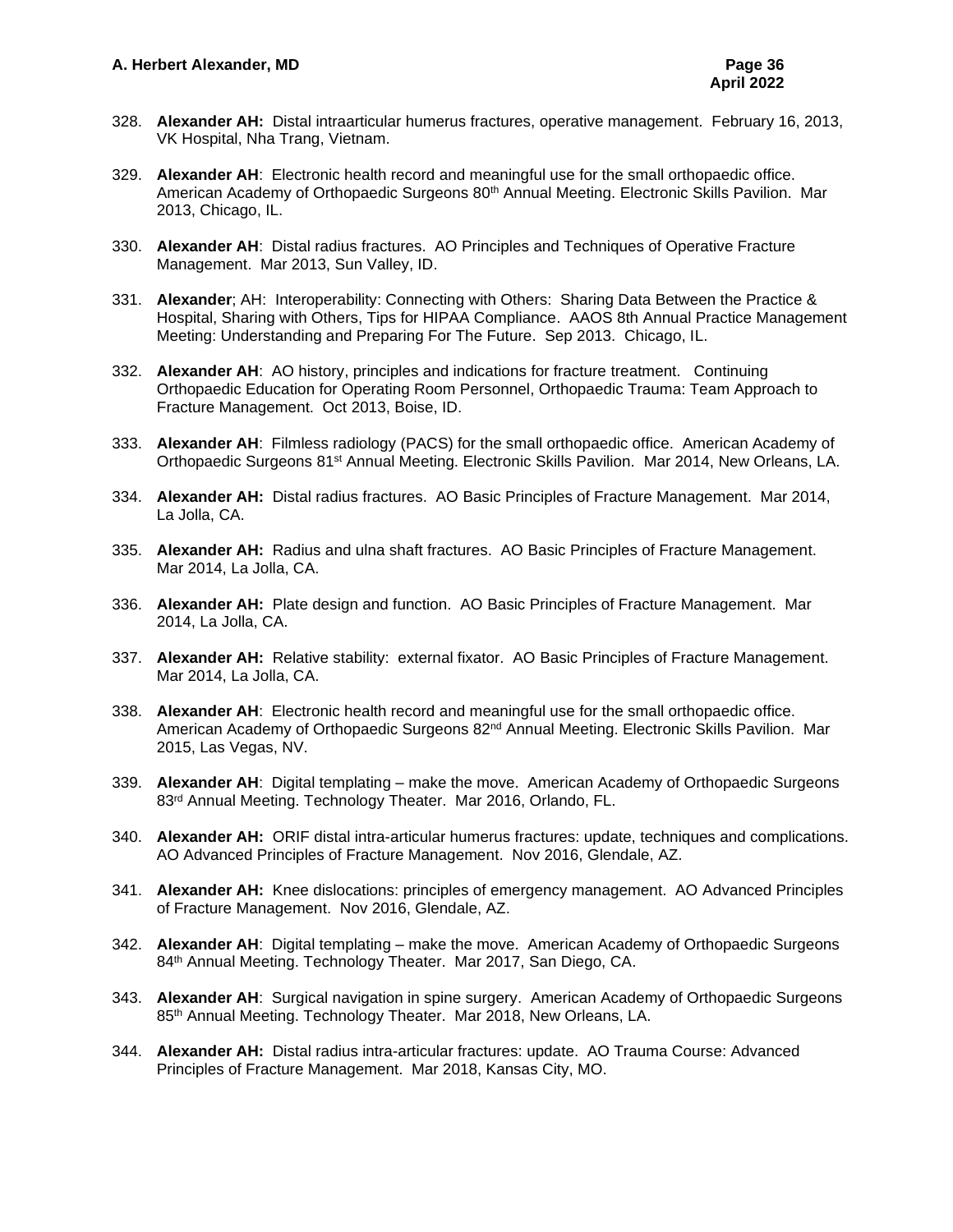345. **Alexander AH, Verst, DB**: Computer assisted navigation in spine surgery. American Academy of Orthopaedic Surgeons 86<sup>th</sup> Annual Meeting. Technology Theater. Mar 2019, Las Vegas, NV.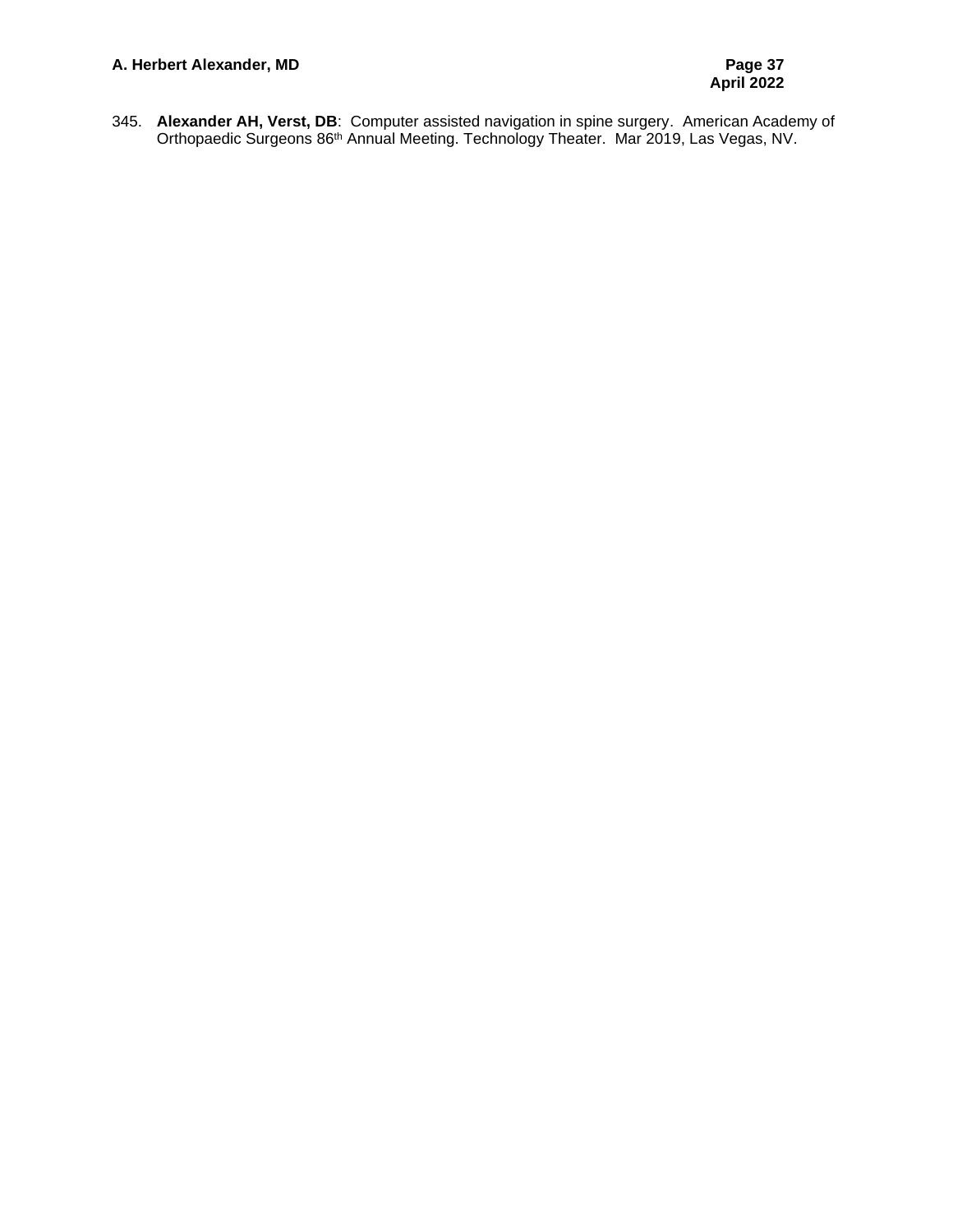## **Invited Faculty (and/or Courses Organized):**

- 1. Second Annual Verne T. Inman Lectureship, San Francisco. May 1981.
- 2. Advanced Trauma Life Support, ACS, San Antonio, TX. Apr 1982.
- 3. Advanced Trauma Life Support, ACS, San Antonio, TX. Feb 1983.
- 4. Advanced Trauma Life Support, ACS, San Antonio, TX. Mar 1984.
- 5. Society of Military Orthopaedic Surgeons Annual Meeting, Course Chairman, Oakland, CA. Nov 1984.
- 6. Fifth Annual Verne T. Inman Lectureship, San Francisco. May 1984.
- 7. What's New and What's True--Orthopaedic Surgery, University of California at Davis, Silverado, CA. Mar 1985.
- 8. Advanced Trauma Life Support, ACS, Oakland, CA. Apr 1985.
- 9. Advanced Trauma Life Support, ACS, San Antonio, TX. Sep 1985.
- 10. 43rd AO/ASIF Basic Course, Davos. Dec 1985.
- 11. AO/ASIF Resident's Workshop, University of California at Davis, Sacramento, CA. Jul 1986.
- 12. AO/ASIF Continuing Orthopaedic Education for Operating Room Personnel, University of California at Davis, Sacramento, CA. Jul 1986.
- 13. American Academy of Orthopaedic Surgeons Summer Institute, Monterey, CA. Sep 1986.
- 14. 44th AO/ASIF Advanced Course, Davos. Dec 1986.
- 15. San Francisco Orthopaedic Review Course (Anatomy), San Francisco, CA. May 1987.
- 16. Eighth Annual Verne T. Inman Lectureship, San Francisco, CA. May 1987.
- 17. Oak Knoll Orthopaedic Symposium (Program Chairman), Oakland, CA. July 1987.
- 18. Orthopaedic Update 1987, Course Director, Heidelberg, West Germany. Aug-Sep 1987.
- 19. Society of Military Orthopaedic Surgeons 1987 Annual Meeting, Discussant and moderator in Sports Medicine, San Diego, CA. Nov 1987.
- 20. Visiting Professor Portsmouth Naval Hospital and Eastern Virginia Medical School, Portsmouth, VA. March 1988.
- 21. AO/ASIF Continuing Orthopaedic Education to Operating Room Personnel, San Francisco, CA. May 1988.
- 22. Oak Knoll Second Annual Orthopaedic Symposium (Program Chairman), Oakland, CA. July 1988.
- 23. Orthopaedic Update 1988, Course Director, Heidelberg, West Germany. Sep 1988.
- 24. Visiting Professor, Department of Orthopaedic Surgery, Medical College of Ohio, Toledo, Ohio. 22 Oct 1988.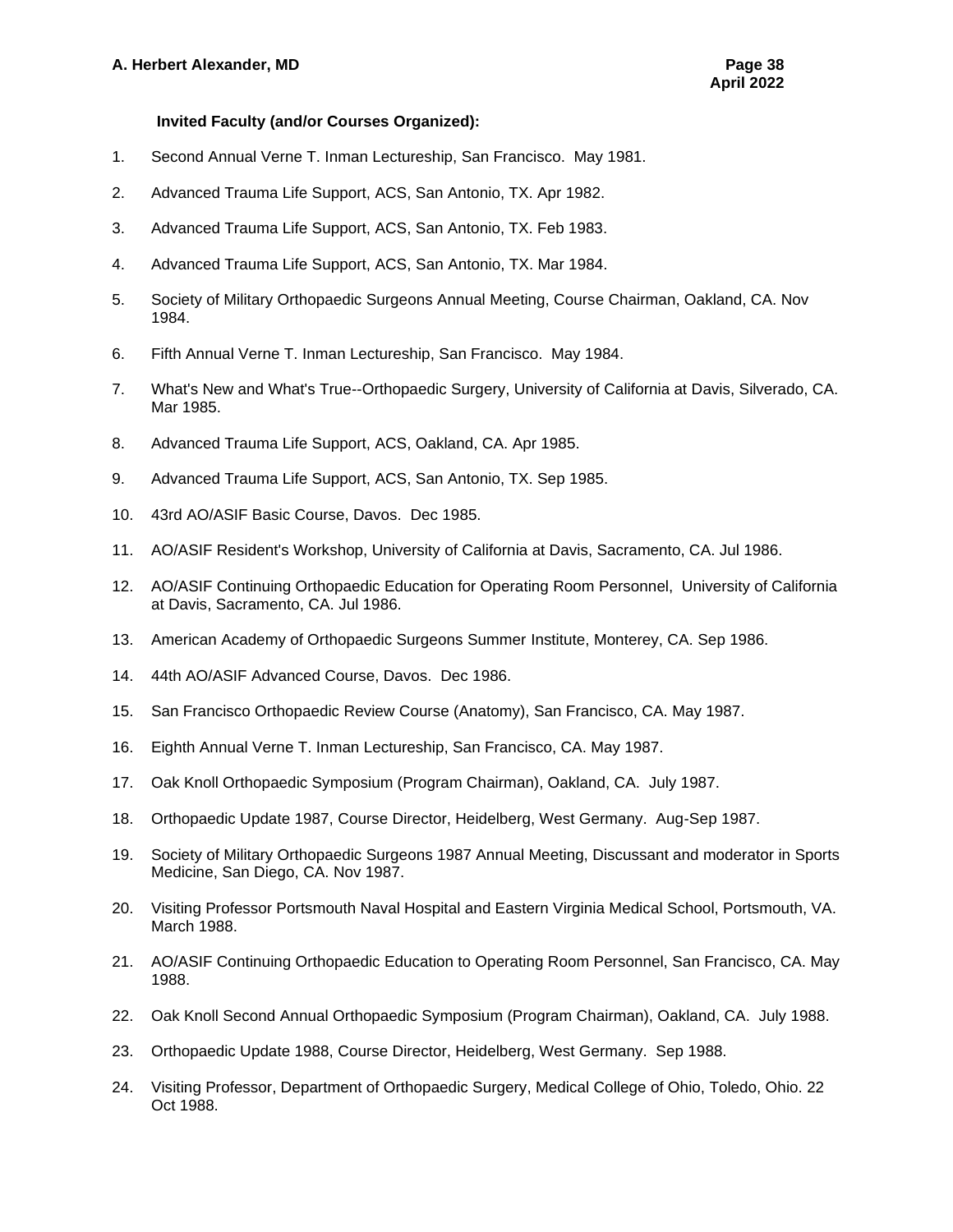- 25. Orthopaedic Trauma Association. Moderator and Invited discussant of 2 papers on orthopaedic trauma, Dallas. Oct 1988.
- 26. Invited Speaker, Department of Family Practice, John Peter Smith Hospital, Ft. Worth. 26 Oct 88.
- 27. Society of Military Orthopaedic Surgeons 30th Annual Meeting, Discussant of 2 papers on orthopaedic trauma, Williamsburg. Dec 1988.
- 28. American Academy of Orthopaedic Surgeons Annual Meeting. Invited discussant of 3 papers on orthopaedic trauma, Las Vegas. Feb 1989.
- 29. International Intradiscal Therapy Society Annual Meeting. Orlando. Mar 1989.
- 30. AO/ASIF Basic and Advanced Course, Phoenix, AZ. May 1989.
- 31. Oak Knoll Third Annual Orthopaedic Symposium (Program Chairman), Oakland, CA. July 1989.
- 32. American Society for Surgery of the Hand 44<sup>th</sup> Annual Meeting. Instructional Course Faculty. Seattle. Sep 1989.
- 33. Orthopaedic Update 1989, Course Director, Berchtesgaden, West Germany. Sep 1989.
- 34. International College of Surgeons-U.S. Section. Symposium on Office Management of Back Pain and Back Injury. Los Angeles. Oct 1989.
- 35. Visiting Professor, Orthopaedic Surgery, University of Michigan Medical Center, Ann Arbor, MI. Nov 1989.
- 36. International Intradiscal Therapy Society Annual Meeting. Marbella, Spain. Mar 1990.
- 37. American Academy of Orthopaedic Surgeons Leadership Conference. Invited speaker on "How to write a newsletter". Washington, DC. Apr 1990.
- 38. Visiting Professor, Orthopaedic Surgery, National Naval Medical Center, Bethesda, MD. Jun 1990.
- 39. Oak Knoll Fourth Annual Orthopaedic Symposium (Program Chairman), Oakland, CA. July 1990.
- 40. Orthopaedic Update 1990, Course Director, Berchtesgaden, West Germany. Aug 1990.
- 41. American Society for Surgery of the Hand 44th Annual Meeting. Instructional Course Faculty. Toronto. Sep 1990.
- 42. 48th AO/ASIF Basic and Advanced Course, Davos. Dec 1990.
- 43. American Academy of Orthopaedic Surgeons 58th Annual Meeting. Moderator and organizer, Symposium on Disaster Medicine for the Orthopaedic Surgeon. Anaheim. Mar 1991.
- 44. American Academy of Orthopaedic Surgeons Leadership Conference. Invited speaker on "How to write a newsletter" and "Desktop publishing". Washington, DC. Apr 1991.
- 45. Visiting Professor, Orthopaedic Surgery, Memorial Medical Center, Inc., Savannah. May 1991.
- 46. Oak Knoll Fifth Annual Orthopaedic Symposium (Program Chairman), Oakland, CA. July 1991.
- 47. Invited Speaker, Santa Clara Valley Orthopaedic Club, Campbell, CA. Sep 1991.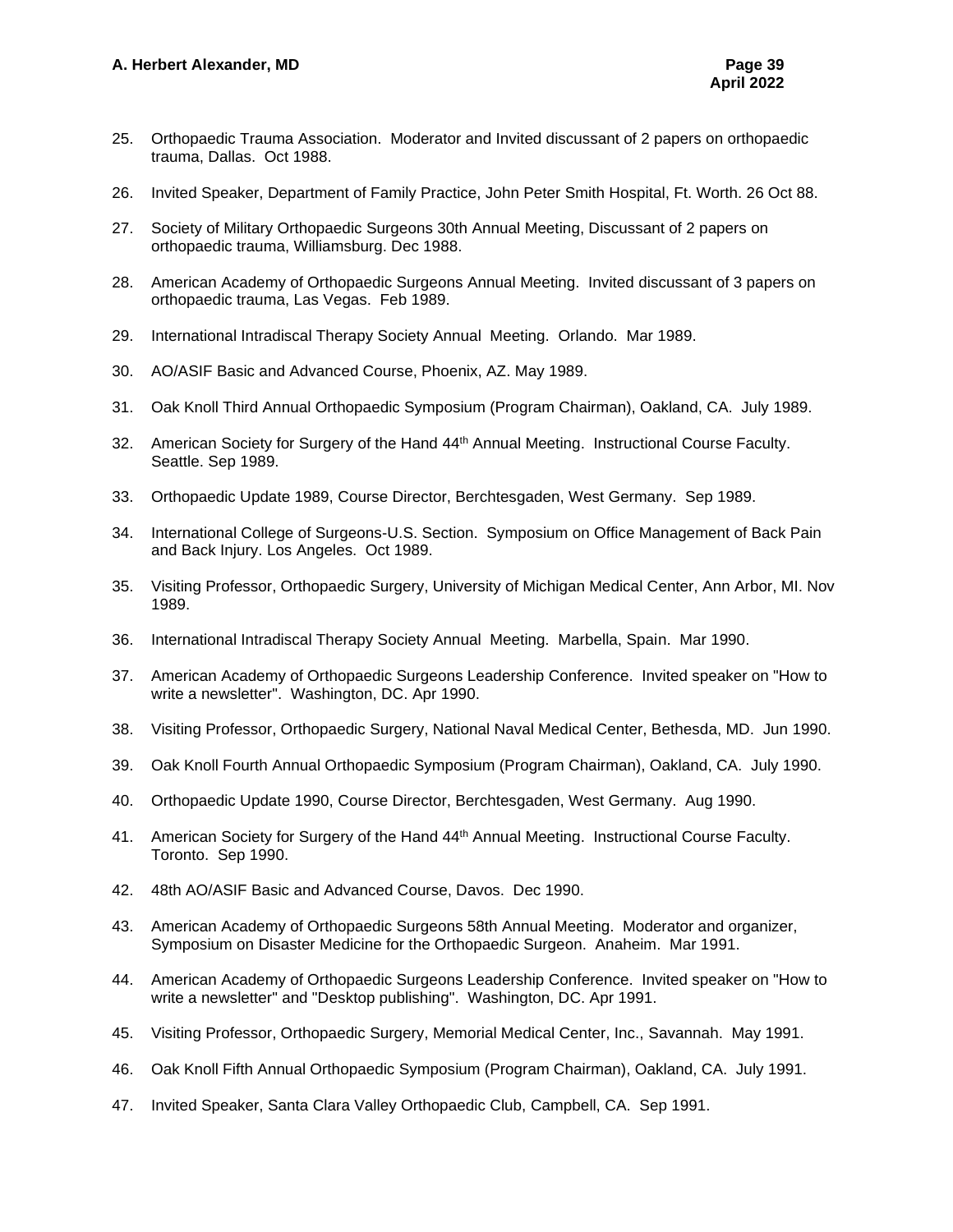- 48. Visiting Professor, Orthopaedic Surgery, University of Texas Southwestern Medical School, Dallas. Oct 1991.
- 49. Society of Military Orthopaedic Surgeons 33rd Annual Meeting, Moderator--Basic Science, El Paso. Nov 1991.
- 50. Visiting Professor, Orthopaedic Surgery, National Naval Medical Center, Bethesda, MD. Jan 1992.
- 51. American Academy of Orthopaedic Surgeons Leadership Conference. Invited speaker on "How to write a newsletter" and "Desktop publishing". Washington, DC. Apr 1992.
- 52. Program Moderator, International Intradiscal Therapy Society Annual Meeting. Nice, France. Apr 1992.
- 53. Invited Speaker, "Topics in Orthopaedic Surgery--The Editors", Landgoed Lauswolt, Beetsterzwaag, The Netherlands. Apr 1992.
- 54. Invited Symposium Speaker, "Accelerated Rehabilitation--Does It Make Sense?" First World Congress of Sports Trauma. Palma de Mallorca, Spain. May 1992.
- 55. Oak Knoll Sixth Annual Orthopaedic Symposium (Program Chairman), Oakland, CA. July 1992.
- 56. Panel on Rehabilitation after Cruciate Ligament Reconstruction. ACL and PCL Injuries of the Knee, AAOS. San Francisco. Aug 1992.
- 57. Program Moderator, International Intradiscal Therapy Society Annual Meeting. Phoenix, AZ. March 1993.
- 58. Western Orthopaedic Association Northern California Chapter Spring Meeting "Current Concepts in Orthopaedic Trauma", Napa, CA. Apr 1993.
- 59. American Academy of Orthopaedic Surgeons National Orthopaedic Leadership Conference. Invited speaker on "How to write a newsletter". Washington, DC. May 1993.
- 60. Oak Knoll Seventh Annual Orthopaedic Symposium (Program Chairman), Oakland, CA. July 1993.
- 61. AO/ASIF Residents Basic Course, Los Angeles, CA. January 1994.
- 62. AO/ASIF Basic and Advanced Course, Phoenix, AZ. April 1994.
- 63. International Intradiscal Therapy Society Intradiscal Therapy Workshop, Aberdeen, Scotland. May 1994.
- 64. Program Moderator, International Intradiscal Therapy Society Annual Meeting. Aberdeen, Scotland. May 1994.
- 65. Oak Knoll Eighth Annual Orthopaedic Symposium (Program Chairman), Oakland, CA. July 1994.
- 66. Society of Military Orthopaedic Surgeons Annual Meeting. Invited speaker. Hilton Head. Nov 1994, Hilton Head.
- 67. International Intradiscal Therapy Society Intradiscal Therapy Workshop, San Diego. March 1995.
- 68. Program Moderator, International Intradiscal Therapy Society Annual Meeting. San Diego. March 1995.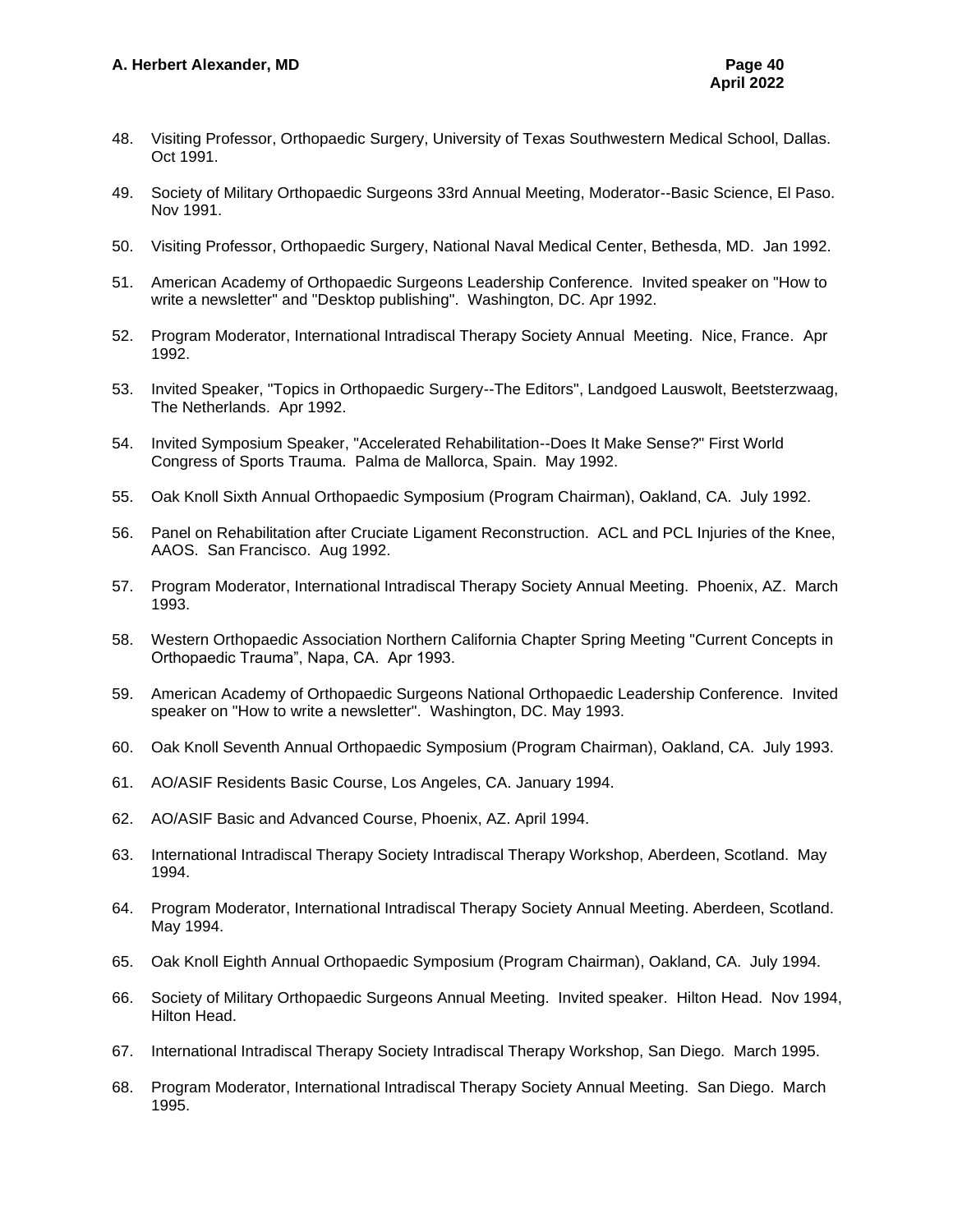- 69. Invited Speaker, Uniformed Services University of the Health Sciences Surgical Associates Meeting. Bethesda. April 1995.
- 70. Invited Speaker, Medical University of South Carolina. Charleston. Apr 1995.
- 71. Orthopaedic Trauma Association Regional Trauma Update, Reno, NV. May 1995.
- 72. Invited Speaker, The Kentucky Spine Institute, Lexington, KY. May 1995.
- 73. Oak Knoll Ninth (and Last) Annual Orthopaedic Symposium (Program Chairman), Oakland, CA. June 1995.
- 74. AO/ASIF-Kaiser Bioskills Fracture Workshop, San Francisco, CA. Aug 1995.
- 75. Visiting Professor, Baylor College of Medicine, Houston, TX. Sept 1995.
- 76. Invited Speaker, Western Orthopaedic Association, Santa Fe, NM. Oct 1995.
- 77. Western Orthopaedic Association Northern California Chapter Winter Meeting. Squaw Valley, CA. Jan 1996.
- 78. AO/ASIF Continuing Orthopaedic Education for Operating Room Personnel, Team Approach to Fracture Management. Reno, NV. Feb 1996.
- 79. AO/ASIF Continuing Orthopaedic Education for Operating Room Personnel, Orthopaedic Trauma: Team Approach to Fracture Management. San Diego, CA. Apr 1996.
- 80. International Intradiscal Therapy Society Intradiscal Therapy Workshop, Amsterdam, The Netherlands. May 1996.
- 81. Program Moderator, International Intradiscal Therapy Society Annual Meeting. The Netherlands. May 1996.
- 82. Visiting Professor, Orthopaedic Surgery, University of California, Irvine, CA. August 1996
- 83. North American McKenzie Conference. La Jolla, CA. Sept 1996.
- 84. AO/ASIF Advanced Symposium: Principles of Managing Complex Fractures and Failed Internal Fixation. San Francisco, CA Nov 1996.
- 85. AO/ASIF Orthopaedic Residents Basic Course. Reno, NV. January 1997.
- 86. Orthopaedic Trauma Association West Coast Regional Trauma Update, Newport Beach, CA. April 1997.
- 87. AO/ASIF Current Concepts and Advanced Courses. Colorado Springs, CO. May 1997.
- 88. International Intradiscal Therapy Society Intradiscal Therapy Workshop (Program Chairman), Naples, FL. May 1997.
- 89. Orthopaedic Trauma Association. Invited discussant of 2 papers on orthopaedic trauma, Louisville. Oct 1997
- 90. AO/ASIF Advanced Symposium: Principles of Managing Complex Fractures and Failed Internal Fixation. San Francisco, CA. Feb 1998.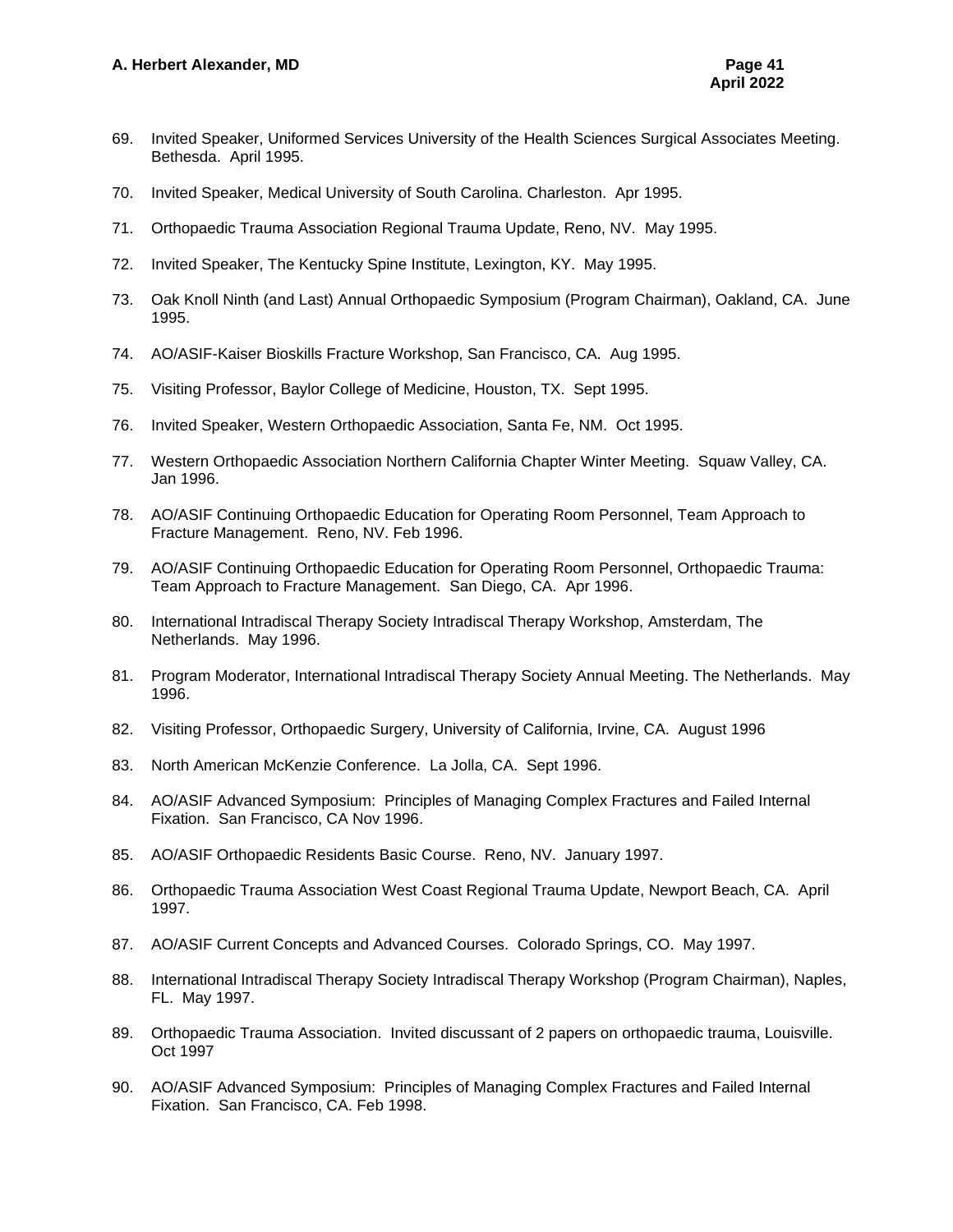- 91. Course Chairman, AO/ASIF Continuing Orthopaedic Education for Operating Room Personnel, Orthopaedic Trauma: Team Approach to Fracture Management. Sunnyvale CA. Oct 1998.
- 92. Course Chairman, AO/ASIF Operating Room Personnel mini-course. Wood River Medical Center, Sun Valley, ID. Nov 1998.
- 93. AO/ASIF Principles of Fracture Management and Advanced Controversies in Fracture Care Courses. Sun Valley, ID. March 1999.
- 94. AO/ASIF Principles of Fracture Management Course for Residents. Vancouver, British Columbia. Sep 1999.
- 95. Visiting Professor, John Peter Smith Orthopaedic Surgery Residency Program. Ft. Worth, TX. Sep 27-28, 1999.
- 96. Invited Speaker, Tarrant County Orthopaedic Society. Ft. Worth, TX. Sep 1999.
- 97. Invited Speaker, Texas Tech University Health Sciences Orthopaedic Surgery Department, William Beaumont Army Medical Center. Fracture Management Course. El Paso, TX. Jan 2000.
- 98. Invited Speaker, Texas Tech University Health Sciences Center CME. Orthopaedic Injuries Update. El Paso, TX. Jan 2000.
- 99. Invited Speaker, AO North America. AO Electronic Workshop. Phoenix, AZ. Feb 2000.
- 100. AO/ASIF Principles of Fracture Management and Advanced Controversies in Fracture Care. Colorado Springs, CO. March 2000.
- 101. Invited Speaker, AO North America. AO Electronic Workshop. Phoenix, AZ. Sep 2000.
- 102. Invited Speaker, Idaho Orthopaedic Society Annual Meeting. Sun Valley, ID. Nov 2000.
- 103. AO/ASIF Basic and Advanced Course. Davos. Dec 2000.
- 104. AO/ASIF Computer presentation course. Davos. Dec 2000.
- 105. AO/ASIF Principles of Fracture Management Course for Residents. Portland, OR Mar 2001.
- 106. Visiting Professor, John Peter Smith Orthopaedic Surgery Residency Program. Ft. Worth, TX. Sep 24-25, 2001.
- 107. Invited Speaker, Tarrant County Orthopaedic Society. Ft. Worth, TX. Sep 2001.
- 108. Invited Speaker, Idaho Orthopaedic Society Annual Meeting. Sun Valley, ID. Nov 2001.
- 109. AO/ASIF Principles of Fracture Management and Advanced Controversies in Fracture Care Courses. Sun Valley, ID. March 2002.
- 110. AO/ASIF Continuing Orthopaedic Education for Operating Room Personnel. Reno, NV. Aug 2002.
- 111. Course Chairman, AO/ASIF Continuing Orthopaedic Education for Operating Room Personnel, Orthopaedic Trauma: Team Approach to Fracture Management. Boise, ID. Oct 2002.
- 112. Invited Speaker, American Academy of Orthopaedic Surgeons 70th Annual Meeting. Symposium on Orthopaedic Information: How to Find it Fast on the Internet: New Orleans. Feb 2003.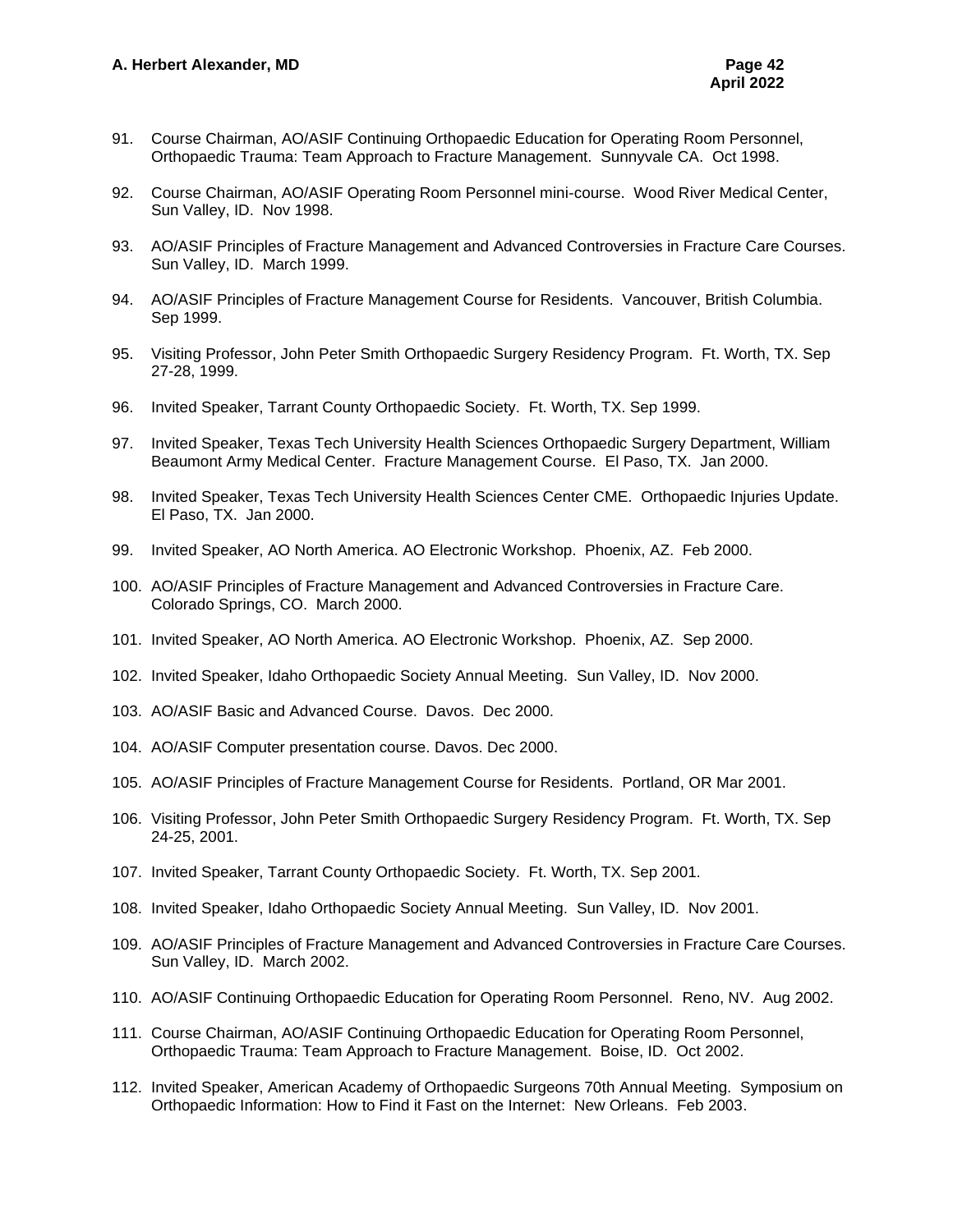- 113. Invited Speaker, American Academy of Orthopaedic Surgeons 70<sup>th</sup> Annual Meeting. Technology Pavilion. New Orleans. Feb 2003.
- 114. AO/ASIF Foot and Ankle Course. Sun Valley, ID. March 2003.
- 115. Course Chairman, AO Lab for College of Southern Idaho operating room technicians. Sun Valley, ID. May 2003.
- 116. Invited Faculty, American Academy of Orthopaedic Surgeons 71st Annual Meeting. Instructional course on Orthopaedic Information: How to Find it Fast on the Internet: San Francisco. Mar 2004.
- 117. Invited Speaker, American Academy of Orthopaedic Surgeons 71<sup>st</sup> Annual Meeting. Technology Pavilion. San Francisco. Mar 2004.
- 118. Invited Symposium Moderator and Speaker "The Totally Electronic Office". American Orthopaedic Association 117th Annual Meeting. Boston. June 2004.
- 119. Invited Symposium Speaker "Evaluating the Flood of Industry and Media Information". American Orthopaedic Association 117<sup>th</sup> Annual Meeting. Boston. June 2004.
- 120. Invited Speaker, Maximizing Your Orthopaedic Practice. Arthroscopy Association of North America course #251. Rosemont. Oct 2004
- 121. Invited Speaker and Moderator, AAOS Information Technology and Management for the Orthopaedic Practice course #3445. Rosemont. Nov 2004.
- 122. Invited Speaker, American Academy of Orthopaedic Surgeons 72<sup>nd</sup> Annual Meeting. Technology Pavilion. Washington, DC. Feb 2005.
- 123. Invited Faculty, American Academy of Orthopaedic Surgeons 72<sup>nd</sup> Annual Meeting. Instructional course on Orthopaedic Information: How to Find it Fast on the Internet. Washington, DC. Feb 2005.
- 124. Invited Faculty, American Academy of Orthopaedic Surgeons 72<sup>nd</sup> Annual Meeting. Instructional course on Electronic Medical Office – Optimal Solutions. Washington, DC. Feb 2005.
- 125. Course Co-Chairman, AO/ASIF Principles of Fracture Management and Advanced Controversies in Fracture Care Courses. Sun Valley, ID. Mar 2005.
- 126. Invited Speaker, Lamplighter's Orthopaedic Society Annual Meeting. Sun Valley, ID. June 2005.
- 127. Invited Speaker and Moderator, AAOS Information Technology and Management for the Orthopaedic Practice course. Rosemont. Oct 2005.
- 128. Invited Speaker, Idaho Orthopaedic Society Annual Meeting. Boise, ID. Nov 2005.
- 129. Invited Faculty, American Academy of Orthopaedic Surgeons 73<sup>rd</sup> Annual Meeting. Instructional course on Orthopaedic Information: How to Find it Fast on the Internet. Chicago, IL Mar 2006.
- 130. Invited Faculty, American Academy of Orthopaedic Surgeons 73<sup>rd</sup> Annual Meeting. Instructional course on Electronic Medical Office – Optimal Solutions. Chicago, IL. Mar 2006.
- 131. Invited Speaker, American Academy of Orthopaedic Surgeons 73<sup>rd</sup> Annual Meeting. Technology Pavilion. Chicago, IL, Mar 2006.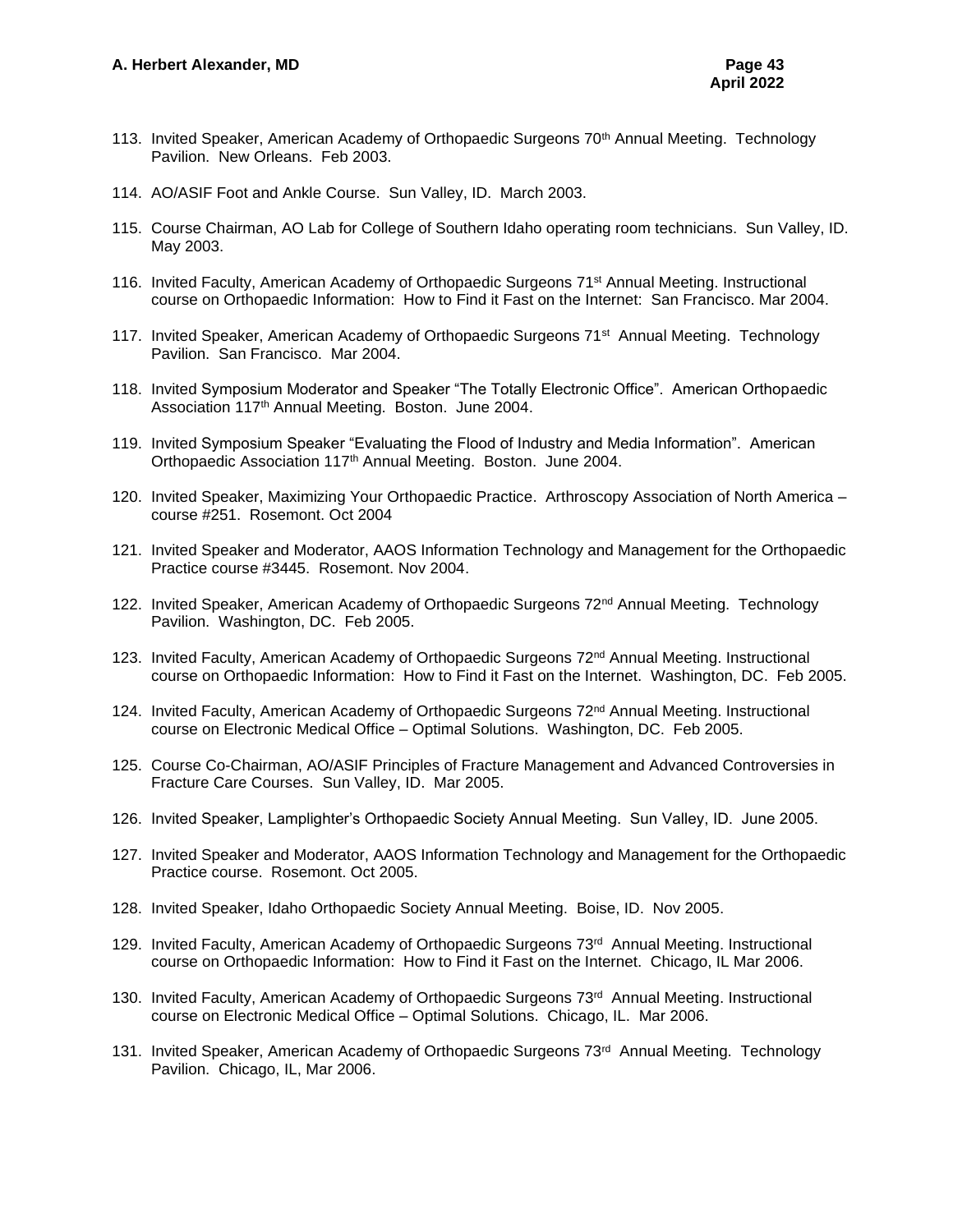- 132. Invited Instructional Course Lecture Moderator and Faculty, American Society for Surgery of the Hand 61<sup>st</sup> Annual Meeting. Washington, DC. Sep 2006.
- 133. Invited Faculty, AO/ASIF Principles of Fracture Management Course for Residents. Reno, NV Jan 2007.
- 134. Invited Instructional Course Lecture Moderator and Faculty "The Totally Electronic Office Optimal Solutions". American Academy of Orthopaedic Surgeons 74<sup>th</sup> Annual Meeting. San Diego, CA, Feb 2007.
- 135. Invited Speaker, American Academy of Orthopaedic Surgeons 74<sup>th</sup> Annual Meeting. Electronic Skills Pavilion. San Diego, CA, Feb 2007.
- 136. Invited Faculty, AO/ASIF Principles of Fracture Management Care Course. Sun Valley, ID. Mar 2007.
- 137. Visiting Professor, John Peter Smith Orthopaedic Surgery Residency Program. Ft. Worth, TX. Apr 9- 10, 2007.
- 138. Invited Faculty, AO/ASIF Advanced Technology Symposium: Treatment Options for Difficult Fractures. Napa, CA. Apr 13-15, 2007.
- 139. Invited symposium moderator and Faculty, Western Orthopaedic Association 71<sup>st</sup> Annual Meeting, San Diego, CA Jul 18-21, 2007.
- 140. Invited Computer Course Lecture Moderator and Faculty, American Society for Surgery of the Hand 62nd Annual Meeting. Seattle, WA. Sep 2007
- 141. Invited Faculty, AO Advanced Principles and Techniques of Operative Fracture Management. Denver, CO. Oct 2007.
- 142. Invited Instructional Course Lecture Moderator and Faculty "The Totally Electronic Office Optimal Solutions". American Academy of Orthopaedic Surgeons 75<sup>th</sup> Annual Meeting. San Francisco, CA, Mar 2008.
- 143. Invited Speaker, American Academy of Orthopaedic Surgeons 75<sup>th</sup> Annual Meeting. Electronic Skills Pavilion. San Francisco, CA, Mar 2008.
- 144. Invited Faculty, AO Basic Principles and Techniques of Operative Fracture Management Course for Residents. Hollywood, CA. Mar 2008.
- 145. Course Chairman, AONA Continuing Orthopaedic Education for Operating Room Personnel. Boise, ID. May 2008.
- 146. Invited Computer Course Lecture Moderator and Faculty, American Society for Surgery of the Hand 63rd Annual Meeting. Chicago, IL. Sep 2008.
- 147. Course Chairman, AONA Nursing Continuing Education Orthopaedic Bioskills Workshop. Ketchum, ID. Nov 2008.
- 148. Invited Instructional Course Lecture Moderator and Faculty "The Totally Electronic Office Optimal Solutions". American Academy of Orthopaedic Surgeons 76<sup>th</sup> Annual Meeting. Las Vegas, NV, Feb 2009.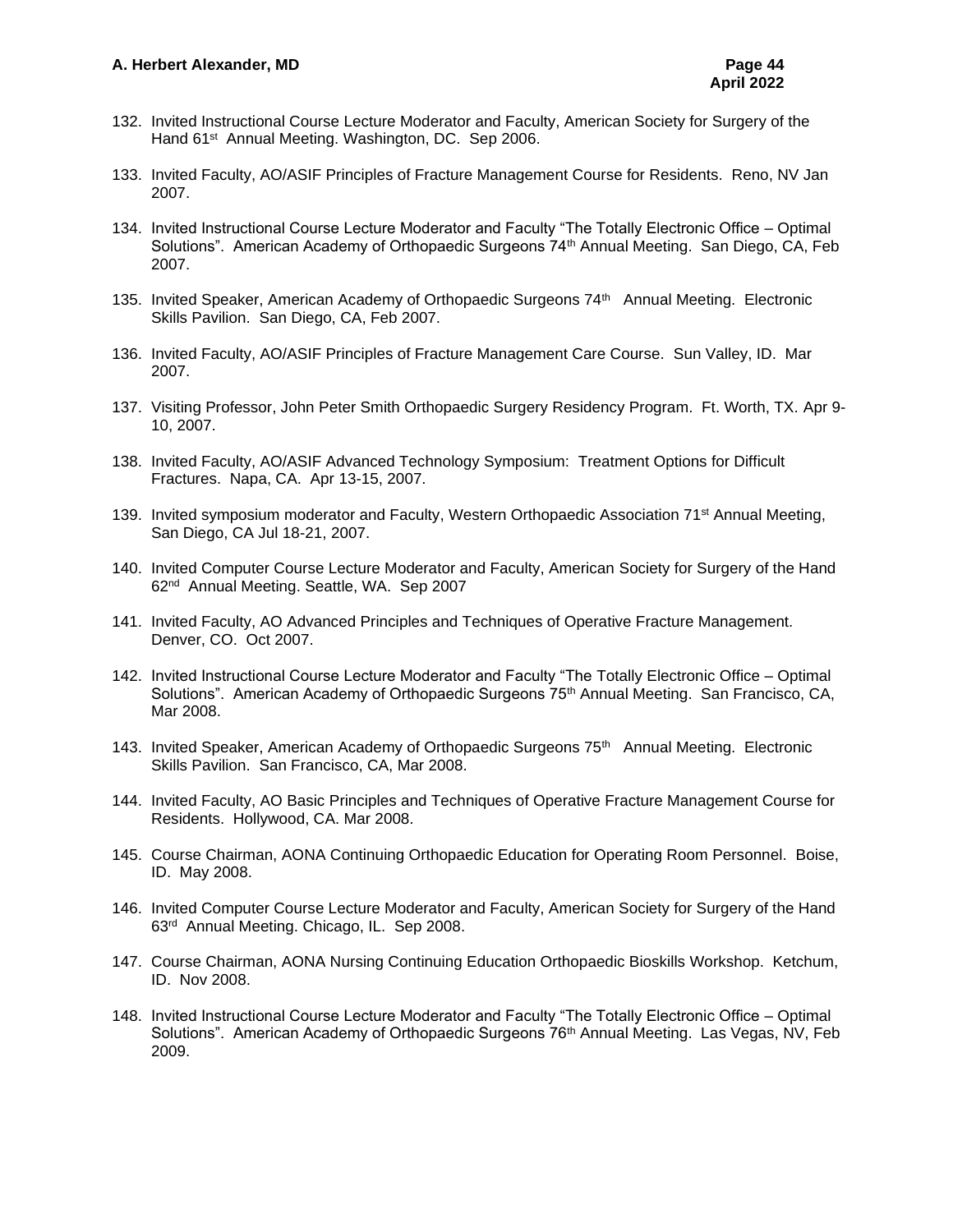- 149. Invited Speaker, American Academy of Orthopaedic Surgeons 76<sup>th</sup> Annual Meeting. Electronic Skills Pavilion. Las Vegas, NV, Feb 2009.
- 150. Invited Faculty, AO Advanced Principles and Techniques of Operative Fracture Management. Sun Valley, ID. Mar 2009.
- 151. Invited Faculty, Association of Bone and Joint Surgeons Carl T. Brighton Workshop on Health Informatics in Orthopaedic Surgery. Tampa, FL. Nov 18-21, 2009.
- 152. Invited Speaker, American Academy of Orthopaedic Surgeons 77<sup>th</sup> Annual Meeting. Electronic Skills Pavilion. New Orleans, LA, Mar 2010.
- 153. Invited Speaker, Combined HWB Foundation, AAOS Outcomes Special Interest Group, and Western Slope Study Group Meeting. New Orleans, LA, Mar 2010.
- 154. Invited Computer Course Lecture Moderator and Faculty, American Society for Surgery of the Hand 65th Annual Meeting. Boston, MA. Oct 2010.
- 155. Invited Speaker, American Academy of Orthopaedic Surgeons 78th Annual Meeting. Electronic Skills Pavilion. San Diego, CA. Feb 2011.
- 156. Course Chairman, AONA Principles Course for Operating Room Personnel. Salt Lake City, UT. Feb 25-26, 2011.
- 157. Invited Faculty, AO Principles and Techniques of Operative Fracture Management. Sun Valley, ID. Mar 2011.
- 158. Invited Faculty, OTA Comprehensive Fracture Course for Residents 2.0. Schaumburg, IL, Apr 2011,
- 159. Invited Speaker, Sports Medicine Symposium. Twin Falls, ID. June 2011.
- 160. Invited Faculty, AONA Principles Course for Operating Room Personnel. Indianapolis, IN. Oct 7-8, 2011.
- 161. Invited Speaker, American Academy of Orthopaedic Surgeons 79<sup>th</sup> Annual Meeting. Electronic Skills Pavilion. San Francisco, CA. Feb 2012.
- 162. Invited Speaker, VK Hospital, Nha Trang, Vietnam. Feb 16, 2013.
- 163. Invited Speaker, American Academy of Orthopaedic Surgeons 80<sup>th</sup> Annual Meeting. Electronic Skills Pavilion. Chicago, IL. Feb 2013.
- 164. Invited Faculty, AO Principles and Techniques of Operative Fracture Management. Sun Valley, ID. Mar 2013.
- 165. Invited Faculty, AAOS 8th Annual Practice Management Meeting: Understanding and Preparing For The Future. Chicago, IL. Sep 2013.
- 166. Course Chairman, AO Principles Course for Operating Room Personnel. Boise, ID. Oct 4-5, 2013.
- 167. Invited Speaker, American Academy of Orthopaedic Surgeons 81<sup>st</sup> Annual Meeting. Electronic Skills Pavilion. New Orleans, LA. Mar 2014.
- 168. Invited Faculty, AO Basic Principles of Fracture Management. La Jolla, CA. Mar 20-23, 2014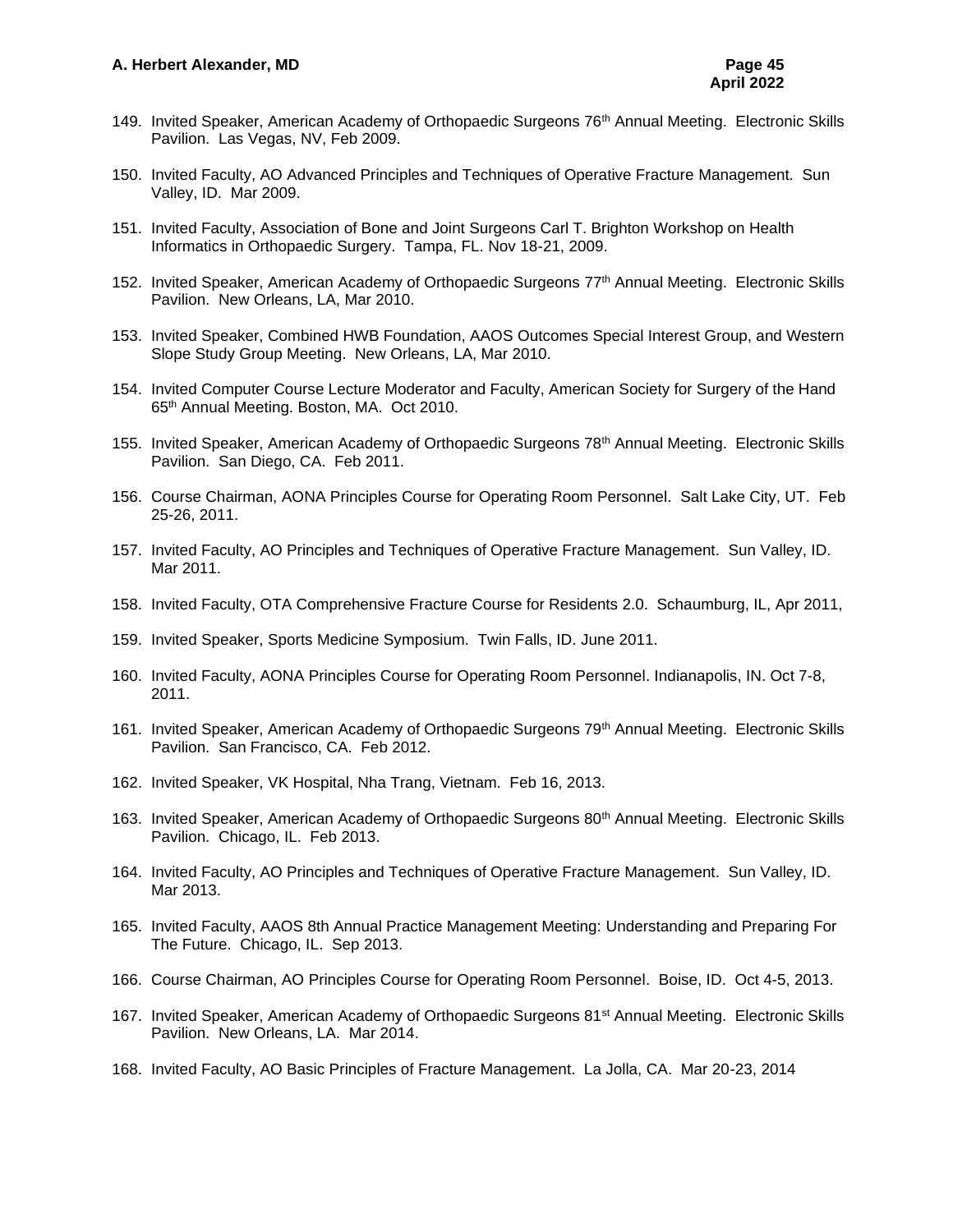- 169. Invited Speaker, American Academy of Orthopaedic Surgeons 82<sup>nd</sup> Annual Meeting. Electronic Skills Pavilion. Las Vegas, NV. Mar 2015.
- 170. Invited Speaker, American Academy of Orthopaedic Surgeons 83<sup>rd</sup> Annual Meeting. Technology Theater. Orlando, FL Mar 2016.
- 171. Invited Faculty, AO Advanced Principles of Fracture Management. Glendale, AZ. Nov 17-20, 2016,
- 172. Invited Speaker, American Academy of Orthopaedic Surgeons 84<sup>th</sup> Annual Meeting. Technology Theater. San Diego, CA Mar 2017.
- 173. Invited Speaker, American Academy of Orthopaedic Surgeons 85<sup>th</sup> Annual Meeting. Technology Theater. New Orleans, LA Mar 2018.
- 174. Invited Faculty, AO Trauma: Advanced Principles of Fracture Management. Kansas City, MO. Mar 22-25, 2018,
- 175. Invited Speaker, American Academy of Orthopaedic Surgeons 86<sup>th</sup> Annual Meeting. Technology Theater. Las Vegas, NV Mar 2019.
- 176. Invited Faculty, AO Trauma NA Course: Basic Principles of Fracture Management Practical Lab Session 1. Orlando, FL. Nov 4-5, 2021.
- 177. Invited Faculty, AO Trauma NA Course: Basic Principles of Fracture Management Practical Lab Session 2. Orlando, FL. Nov 6-7, 2021.
- 178. Invited Faculty, AO Trauma NA Course: Basic Principles of Fracture Management Practical Lab Session 1. San Diego, CA. Dec 2-3, 2021..
- 179. Invited Faculty, AO Trauma NA Course: Basic Principles of Fracture Management Practical Lab Session 2. San Diego, CA. Dec 4-5, 2021.
- 180. Invited Faculty, AO Trauma NA Course: Basic Principles of Fracture Management Practical Lab, San Diego, CA. Mar 11-12, 2022.

#### **Exhibits:**

- 1. Lichtman DM, **Alexander AH**, et al: Treatment of Kienböck's disease--update on silicone replacement arthroplasty. Association of Military Surgeons of the U.S. Nov 1981, San Antonio.
- 2. Lichtman DM, **Alexander AH**, et al: Treatment of Kienböck's disease--update on silicone replacement arthroplasty. American Academy of Orthopaedic Surgeons. Jan 1982, New Orleans.
- 3. Lichtman DM, **Alexander AH**, et al: Treatment of Kienböck's disease--update on silicone replacement arthroplasty. Association of Military Surgeons of the U.S. Nov 1982, Orlando.
- 4. **Alexander AH**, Alexander CE, Brown SA, Merritt K: Healing of fresh and autoclaved autografts and frozen allografts in dogs. Orthopaedic Research Society, 31st annual meeting. Jan 1985, Las Vegas.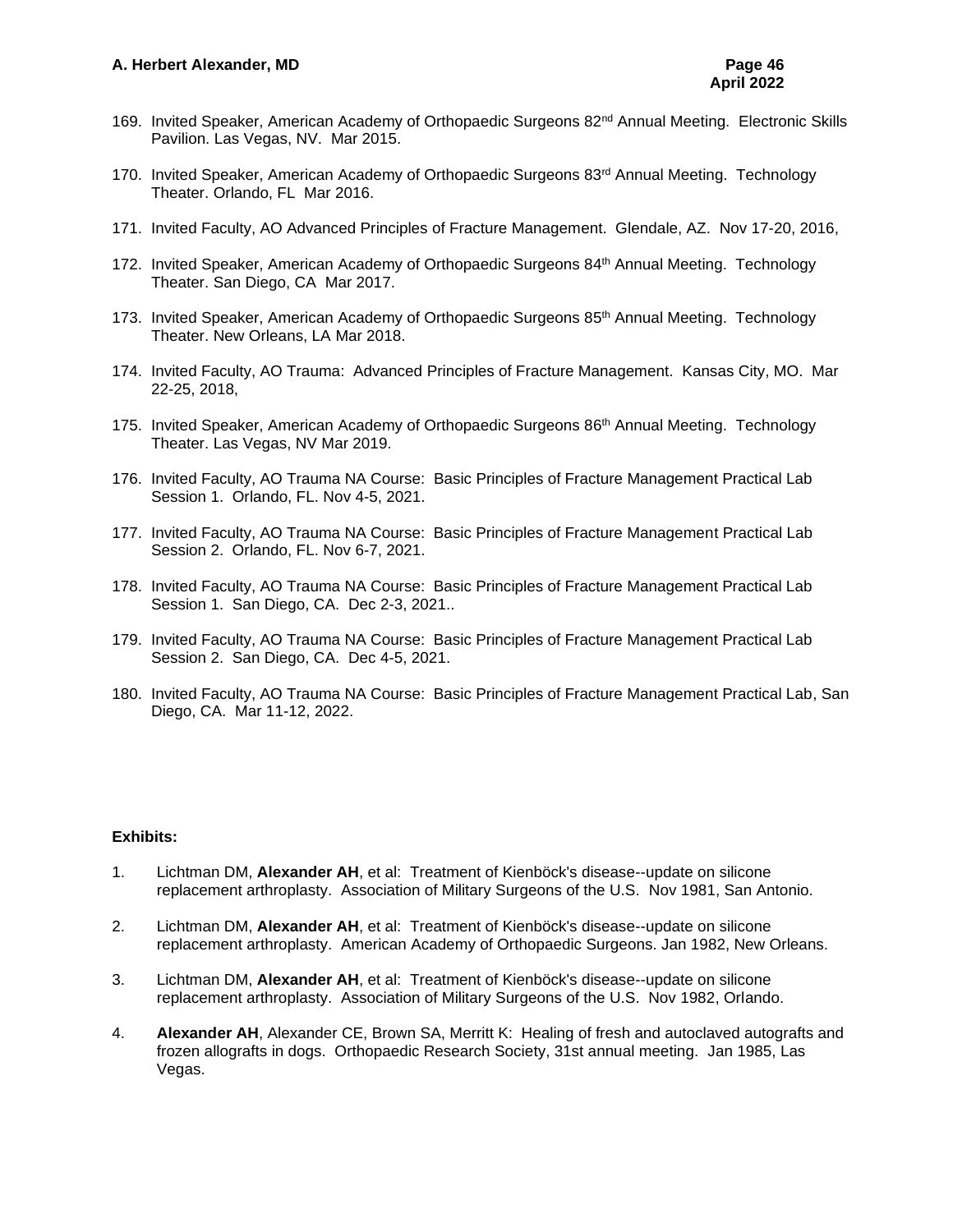- 5. **Alexander AH**, Grant JM, Lonon WD, Ertl JP: Orthoplast TLSO treatment of scoliosis. American Academy of Orthopaedic Surgeons Annual Meeting. Jan 1987, San Francisco.
- 6. **Alexander AH**, Lichtman DM, Bright RW, Shepler TR, Meyer, PR, Tippens JK, Robinson HJ: Committee on Military Affairs--AAOS. American Academy of Orthopaedic Surgeons Annual Meeting. Jan 1987, San Francisco.
- 7. **Alexander AH**, Mitchell JB; Ayers WV, Burkus JK: Chymopapain versus surgical discectomy in the military. American Academy of Orthopaedic Surgeons Annual Meeting. Feb 1988, Atlanta.
- 8. Blasier RB, Bruckner JD, **Alexander AH**: The Bankart repair revisited--some anatomic considerations. American Academy of Orthopaedic Surgeons Annual Meeting. Feb 1988, Atlanta.
- 9. **Alexander AH**, Lichtman DM, Bright RW, Shepler TR, Meyer PR, Tippens JK, Robinson HJ: Liaison Committee on Military Affairs--AAOS. American Academy of Orthopaedic Surgeons Annual Meeting. Feb 1988, Atlanta.
- 10. Blasier RB, Bruckner JD, **Alexander AH**: The Bankart repair revisited--some anatomic considerations. American Orthopaedic Society for Sports Medicine Annual Meeting. June 1988, Palm Desert.
- 11. **Alexander AH**, Bruckner JD, Blasier RB: Improved results with the inverted "T" modification of the Bristow procedure. American Orthopaedic Society for Sports Medicine Annual Meeting. June 1988, Palm Desert.
- 12. Blasier RB, Bruckner JD, **Alexander AH**: The Bankart repair revisited--some anatomic considerations. Michigan Orthopaedic Society Annual Meeting. June 1988, Mackinaw Island, MI.
- 13. Blasier RB, Bruckner JD, **Alexander AH**: The Bankart repair revisited--some anatomic considerations. Hong Kong Orthopaedic Association International Instructional Course on Shoulder Surgery and 8th Annual Scientific Congress. Nov 1988, Hong Kong.
- 14. **Alexander AH**, Lichtman DM, Bright RW, Shepler TR, Meyer PR, Tippens JK, Robinson HJ: Liaison Committee on Military Affairs--AAOS. American Academy of Orthopaedic Surgeons Annual Meeting. Feb 1989, Las Vegas.
- 15. Blasier RB, Janda D, Bruckner JD, **Alexander AH**: The Bankart repair revisited--some anatomic considerations. University of Michigan, Dept. of Surgery Annual Research Conference. 25 May 1989, Ann Arbor.
- 16. Blasier RB, Bruckner JD, **Alexander AH**: The Bankart repair revisited--some anatomic considerations. Fourth International Conference on Surgery of the Shoulder (American Shoulder and Elbow Surgeons). Oct 1989, New York.
- 17. **Alexander AH**, Bruckner JD, Blasier RB: Improved results with the inverted "T" modification of the Bristow procedure. American Academy of Orthopaedic Surgeons Annual Meeting. Feb 1990, New Orleans.
- 18. Blasier RB, Bruckner JD, Jonsson K, Pennes DR, **Alexander AH**: Pathologic anatomy found at open surgery for shoulder instability. American Academy of Orthopaedic Surgeons Annual Meeting. Feb 1990, New Orleans.
- 19. **Alexander AH**, Bright RW, Meyer PR, Tippens JK, Robinson HJ: Liaison Committee on Military Affairs--AAOS. American Academy of Orthopaedic Surgeons Annual Meeting. Feb 1990, New Orleans.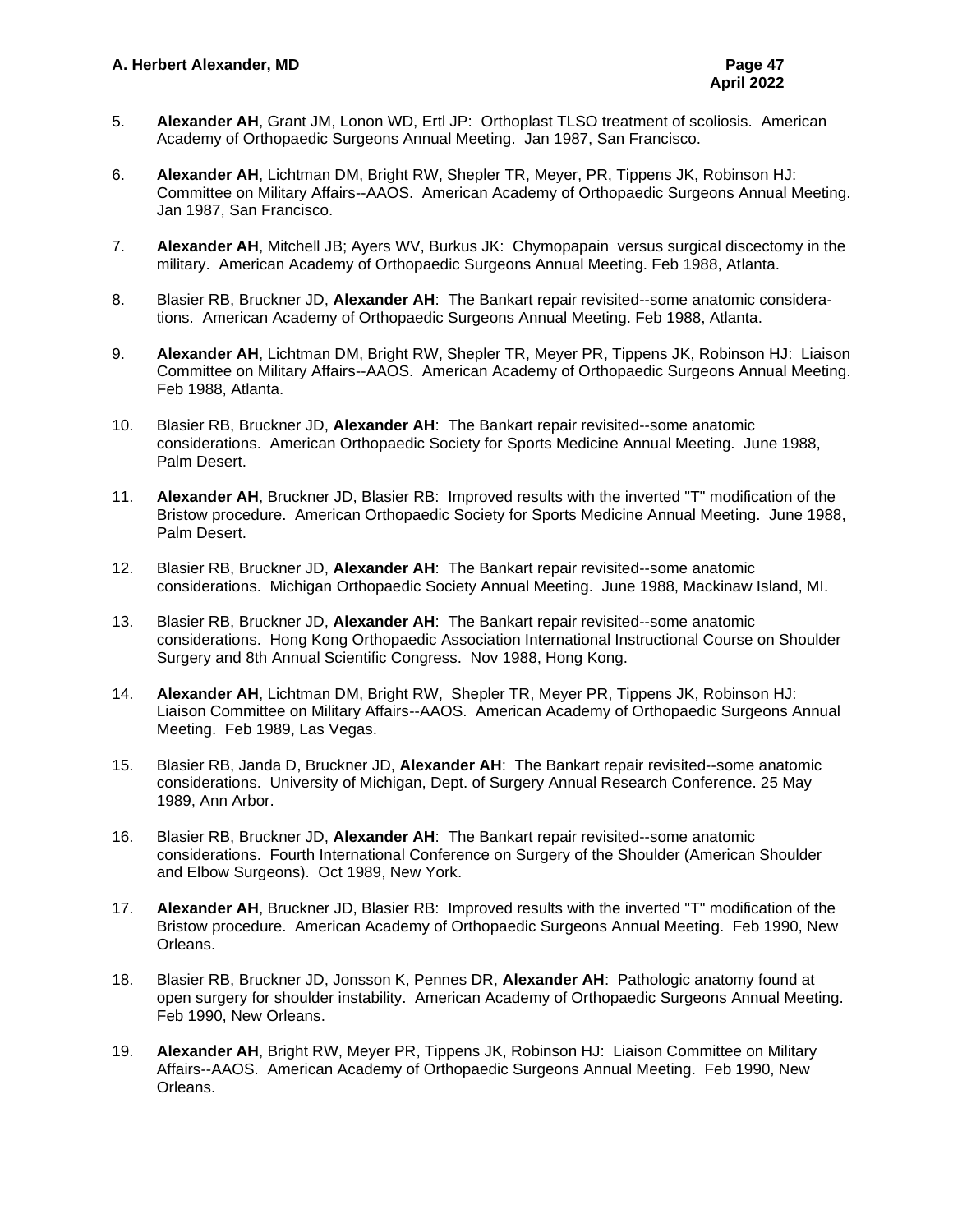- 20. Kase CJ, Jones AM, **Alexander AH**: Outcome of low back syndrome in active duty military. North American Spine Society, Annual Meeting. Aug 1990, Monterey.
- 21. **Alexander AH**, Robinson HJ; Sprenger TR, Steele MW, Crawford AH, Berrey BH: Liaison Committee on Military Affairs--AAOS. American Academy of Orthopaedic Surgeons Annual Meeting. Mar 1991, Anaheim.
- 22. Khalfayan EE, Culp RW, **Alexander AH**: Treatment of type II radial head fractures--a retrospective review. American Academy of Orthopaedic Surgeons Annual Meeting. Feb 1992, Washington, DC.
- 23. Khalfayan EE, Sharkey PF, Bynum EB, Bruckner JD, **Alexander AH**: Relationship of tunnel placement and functional outcome after anterior cruciate ligament reconstruction. American Academy of Orthopaedic Surgeons Annual Meeting. Feb 1993, San Francisco.
- 24. Sharkey PF, Kase CJ, **Alexander AH**: Incidence of delayed pulmonary embolism in total joint arthroplasty. American Academy of Orthopaedic Surgeons Annual Meeting. Feb 1993, San Francisco.
- 25. **Alexander AH**, Bynum EB, Barrack RL, Seeley PW, Ridgeway RK: The Sport Cord--its use in rehabilitation after anterior cruciate ligament reconstruction--a prospective randomized study. American Orthopaedic Association Annual Meeting. June 1993, Coronado.
- 26. **Alexander AH**, Sitler DF, Bynum EB, Sharkey PF: Allograft versus autograft middle third patellar tendon anterior cruciate ligament reconstruction, a prospective, randomized study (preliminary results). Society of Military Orthopaedic Surgeons Annual Meeting. December 1993, Bethesda.
- 27. Bynum EB, Barrack RL, Seeley PW, Ridgeway RK, **Alexander AH**: The Sport Cord--its use in rehabilitation after anterior cruciate ligament reconstruction--a prospective randomized study. American Academy of Orthopaedic Surgeons Annual Meeting. February 1994, New Orleans.

## **Videos:**

- 1. Malstrom RH, **Alexander AH**, Lichtman DM: Arthroscopic surgery for the operating room team. Shown at AAOS Annual Meeting, Mar 1983, Anaheim and on file with the AAOS Library for AV purchase/rental.
- 2. Blasier RB, Janda D, Bruckner JD, **Alexander AH**: The Bankart repair revisited: Some anatomic considerations. Shown at AAOS Annual Meeting, Feb 1989, Las Vegas (one of 12 Award Winning Videos) and on file with the AAOS Library for AV purchase/rental.
- 3. **Alexander AH**: Arthroscopic anterior cruciate ligament reconstruction--technique, hints, pitfalls. Shown at Orthopaedic Update 1989. Sep 1989, Berchtesgaden, West Germany.
- 4. **Alexander AH**, Lichtman DM: Disaster medicine for the orthopaedic surgeon. Shown at Liaison Committee on Military Affairs—AAOS exhibit, American Academy of Orthopaedic Surgeons Annual Meeting. Feb 1990, New Orleans.
- 5. **Alexander AH**: Arthroscopic anterior cruciate ligament reconstruction--technique, hints, pitfalls. National Naval Medical Center, Department of Orthopaedic Surgery. Jun 1990, Bethesda.
- 6. **Alexander AH**, Barrack RL: Arthroscopic anterior cruciate ligament reconstruction--technique, hints, pitfalls. Shown during AOSSM Traveling Fellowship Tour. Jun 1990, Athens, Greece.
- 7. **Alexander AH**, Barrack RL: Arthroscopic anterior cruciate ligament reconstruction--technique, hints, pitfalls. Shown during AOSSM Traveling Fellowship Tour. Jun 1990, London.